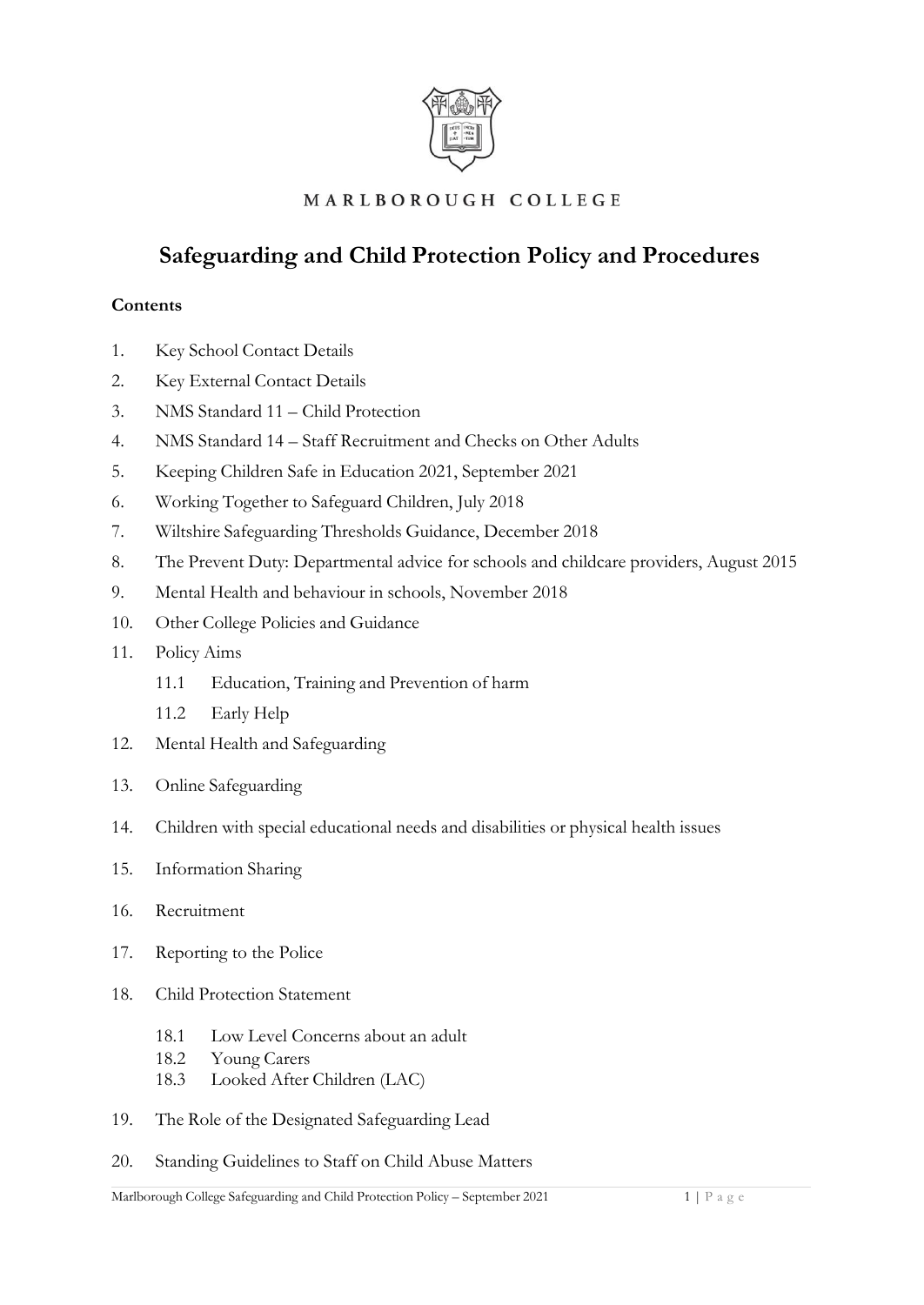- 20.1 What is Child Abuse?
- 20.2 Safeguarding and the Prevent Duty
- 20.3 How should members of staff respond in order to help a child who discloses abuse?<br>20.4 How should members of staff respond in order to help children where abuse is
- How should members of staff respond in order to help children where abuse is suspected?
- 20.5 Allegations of abuse against teachers and other staff
- 20.6 What happens when the child is back in the classroom?
- 20.7 What are the signs of Child Abuse that members of staff should be alert to?
- 21. Record-keeping
- 22. Use of College facilities by external groups and individuals
- 23. Elevation of pupils into unique positions of responsibility

#### **Appendices**

| Appendix A     | Addendum                                                                                                                                |
|----------------|-----------------------------------------------------------------------------------------------------------------------------------------|
| Appendix B     | Roles and Responsibilities of DSL and DDSLs                                                                                             |
| Appendix C     | Pastoral Care Plan                                                                                                                      |
| Appendix D     | Non-Accidental Injury: Signs of Possible Abuse                                                                                          |
| Appendix E     | Safeguarding and Child Protection briefing - all Staff                                                                                  |
| Appendix F     | Safeguarding and Child Protection checklist – all Staff                                                                                 |
| Appendix G     | Allegations against adults who work with children and                                                                                   |
|                | Allegation/concerns that do not meet the harms threshold - 'low level' concerns                                                         |
|                | Guidance Flowcharts                                                                                                                     |
| Appendix H     | Wiltshire Safeguarding Vulnerable People Partnership (SVPP): What to do if you<br>are worried that a child is being abused or neglected |
| Appendix I     | What is Child Protection? Poster for Staff Notice Boards                                                                                |
| Appendix J     | The Children Act (1989) Notes for Members of Common Room                                                                                |
| Appendix K     | College Confidentiality Statement                                                                                                       |
| Appendix L     | Occupancy Terms for Spouse/Partner and Dependents of Employees                                                                          |
| Appendix M     | Further information relating to specific safeguarding issues, as per                                                                    |
| KCSIE Annex B. |                                                                                                                                         |

| Author:      | Mr RD Willmett, Acting Assistant Head<br>(Safeguarding) October 2021                                                |
|--------------|---------------------------------------------------------------------------------------------------------------------|
| Approved by: | Amended by Christine Kane, Director of Safeguarding and<br>Designated Safeguarding Lead November 2021<br>The Master |
| Date:        | September 2021 (updated 8 November 2021)                                                                            |
| Review:      | August 2022 (statutory annual review)                                                                               |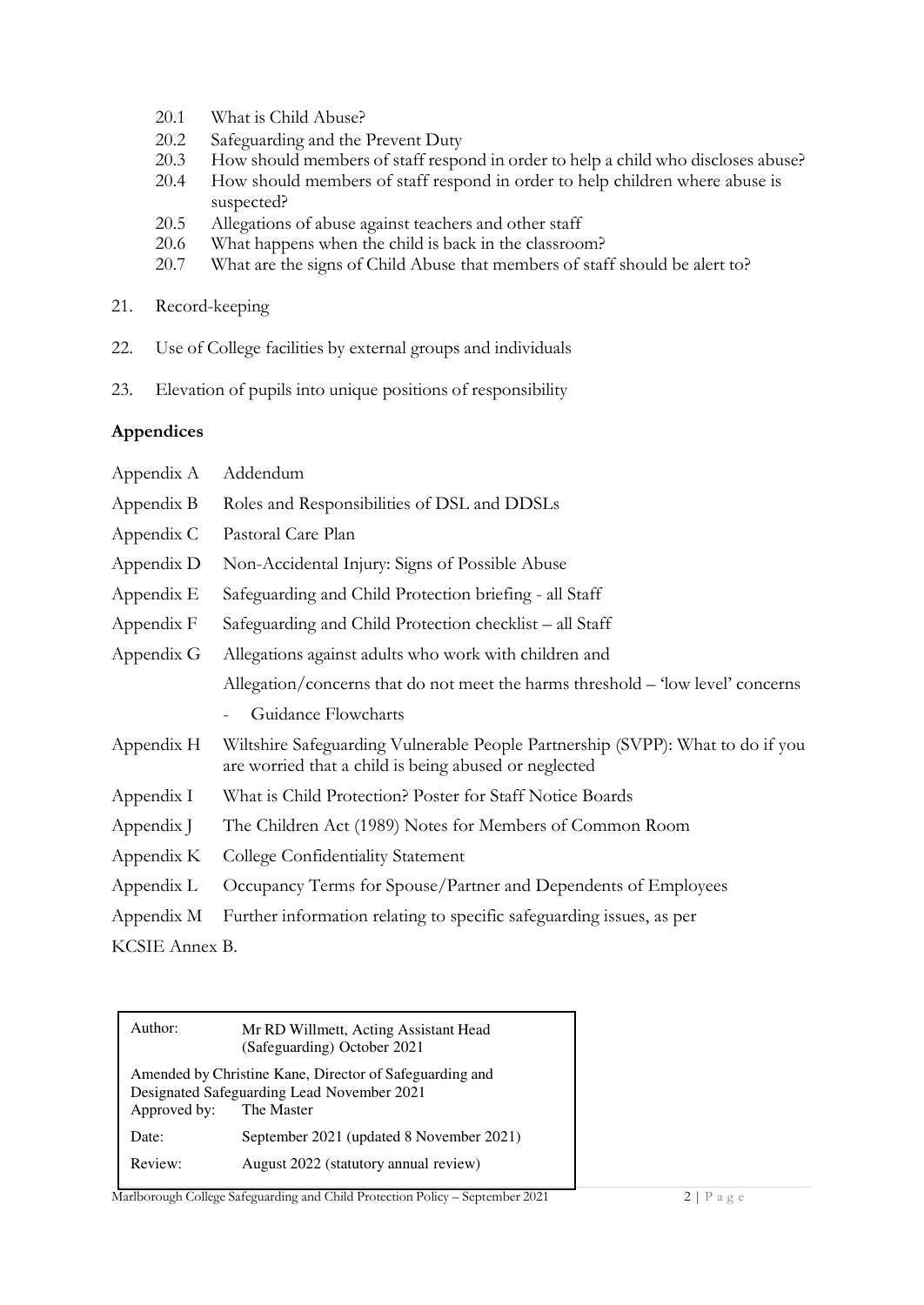# **1. Key School Contact Details**

| Designated                |                                                 |  |
|---------------------------|-------------------------------------------------|--|
| <b>Safeguarding Lead</b>  | <b>DSL</b> for the School<br>Mrs Christine Kane |  |
|                           | Director of Safeguarding                        |  |
| (DSL)                     |                                                 |  |
|                           | Tel:07394 564 897                               |  |
|                           | EMAIL: CKane@marlboroughcollege.org             |  |
|                           | Out of hours / term contact number:             |  |
|                           | •07394564897                                    |  |
|                           |                                                 |  |
| <b>Deputy Designed</b>    | Deputy DSL                                      |  |
| <b>Safeguarding Lead</b>  | Mrs Julia Hodgson                               |  |
| (DDSL)                    | TEL: 01672 892551                               |  |
|                           | EMAIL: jah@marlboroughcollege.org               |  |
| <b>Other Safeguarding</b> | Mr Julian Hodgson                               |  |
| Leads (DSL)               | EMAIL: jh@marlboroughcollege.org                |  |
|                           |                                                 |  |
|                           | Mrs Heidi Marvin                                |  |
|                           | EMAIL: hjcm@marlboroughcollege.org              |  |
|                           |                                                 |  |
|                           | Mr John Blake                                   |  |
|                           | EMAIL: jblake@marlboroughcollege.org            |  |
|                           |                                                 |  |
| Safeguarding              | The Director of Safeguarding (DSL) will be      |  |
| arrangements for out      | the main point of contact for out of hours      |  |
| of hours / out of term    | safeguarding concerns on 07394564897            |  |
|                           | There are a number of DDSL's at the college     |  |
|                           | who may support in the out of hours cover       |  |
|                           | during holiday periods. This will be agreed     |  |
|                           | advance between the Director of<br>in           |  |
|                           | Safeguarding and the Deputy designated          |  |
|                           | safeguarding lead and the safeguarding          |  |
|                           | phone number will be diverted to the DDSL       |  |
|                           | for this period.                                |  |
| Deputy Head               | Mr Edward Nightingale                           |  |
| (Pastoral)                | TEL: 01672 892523                               |  |
|                           | EMAIL: ecn@marlboroughcollege.org               |  |
|                           |                                                 |  |
| <b>Master</b>             | Mrs Louise Moelwyn-Hughes                       |  |
|                           | TEL: 01672 892400                               |  |
|                           | EMAIL: <i>limh@marlboroughcollege.org</i>       |  |
| <b>Members of Council</b> | <b>Chairman of Council</b>                      |  |
|                           | Mr Giles Henderson, CBE                         |  |
|                           | TEL: 01672 892390                               |  |
|                           | EMAIL:                                          |  |
|                           | gihenderson@marlboroughcollege.org              |  |
|                           |                                                 |  |
|                           | Nominated Safeguarding Member of                |  |
|                           | Council                                         |  |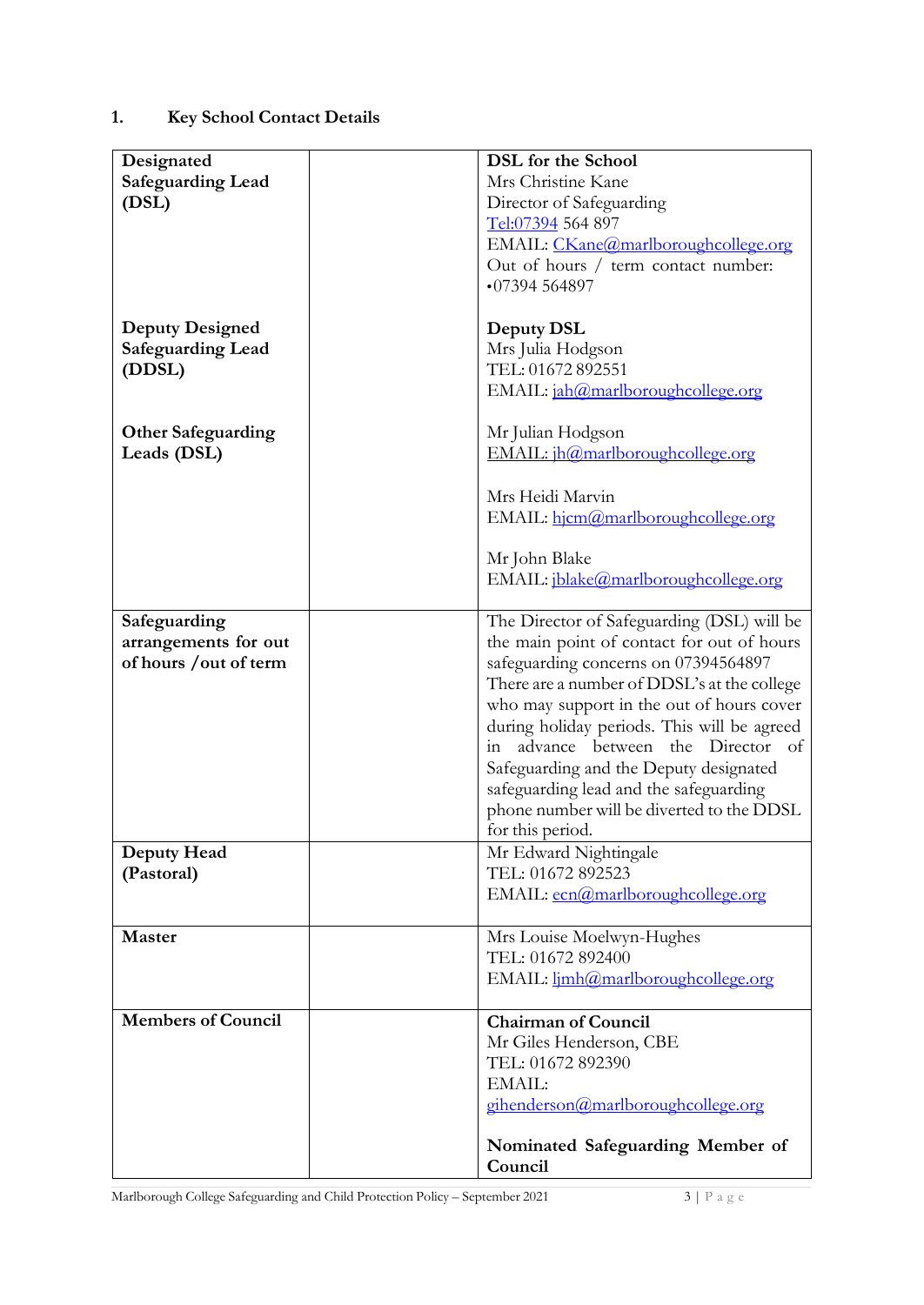# **2. Key External Contact Details**

| <b>Wiltshire Council Designated Officer</b><br>For Allegations (DOFA) | Mr Anton Hammond<br>TEL: 0300 4560108 Option 3 then Option 4<br>EMAIL: dofaservice@wiltshire.gov.uk                                                                                                                           |  |
|-----------------------------------------------------------------------|-------------------------------------------------------------------------------------------------------------------------------------------------------------------------------------------------------------------------------|--|
| Wiltshire Multi-Agency Safeguarding<br>Hub (MASH)                     | TEL: 0300 4560108 Mon-Thur 8.45-5pm<br>Fri 8.45-4pm<br>Out of Hours Emergency Duty Service 0300<br>4560100<br>EMAIL: mash@wiltshire.gov.uk                                                                                    |  |
| <b>Support and Advice about</b><br>Extremism                          | <b>Wiltshire Police</b><br>TEL: Anti-Terrorist Hotline 0800 789 321<br><b>EMERGENCY: 999</b><br>NON-EMERGENCY NUMBER: 101<br>EMAIL: PreventReferrals@wiltshire.pnn.police.uk<br>WEBSITE: www.gov.uk/ACT                       |  |
|                                                                       | <b>Wiltshire Council Prevent Team</b><br>TEL: 01380 826454 or 101<br><b>WEBSITE:</b><br>www.wiltshire.gov.uk/community-safety-prevent<br>NON-EMERGENCY NUMBER: 020 7340 7264<br>EMAIL: counter.extremism@education.gsi.gov.uk |  |
| <b>NSPCC Whistleblowing Advice Line</b>                               | <b>ADDRESS: Weston House</b><br>42 Curtain Road<br>London<br>EC2A 3NH<br>TEL: 0800 028 0285<br>EMAIL: help@nspcc.org.uk                                                                                                       |  |
| <b>Disclosure and Barring Service</b>                                 | ADDRESS: DBS customer services<br>PO Box 3961<br>Royal Wootton Bassett<br>SN4 4HF<br>TEL: 03000 200 190<br>EMAIL: customerservices@dbs.gov.uk                                                                                 |  |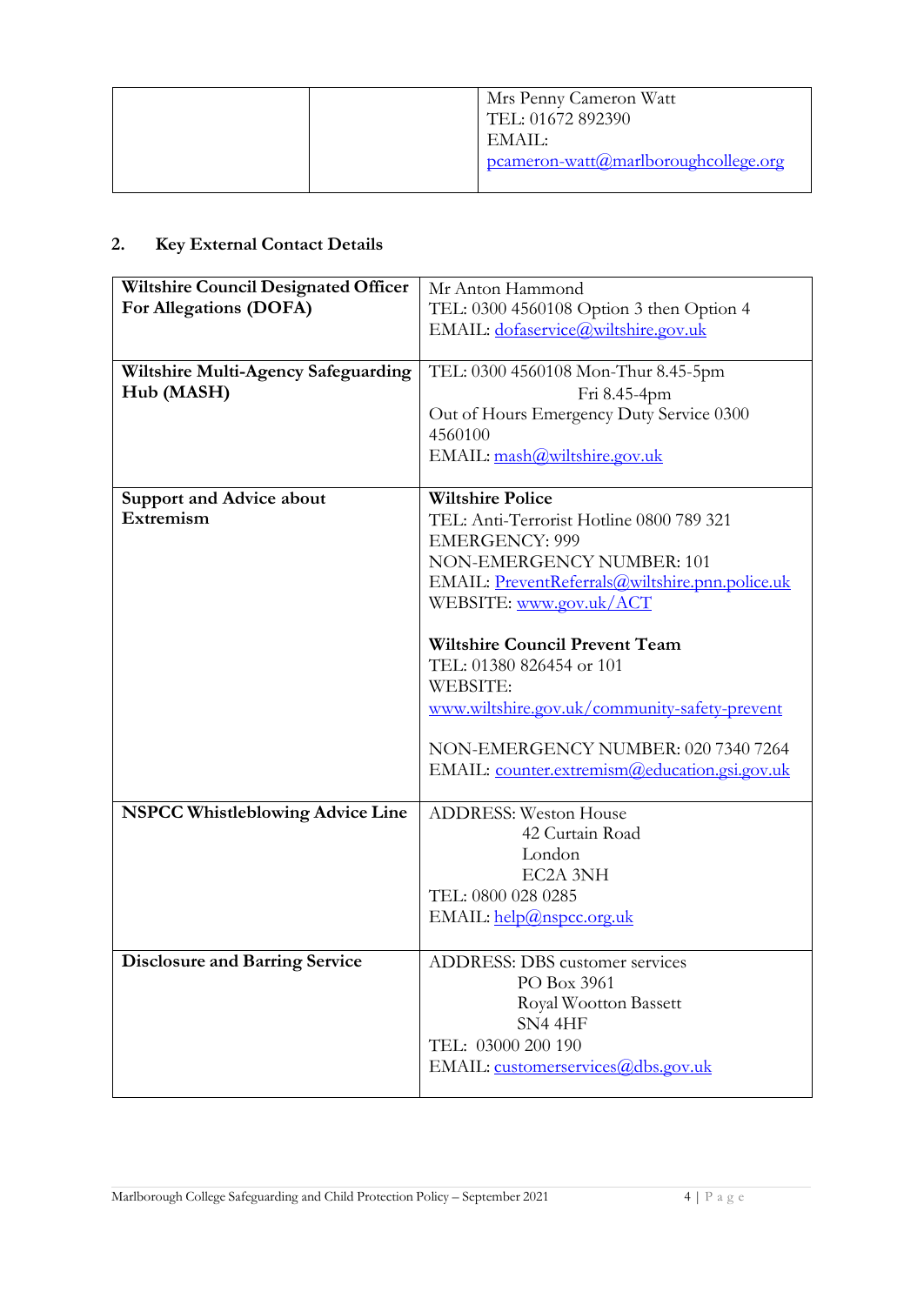#### **3. NMS Standard 11 - Child Protection**

The school ensures that:

- Arrangements are made to safeguard and promote the welfare of pupils at the school; and
- such arrangements have regard to any guidance issued by the Secretary of State.

#### **4. NMS Standard 14 – Staff Recruitment and Checks on Other Adults**

- 14.1 Schools operate safer recruitment procedures and vet staff in line with the regulatory requirements and having regard to relevant guidance issued by the Secretary of State.
- 14.2 For all persons over 16 (not on the roll of the school) who after April 2002 began to live on the same premises as boarders but are not employed by the school, there is a Disclosure and Barring Service check completed at the standard level.
- 14.3 There is a written agreement between the school and any person over 16 not employed by the school but living in the same premises as boarders (for example, members of staff households). This specifies the terms of their accommodation, guidance on contact with boarders, their responsibilities to supervise their visitors, and notice that accommodation may cease to be provided if there is evidence that they are unsuitable to have regular contact with children. They must be required to notify an unrelated designated senior member of staff if they are charged with, or convicted of, any offence.
- 14.4 All persons visiting boarding accommodation (e.g., visitors, outside delivery and maintenance personnel) are kept under sufficient staff supervision to prevent them gaining substantial unsupervised access to boarders or their accommodation.

This Policy addresses Independent School Standards Regulations (ISSRs) and the consequent ISI Regulatory Requirements (effective from Feb 2016) Part 3 – Welfare, health and safety of pupils, Paras 7 (a) and (b), 8 (a) and (b).

This Policy will have regard to the Government (DFE) guidance in the following documents:

**5. Keeping Children Safe in Education 2021, September 2021 (KCSIE 2021, (September 2021)). The full guidance can be found at: [https://assets.publishing.service.gov.uk/government/uploads/system/uploads/att](https://assets.publishing.service.gov.uk/government/uploads/system/uploads/attachment_data/file/1014057/KCSIE_2021_September.pdf)  [achment\\_data/file/1014057/KCSIE\\_2021\\_September.pdf](https://assets.publishing.service.gov.uk/government/uploads/system/uploads/attachment_data/file/1014057/KCSIE_2021_September.pdf)**

#### **A summary for all staff (Part One) can be found at:**

**[https://assets.publishing.service.gov.uk/government/uploads/system/uploads/att](https://assets.publishing.service.gov.uk/government/uploads/system/uploads/attachment_data/file/1014058/KCSIE_2021_Part_One_September.pdf)  [achment\\_data/file/1014058/KCSIE\\_2021\\_Part\\_One\\_September.pdf](https://assets.publishing.service.gov.uk/government/uploads/system/uploads/attachment_data/file/1014058/KCSIE_2021_Part_One_September.pdf)**

- **6. Working Together to Safeguard Children July 2018 [https://assets.publishing.service.gov.uk/government/uploads/system/uploads/att](https://assets.publishing.service.gov.uk/government/uploads/system/uploads/attachment_data/file/942454/Working_together_to_safeguard_children_inter_agency_guidance.pdf)  [achment\\_data/file/942454/Working\\_together\\_to\\_safeguard\\_children\\_inter\\_agency](https://assets.publishing.service.gov.uk/government/uploads/system/uploads/attachment_data/file/942454/Working_together_to_safeguard_children_inter_agency_guidance.pdf) [\\_guidance.pdf](https://assets.publishing.service.gov.uk/government/uploads/system/uploads/attachment_data/file/942454/Working_together_to_safeguard_children_inter_agency_guidance.pdf)**
- **7. The procedures of the Wiltshire Safeguarding Vulnerable People Partnership (SVPP – formerly known as Wiltshire Safeguarding Children's Board)**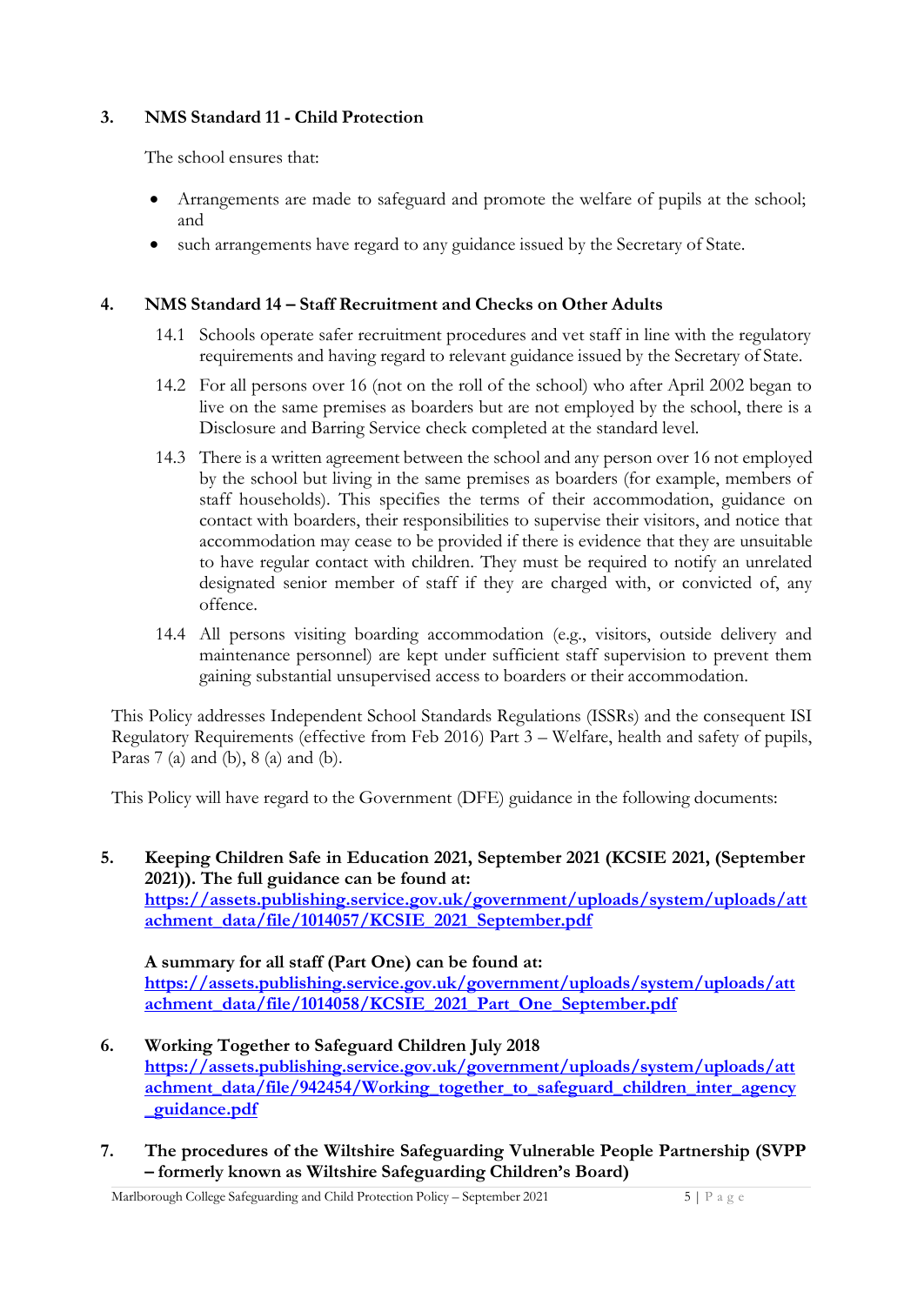**Wiltshire Safeguarding Thresholds Guidance, December 2018 [https://www.wiltshirescb.org.uk/wp-content/uploads/2021/06/Threshold-](https://www.wiltshirescb.org.uk/wp-content/uploads/2021/06/Threshold-Guidance_FINAL_Nov18_v1.2-2-1.pdf)[Guidance\\_FINAL\\_Nov18\\_v1.2-2-1.pdf](https://www.wiltshirescb.org.uk/wp-content/uploads/2021/06/Threshold-Guidance_FINAL_Nov18_v1.2-2-1.pdf)**

**Allegations Against Adults who work with children – Wiltshire SVPP flowchart, September 2020**

**[https://www.wiltshirescb.org.uk/wp-content/uploads/2021/04/ALLEGATIONS-](https://www.wiltshirescb.org.uk/wp-content/uploads/2021/04/ALLEGATIONS-AGAINST-ADULTS-WHO-WORK-WITH-CHILDREN.pdf)[AGAINST-ADULTS-WHO-WORK-WITH-CHILDREN.pdf](https://www.wiltshirescb.org.uk/wp-content/uploads/2021/04/ALLEGATIONS-AGAINST-ADULTS-WHO-WORK-WITH-CHILDREN.pdf)**

**What to do if you're worried a child is being abused or neglected – Wiltshire SVPP flowchart, September 2020 [https://www.wiltshirescb.org.uk/wp-content/uploads/2021/04/What-to-do-if-you](https://www.wiltshirescb.org.uk/wp-content/uploads/2021/04/What-to-do-if-you-are-worried-a-child-is-being-abused-or-neglected-FINAL.pdf)[are-worried-a-child-is-being-abused-or-neglected-FINAL.pdf](https://www.wiltshirescb.org.uk/wp-content/uploads/2021/04/What-to-do-if-you-are-worried-a-child-is-being-abused-or-neglected-FINAL.pdf)**

- **8. The Prevent Duty: Departmental advice for schools and childcare providers, August 2015 [https://www.gov.uk/government/publications/protecting-children-from-radicalisation](https://www.gov.uk/government/publications/protecting-children-from-radicalisation-the-prevent-duty)[the-prevent-duty](https://www.gov.uk/government/publications/protecting-children-from-radicalisation-the-prevent-duty)**
- **9. Mental Health and behaviour in schools, November 2018 [https://assets.publishing.service.gov.uk/government/uploads/system/uploads/att](https://assets.publishing.service.gov.uk/government/uploads/system/uploads/attachment_data/file/755135/Mental_health_and_behaviour_in_schools__.pdf)**  achment data/file/755135/Mental health and behaviour in schools .pdf
- **10. This policy should be read in conjunction with the following College Policies and Guidance and discussed/ provided at induction:**

**College Policy and Procedures on sharing nudes and semi nudes (also known as Youth-produced Sexual Imagery or Sexting) College Policy and Procedures on Peer-on-Peer Abuse Countering Bullying Policy Behaviour Management Policy Code of Conduct (Staff Behaviour Policy) ICT, Social Media and Online Safety Policies Children Missing Education Policy Supervision Policy PSHEE Policy**

*This policy applies to all staff employed by Marlborough College, including temporary and part-time staff and volunteers.*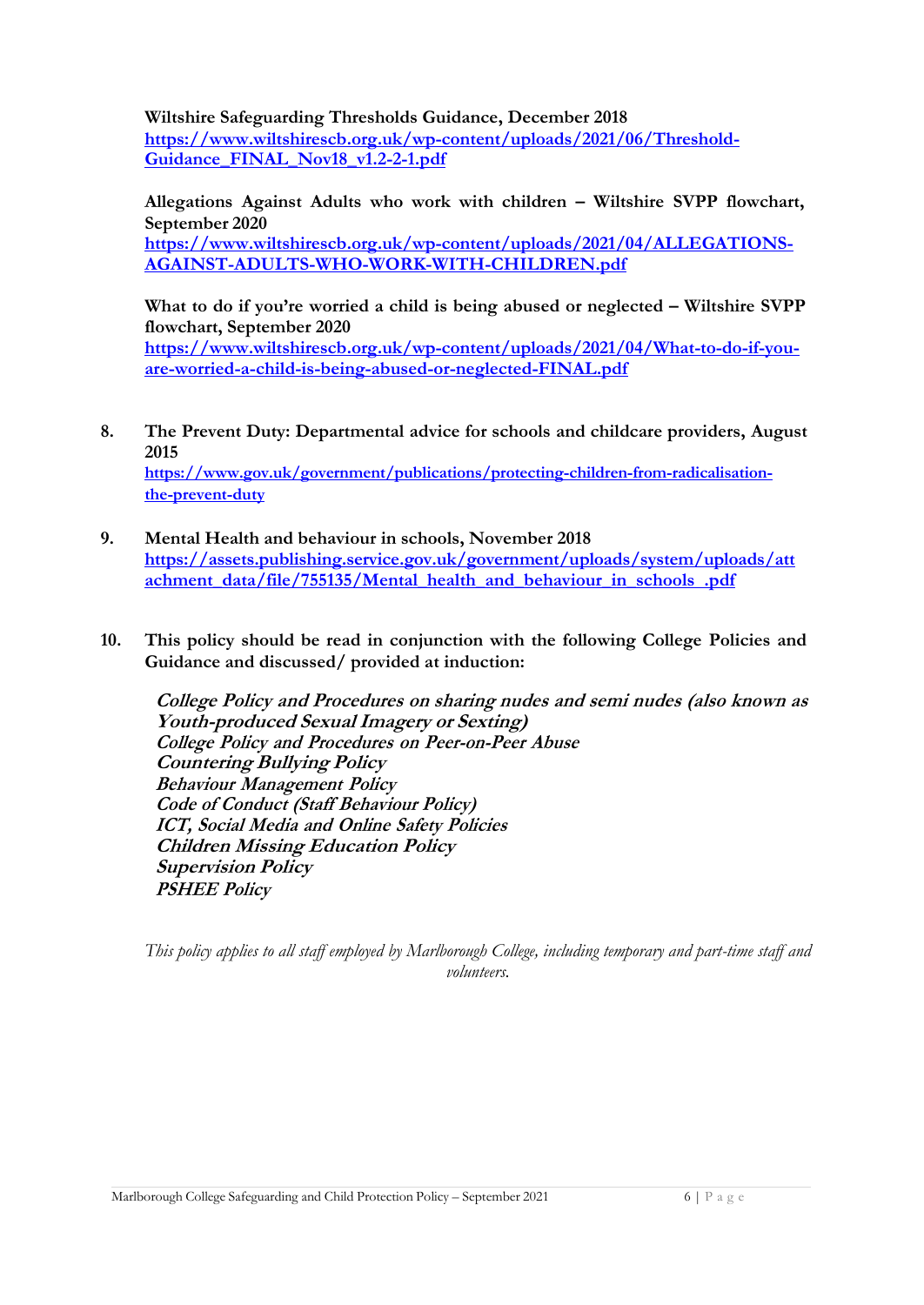#### **11. Policy Aims**

The central aim of the following procedures is to ensure that the protection and general welfare of all College pupils is of paramount importance.

#### **The College aims to safeguard and promote the welfare of all its pupils. In addition, some pupils will require specific child protection support to enable them to thrive.**

**The College seeks to provide a child-centric approach to safeguarding, which listens to children's concerns, allows children to be confident in their reporting of abuse and know that they will be treated seriously and safely.** 

#### **11.1 Education, Training and Prevention of harm**

Marlborough College believes that safeguarding and promoting the welfare of children is the responsibility of **all** members of the community. Everyone who comes into contact with children and their families has a role to play in identifying concerns, sharing information and taking prompt action. The College promotes an open culture in which concerns or questions about safeguarding can be discussed or raised at any time, and in any context.

Training and induction in Child Protection issues is provided for all staff, whether they hold an academic, pastoral or other role, including temporary staff and volunteers. All employees of the College are issued with Child Protection guidelines and all staff have access to the protocol to be followed in the event of Child Protection concerns. All members of staff, including temporary staff and volunteers, receive a Child Protection induction on the commencement of their employment at the College; this includes a copy of the Safeguarding and Child Protection Policy (this document), the Staff Code of Conduct and a copy of Part I of Keeping Children Safe in Education 2021, September 2021, plus a copy of Annex B (previously known as Annex A) of KCSIE 2021 (September 2021).

This induction includes the identity of the Designated Safeguarding Lead (Mrs Christine Kane) and makes clear that **anyone** can make a referral to children's social care if a child is in immediate danger or is at risk of harm. All staff are required to read at least Part 1 and Annex B (Previously known as Annex A) of KCSIE 2021 (September 2021) and receive regular training, in line with advice from the Wiltshire SVPP.

Mechanisms are in place to enable staff to understand and carry out their role and responsibilities as set out in Part 1 of KCSIE 2021 (September 2021). These include online training, developed for Marlborough College in conjunction with Cylix (an online training provider), and an online questionnaire. All staff also receive training on peer-on-peer abuse.

Procedures are in place for staff appraisal and monitoring. In addition, staff receive regular annual updates on safeguarding and child protection issues, via the DSL and HR Departments, either in written form, or in-person via staff meetings.

Safeguarding and e-safety issues at Marlborough College are addressed through the curriculum and co-curriculum as appropriate; details can be found in the College's Countering Bullying Policy. We also ensure that bullying is identified and dealt with (also see the Countering Bullying Policy). The College's Bullying Statement is included in the Almanac issued to all pupils, parents and staff, is written into the Common Room Handbook and Parents' Handbook and is published on House Notice Boards. In the Bullying Statement, the right of all members of the College to enjoy their lives free of bullying and harassment is asserted, as is the expectation that all members of the College are expected to treat each other as they hope to be treated themselves in an atmosphere of mutual respect.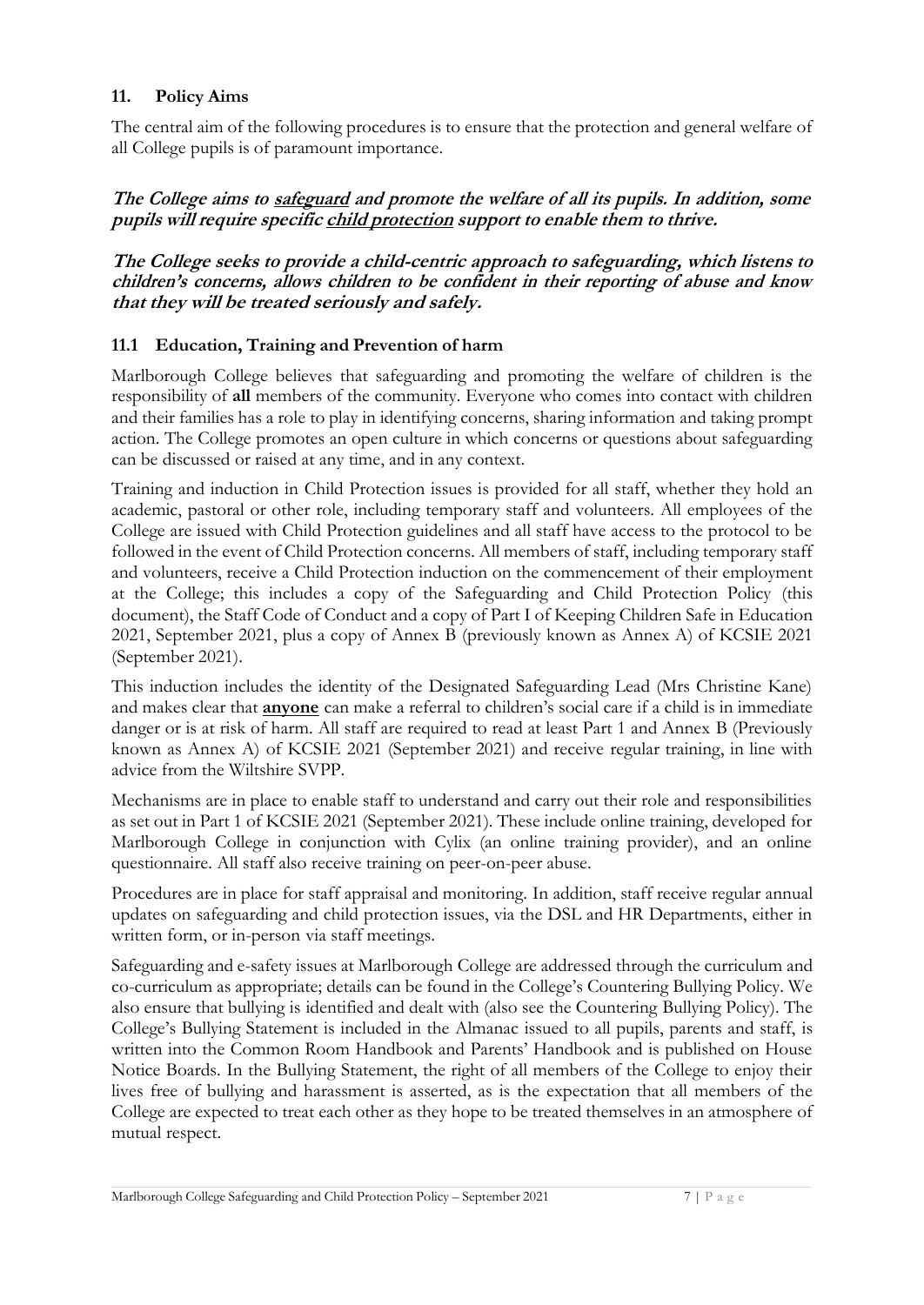### **11.2 Early Help**

The College recognises that early help can provide support for children experiencing problems, such that risks are minimised, harm is avoided and the need for intervention from statutory and specialist agencies is reduced.

It recognises, further, that providing early help can be more effective in safeguarding and promoting the welfare of children than reacting later, once a crisis point has been reached.

*"Preventative services can do more to reduce abuse and neglect than reactive services. Many services and professions help children and families so coordinating their work is important to reduce inefficiencies and omissions."*

The Munro Review of Child Protection: Final Report, *A child-centred system,* Professor Eileen Munro, May 2011

#### **Early help means providing support as soon as a problem emerges, at any point in a child's life, from the foundation years through to the teenage years.**

The College will follow the guidance provided by the Wiltshire SVPP in identifying, assessing and acting to support children who may benefit from early help.

Effective early help relies upon local agencies working together to:

- identify children and families who would benefit from early help;
- undertake an assessment of the need for early help; and
- provide targeted early help services to address the assessed needs of a child and their family which focuses on activity to significantly improve the outcomes for the child.

**All staff** at the College who work with children and their families have a role to play in identifying those pupils who may benefit from additional support. The tutorial structure enables staff to quickly refer concerns through HMs and, through them, to the DSL, as appropriate.

The full boarding nature of the College means that many additional sources of support, such as educational psychologists, Learning Support, counselling, access to psychologist and psychiatrist services, etc. can be provided within the term-time structure.

Medical services, access to a GP and onwards referral to e.g. Children and Adolescent - Mental Health Services (CAMHS) are also provided within the College structure. Coordination and liaison between services is facilitated by weekly Pastoral Meetings, which the DSL attends.

When early or additional help is needed it would be usual to involve parents from the outset. Concerns can be raised with parents by HMs, or directly by the Medical Centre, or by the DSL.

#### **12. Mental Health and Safeguarding**

KCSIE 2021 (September 2021) makes clear the link between mental health and safeguarding, and stresses the role that schools play in detecting possible problems and supporting good mental wellbeing.

Marlborough College recognises that safeguarding and promoting the welfare of children includes preventing the impairment of children's mental (as well as physical) health and development. All staff should be aware that mental and emotional health problems can be an indication of abuse, neglect or exploitation, or of other safeguarding concerns. In addition, staff should also be aware that adverse childhood experiences can have a lasting impact on the mental health, behaviour, education and wellbeing of young people.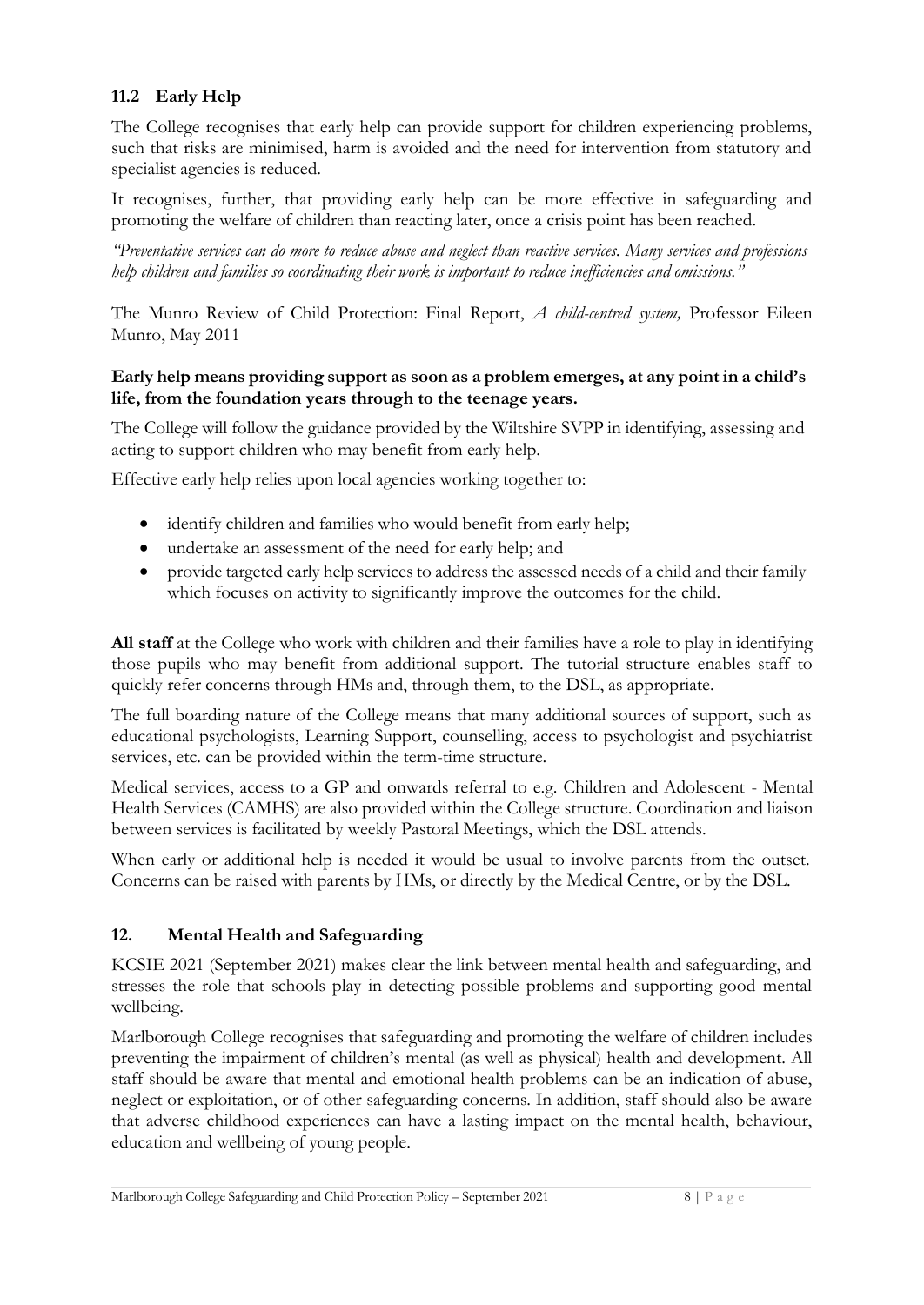Boarding and other pastoral staff at Marlborough College are well placed to identify behaviour which may indicate that a child is experiencing mental health problems or is at risk of developing problems. The pastoral structure promotes the rapid (two-way) communication of concerns between a child's HM and the DSL (where there may be additional safeguarding concerns), and also to and from the wider pastoral team. All staff, in whatever role, should raise any concern about a pupil's mental health without delay, and should follow up the concern as appropriate. Concerns about pupils should be raised with the HM in the first instance. If a member of staff is concerned that a pupil is in immediate danger (e.g. because of behaviours indicating self-harm or suicidal ideation) then they should remain with the pupil, while seeking urgent help from other staff. This may include calling 999.

The school recognises its role in supporting pupils' mental health and seeks to work closely with parents and others, as appropriate, to share resources and training, to promote mental and emotional wellbeing and to obtain access to appropriate and timely support and intervention. There are clear systems in place for identifying possible problems, and for escalating concerns. Written protocols are in place for managing pupils with mental health issues such as disordered eating, selfharming behaviours and suicidal ideation.

All new pastoral staff receive training in recognising mental health concerns, primarily through the Youth Mental Health First Aid (YHMFA) organisation. Mental wellbeing forms a key part of the Personal, Social, Health and Economic Education programme (PSHEE) for pupils, as well as being central to ongoing tutorial conversations. Pastoral staff have access to opportunities for continuing professional development in respect of recognising and responding to the signs of mental ill health. Understanding the link between feeling emotionally safe, resilient and supported by trusted adults, and effective learning, is central to the College's educational ethos.

Government guidance on mental health and behaviour in schools and teaching about relationships, sex and health can be found here:

[https://assets.publishing.service.gov.uk/government/uploads/system/uploads/attachment\\_data](https://assets.publishing.service.gov.uk/government/uploads/system/uploads/attachment_data/file/755135/Mental_health_and_behaviour_in_schools__.pdf) [/file/755135/Mental\\_health\\_and\\_behaviour\\_in\\_schools .pdf](https://assets.publishing.service.gov.uk/government/uploads/system/uploads/attachment_data/file/755135/Mental_health_and_behaviour_in_schools__.pdf) 

<https://www.gov.uk/guidance/teaching-about-relationships-sex-and-health>

# **13. Online Safeguarding**

The College has in place a number of structures, filters and monitors to support its commitment to keeping pupils safe online. These include monitoring and controls within the College's internet provision, restrictions on the use of Virtual Personal Networks (VPNs) and robust 'firewalls'. Routine weekly reports on internet activity, against the firewall, under a number of safeguarding headings are scrutinised for patterns and concerns by the DSL. Pupil access to mobile devices is restricted and the issue remains under constant review as the nature of modern society alters over time.

The College identifies the potential threats of the four Cs of online safeguarding: content, contact, conduct and commerce and acts to limit the negative impacts that these threats can have. Online safety is an essential part of curriculum planning and online teaching, whenever that is offered. The College takes due note of the differing ages of children within the College when devising suitable rules for ensuring online safeguarding.

Education about online safety, including risks associated with sexual images and Youth Produced Sexual Imagery (also known as "sexting"), grooming, identity theft, reputational damage, technology-assisted harmful sexual behaviours (TA-HSBs) and other threats forms an integral part of the PSHEE and RSE programme for pupils.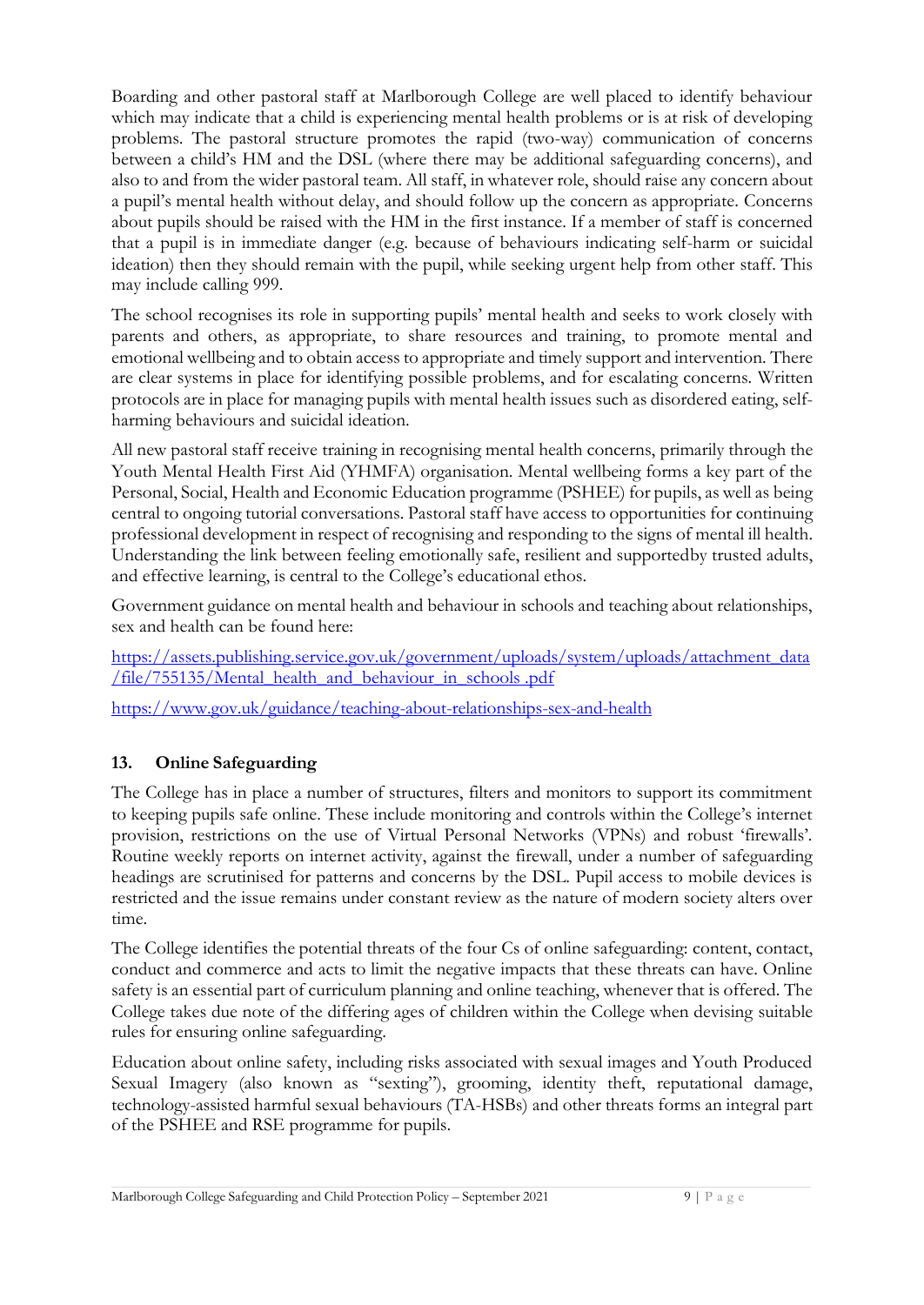College staff, from initial induction onwards, are trained on the importance of the issue of online safety in line with statutory requirements in KCSIE 2021 (September 2021).

The College promotes a strongly collaborative approach to online safeguarding and provides extensive access to resources, training and information to parents about how to keep their children safe online.

The College ICT Policy and Social Media Policy have regard to the need to safeguard pupils online.

E-security is an issue taken seriously by the College, with regular assessment given as to the operation capability of internal ICT systems, to ensure that maximum protection to pupils and staff from online threats is provided.

The member of staff responsible for online safeguarding is **Mrs Christine Kane, Director of Safeguarding and Designated Safeguarding Lead.** 

#### **14. Children with special educational needs and disabilities or physical health issues**

Children with special educational needs or disabilities (SEND) or certain health conditions can face additional safeguarding challenges. Additional barriers can exist when recognising abuse and neglect in this group of children.

These can include:

• assumptions that indicators of possible abuse such as behaviour, mood and injury relate to the child's condition without further exploration;

• these children being more prone to peer group isolation or bullying (including prejudice-based bullying) than other children;

• the potential for children with SEND or certain medical conditions being disproportionally impacted by behaviours such as bullying, without outwardly showing any signs; and

• communication barriers and difficulties in managing or reporting these challenges.

#### **15. Information sharing**

It is important that information relating to the safeguarding of children's welfare is shared.

The DfE emphasises that "The Data Protection Act 2018 and GDPR do not prevent, or limit, the sharing of information for the purpose of keeping children safe. Fears about sharing information must not be allowed to stand in the way of the need to promote the welfare and protect the safety of children."

In other words, data protection law is not a barrier, but it is a system of checks and balances to be borne in mind when recording, sharing and retaining vital but sensitive data.

The College recognises the importance of information sharing as a vital tool in tackling abuse and neglect and in promoting the welfare of children.

The following guidance is available:

#### **Information Sharing: Advice for Practitioners Providing Safeguarding Service to Children, Young People, Parents and Carers 2018**

[https://assets.publishing.service.gov.uk/government/uploads/system/uploads/attachment\\_data](https://assets.publishing.service.gov.uk/government/uploads/system/uploads/attachment_data/file/721581/Information_sharing_advice_practitioners_safeguarding_services.pdf) [/file/721581/Information\\_sharing\\_advice\\_practitioners\\_safeguarding\\_services.pdf](https://assets.publishing.service.gov.uk/government/uploads/system/uploads/attachment_data/file/721581/Information_sharing_advice_practitioners_safeguarding_services.pdf)

[https://assets.publishing.service.gov.uk/government/uploads/system/uploads/attachment\\_data](https://assets.publishing.service.gov.uk/government/uploads/system/uploads/attachment_data/file/747620/Data_Protection_Toolkit_for_Schools_OpenBeta.pdf) [/file/747620/Data\\_Protection\\_Toolkit\\_for\\_Schools\\_OpenBeta.pdf](https://assets.publishing.service.gov.uk/government/uploads/system/uploads/attachment_data/file/747620/Data_Protection_Toolkit_for_Schools_OpenBeta.pdf)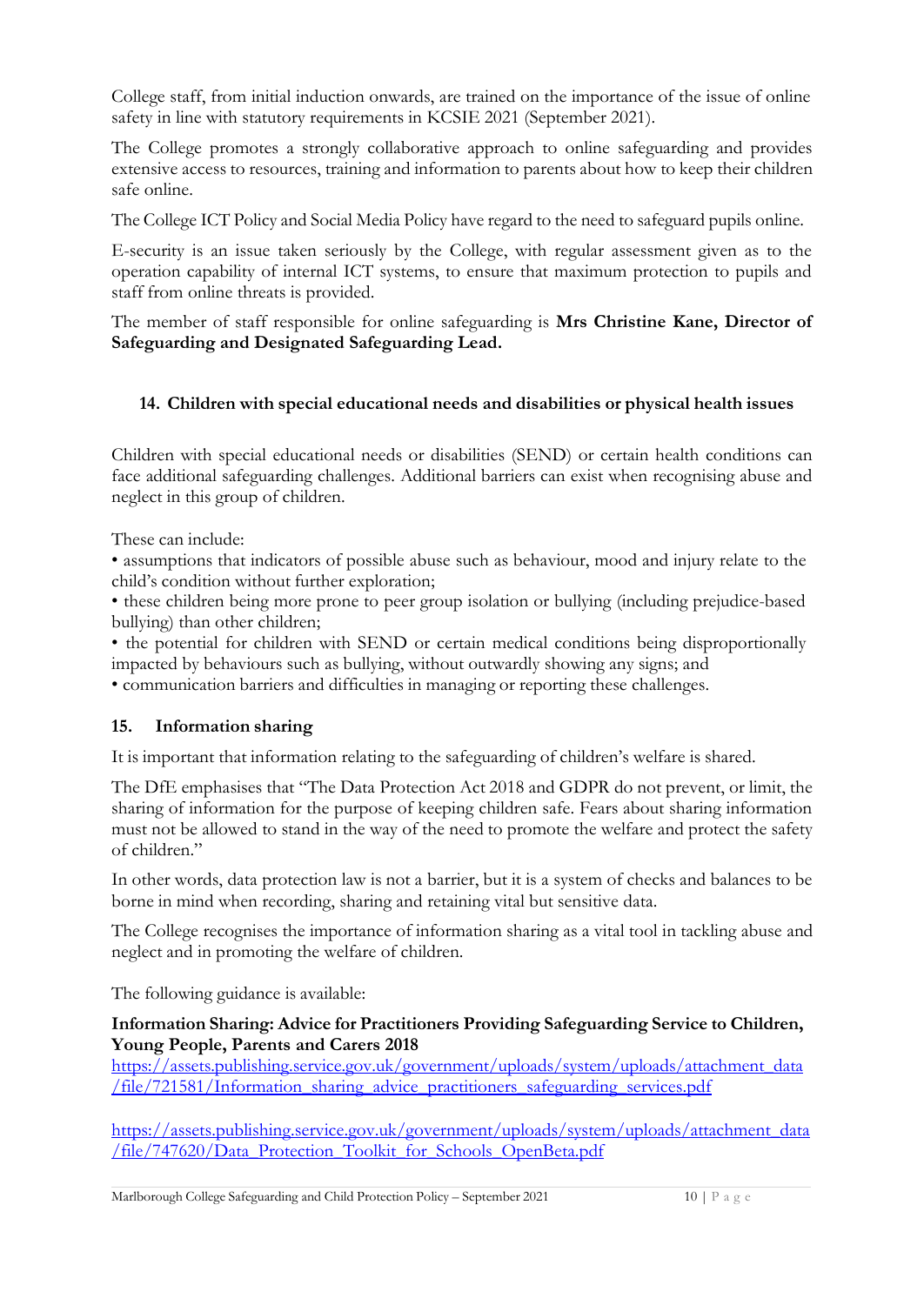#### **16. Recruitment**

The College makes stringent background checks regarding all Child Protection matters on any person appointed to the staff and is committed to Safer Recruiting procedures. These include the provision for Enhanced Disclosure and Barring Service (DBS) and barred list checks for all persons employed by the College in regulated activities, and for the regular updating of such checks, as well as the maintenance of a Central Register of Employment for all College staff.

Pre-employment checks at the College are carried out – appropriate to the role offered and duties involved – to verify identity and ensure that anyone employed is not subject to a prohibition order, direction, sanction or restriction issued by the Secretary of State. Such checks relate to staff joining from overseas as well as from within the United Kingdom. For those appointed to teach, checks are carried out to ensure they are not prohibited from teaching. For those engaged in management roles, an additional check is carried out to ensure they are not prohibited under Section 128 of the Education and Skills Act 2008. At least one member of any interview process for employment to the College will have received training in Safer Recruitment procedures.

The College also has arrangements in place for the welfare of pupils, in respect of any person living in College boarding accommodation who is not employed by the College, such as the spouses or children over the age of 16 (who are not themselves members of the College) of those with residential responsibilities.

Further details of the College's process for recruitment can be found in the Recruitment Policy, available on Firefly (the College's virtual learning environment) and on request from the HR Department.

In the case of Marlborough pupils working with adults who are not employed by the College, e.g., through the College's Outdoor Activity and Outreach programmes, measures are in place to ensure that appropriate child protection checks and procedures are in place, including where pupils are on a site other than the College.

Visitors to the College whose business is pupil-centred are issued with a Statement of Community Norms and Values, which makes reference to the 'duty of care' to safeguard and promote the welfare of pupils.

All visitors, in any capacity, are subject to the College's security procedures, which includes identifying them as visitors whilst on College premises.

# **17. Reporting to the Police**

The College will follow the guidance document published by the National Police Chief's Council (NPCC) to help clarify when to consider calling the police and what to expect when a report is made.

The DSLs and Management Team will use the guidance when liaising with police and safeguarding advisors on safeguarding issues, as well as in considering pupil behaviour in respect of, for example, peer-on-peer abuse, physical assault, harassment, online behaviour, theft and any other relevant behaviours.

[https://www.npcc.police.uk/documents/Children%20and%20Young%20people/When%20to](https://www.npcc.police.uk/documents/Children%20and%20Young%20people/When%20to%20call%20the%20police%20guidance%20for%20schools%20and%20colleges.pdf) [%20call%20the%20police%20guidance%20for%20schools%20and%20colleges.pdf](https://www.npcc.police.uk/documents/Children%20and%20Young%20people/When%20to%20call%20the%20police%20guidance%20for%20schools%20and%20colleges.pdf)

# **18. Child Protection Statement**

In order for each adult member of the College community to respond appropriately to matters relating to suspected, alleged or actual child abuse, there exist Standing Guidelines on Child Abuse matters. These recognise that child abuse can encompass neglect, physical injury, sexual abuse and emotional abuse, (including Child Sexual Exploitation – CSE and Child Criminal Exploitation –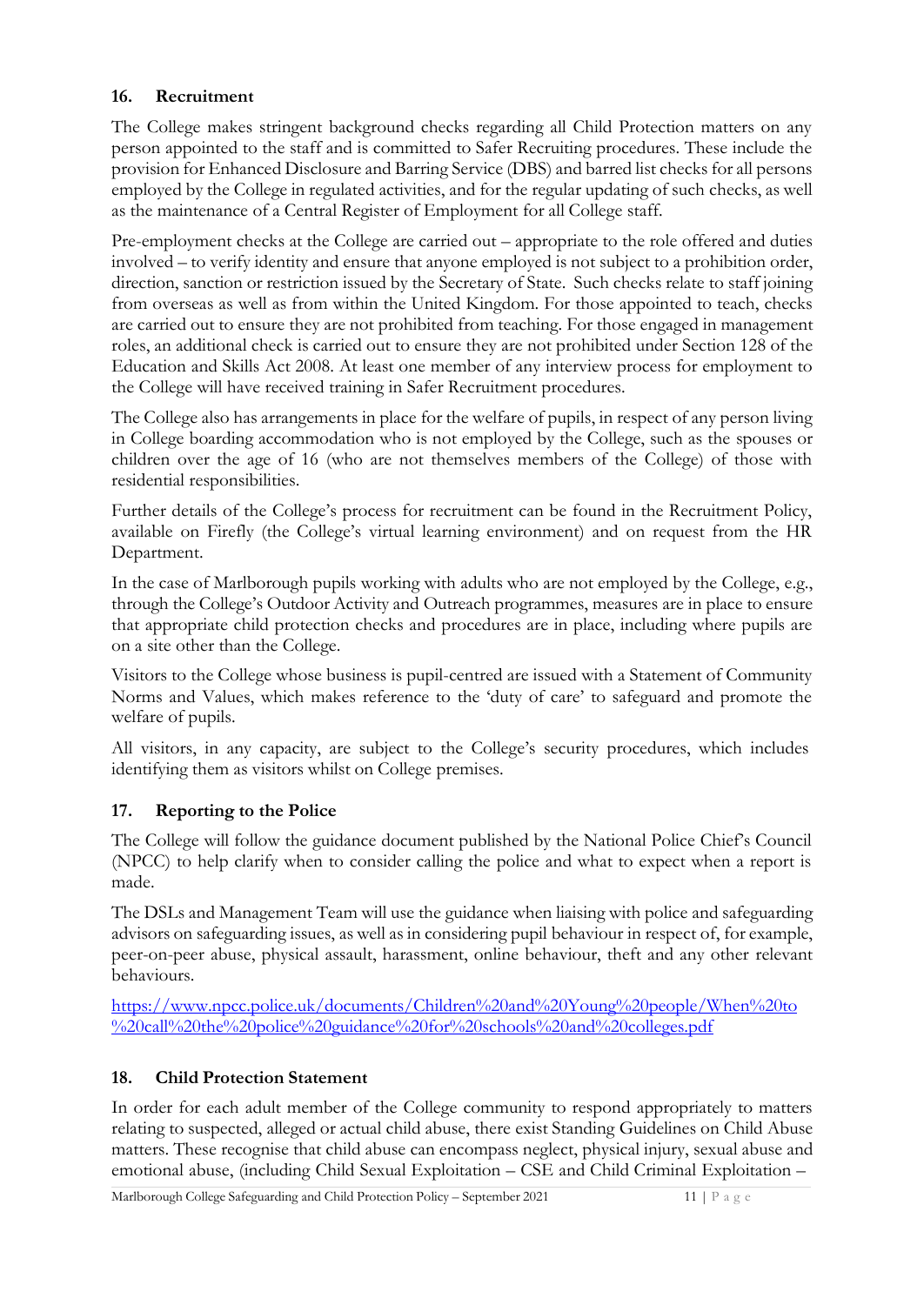CCE) of anyone under the age of 18 by someone who is either an adult or an adolescent, and also acknowledge that peer-on-peer abuse can occur. The Standing Guidelines give advice as to the appropriate response to a child who discloses abuse, and on the action to be followed by adults in the event of suspicion or knowledge of abuse.

All members of staff should be aware that if, at any point, there is immediate danger or risk of serious harm to a child a referral should be made to children's social care and/or the police directly and without delay, and that **anyone** can make a referral. Staff should note that parental consent is not required in the case of referrals to statutory agencies.

A member of staff with any suspicion, knowledge or disclosure that a child might be being or have been abused **MUST** make a formal written record of the cause for concern as soon as possible and must inform the DSL immediately and directly (or the Deputy DSL or Master). This includes instances where a complaint involves a member of staff.

**Any** member of staff who has a concern or allegation about school practices or the behaviour of colleagues which is likely to put pupils at risk of abuse or other serious harm, **MUST** report this to the DSL (or the Deputy DSL and the Master) immediately.

#### **Behaviour that indicates an adult 'may not be suitable to work with children': transferrable risk**

The so-called 'harm test' refers to behaviours that may indicate that a person poses or might pose a risk of harm if they continue to work in regular or close contact with children. Such behaviours may occur outside of school and may not involve children, but may have, nonetheless, an impact on a person's suitability to work with children. Domestic violence is an example of such behaviour; where violent behaviour is triggered there is the risk to children at school.

The College recognises that there may be 'transferrable risk' associated with such behaviours. Staff should report any allegation of such behaviours to the DSL, as a safeguarding issue.

In all cases, allegations involving staff or volunteers will be referred to the Designated Officer for Allegations (DOFA) for advice before any investigation takes place, within one working day. Other external agencies, including the police, may be involved from the outset.

In the case of concern or allegations in respect of Child Protection, involving the Master or the DSL, a member of staff must report this to the Chairman of Council immediately, who can be contacted via 01672 892390.

#### **Immunity from retribution or disciplinary action against members of staff for "whistleblowing" in good faith is assured.**

It is the duty of **all members of staff** to be informed and vigilant in these matters, and to be familiar with the contents of the College's Safeguarding and Child Protection Policy, for the protection and general welfare of all College pupils is of paramount importance.

**All members of staff** who come into contact with pupils and their families must meet the College's policy on Confidentiality (Appendix K).

**All members of staff** who come into contact with pupils and their families must be aware of the College's procedures in respect of boarding pupils who are absent without leave (i.e., missing pupil procedure) – see the College Supervision Policy on the College website.

**All members of staff** must follow the Code of Conduct, issued to all staff as part of their induction procedures.

Any deficiencies or weaknesses in the College's Child Protection arrangements, which the College become aware of via any means, will be remedied without delay.

# **18.1 College Policy on Low-level Concerns about an adult:**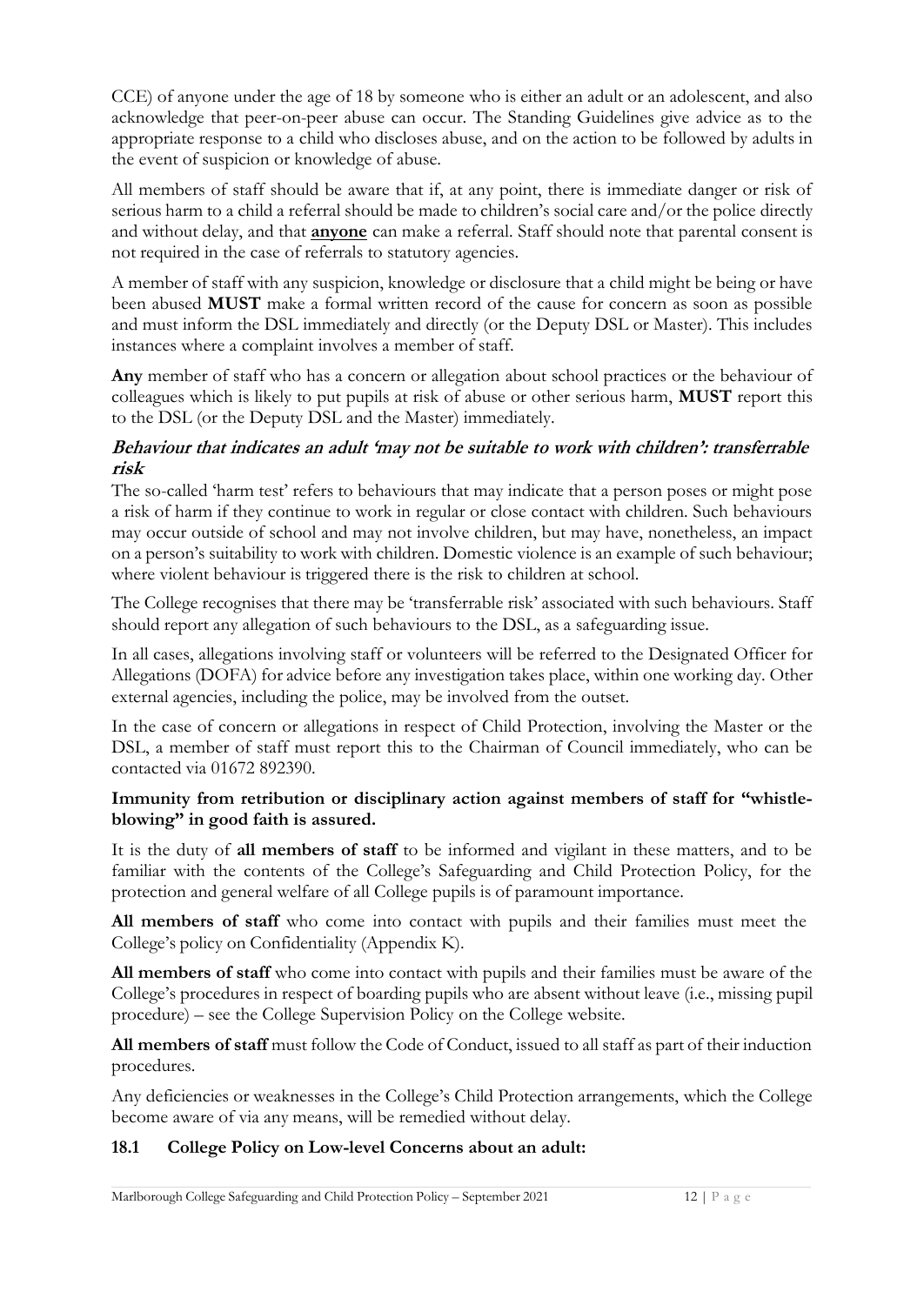It is essential for all adults who work with children to behave appropriately. Early indication of instances where that may not be the case, along with the prompt and effective management of concerns about the behaviour of adults, is critical to effective safeguarding. To achieve this, it is important for the College to maintain a culture of openness, trust and transparency in which staff are confident and clear about the expected values and behaviours of themselves and their colleagues.

Staff should therefore feel able to raise low-level concerns, whether about their own behaviour, or that of a colleague, where that behaviour might be construed as falling short of the standards set out in the College's Code of Conduct. This is consistent with Working Together to Safeguard Children, July 2018 which states "Children are best protected when professionals are clear about what is required of them individually and how they need to work together".

#### **What exactly is a low-level concern?**

A low-level concern does not refer to activity that is insignificant. Rather, the phrase relates to any behaviour towards a child by an adult which, while not meeting the threshold for referral to external agencies (e.g. DOFA Service, Police), is inconsistent with the Code of Conduct. It is not important for all staff members to be able to determine whether a concern is low-level or if it represents referrable activity – that determination will be made by the Designated Safeguarding Lead and/or The Master.

#### **What is the purpose of the low-level concerns policy?**

There are multiple purposes to the policy:

- Ensuring that all staff have clarity about what appropriate behaviour involves and to further ensure that they can differentiate between expected/normal conduct and that which may be concerning, problematic or inappropriate.
- Further empowering staff to act in the interests of all children in the care of the College.
- To allow the College to support staff to correct behaviour which falls short of that which is required.
- To allow for the identification of patterns of behaviour that may be inappropriate and potentially harmful to children.
- To provide for the responsive, sensitive and proportionate handling of concerns about staff when they are raised.
- To help identify weaknesses in the College's safeguarding system, to allow them to be strengthened.

#### **Who should receive the low-level concerns?**

It is essential for any and all low-level concerns to be received by the Designated Safeguarding Lead, who will in turn pass the information on for review to The Master on a regular basis. Staff may approach The Master directly if they prefer. The single-point of contact is intended to allow for the easy identification of any patterns of behaviour that need to be addressed. Staff are expected to pass such concerns on to the DSL within twenty-four hours of becoming aware of the problem. If the DSL is not available for any reason, staff are asked to speak to the Deputy DSL or The Master directly.

If any low-level concern is related to the behaviour of the DSL, staff are expected to raise the matter with The Master directly. If The Master is the subject of the concern, KCSIE 2021 (September 2021) requires staff members to raise the issue with the Wiltshire DOFA Service.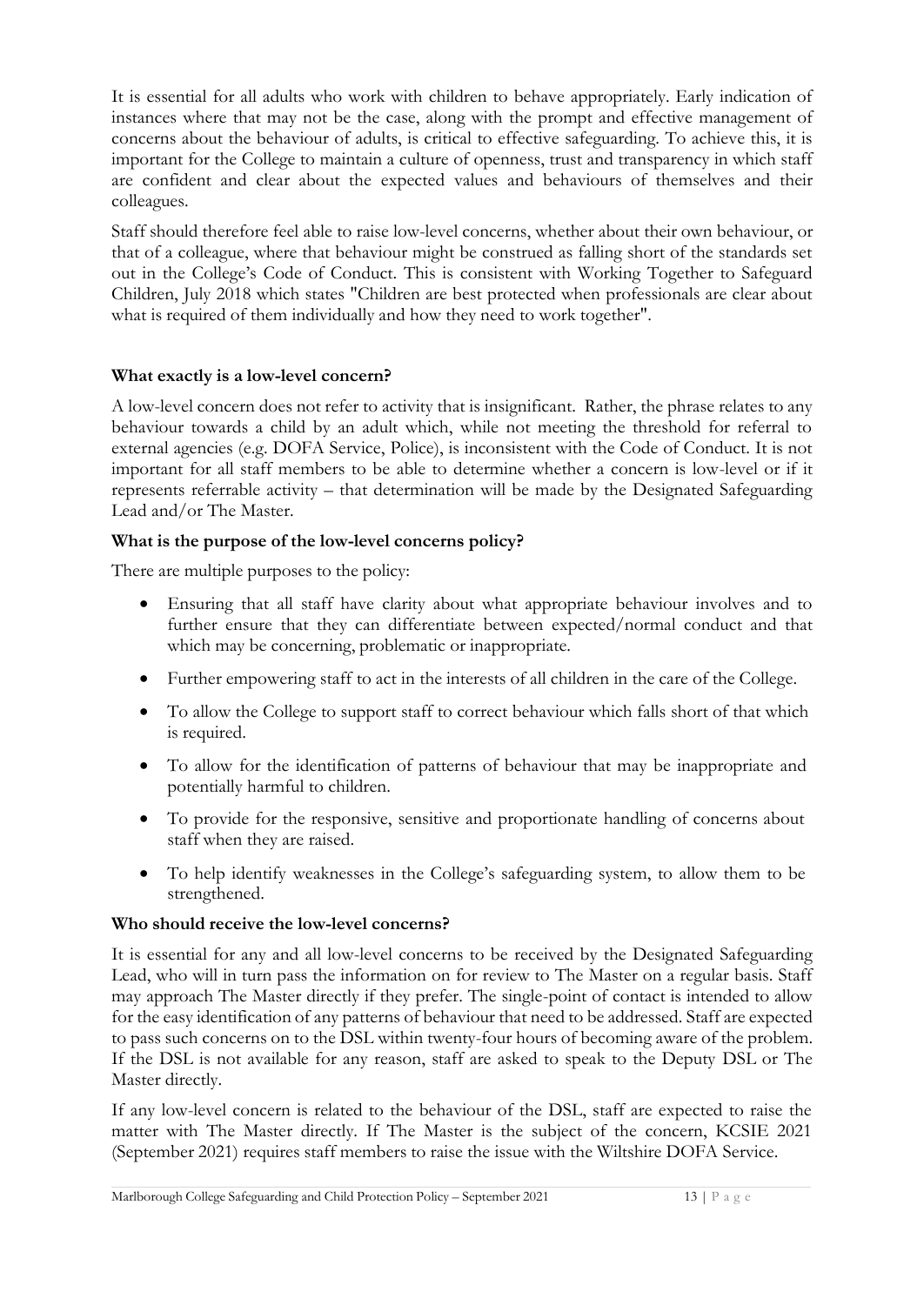All low-level concerns, regardless of who their subject might be, will be handled with discretion, with only those needing to know about the process being informed of occurrence, process and outcomes.

#### **Self-reporting concerns**

Occasionally a member of staff may find themselves in a situation which could be misinterpreted, or where they believe their own behaviour may have fallen below the standard outlined in the Code of Conduct. When such situations arise, it is best practice for members of staff to self-report the incident or behaviour to the DSL. Such an action can be self-protective as it allows problems to be tackled at an early stage. It also demonstrates that the staff member is aware of expected standards of behaviour and how they and their actions may be perceived within a residential community. Self-referral is an essential mechanism for the College to embrace in its desire for a transparent, caring and effective safeguarding culture. Self-referrals can be made verbally or in writing. Where a self-referral has been made verbally the DSL (or other senior staff member receiving the information) will make an appropriate record of the conversation, which the member of staff can be shown for approval.

#### **Sharing concerns about other members of staff**

Again, where a concern refers to a member of staff other than the DSL or The Master, staff can make a verbal or written referral – and in cases of a verbal referral, the DSL (or other senior staff member receiving the information) will make an appropriate record of the conversation, which can be shown to the referrer for approval. Records are required of the name of the referrer; the name of the staff member being referred and the behaviour about which there is concern.

The Master, or the DSL as appropriate, will then decide whether:

- the behaviour constitutes no concern
- a low-level concern and will therefore be dealt with under this policy
- or whether the behaviour requires referral to external agencies.

If The Master, or DSL as appropriate, is in any doubt whatsoever about the classification of a reported concern, the DSL or The Master will seek advice from the DOFA on a no-names basis.

Assuming the concern is seen as low-level, conversations will then be held with referrer and referred, as well as with any witnesses of the behaviour highlighted – provided that such discussions have not been advised against by the DOFA Service (if they have been consulted). All conversations will again be recorded and decisions, actions and rationale will be noted in such a record.

Any concerns relating to contractors or outside agencies will be recorded and reported to the relevant employer.

#### **Outcomes**

If there is a decision taken that the behaviour of the staff member is consistent with the Code of Conduct and constitutes no concern then no further action will be taken. In addition, the staff member will be informed, as will the referrer. A review and amendment of the Code of Conduct may be undertaken following a decision to take no further action, but such an action will not take place in advance of a decision being reached on the behaviour in question.

If there is a decision taken that the behaviour of the staff member is not consistent with the Code of Conduct then the College undertakes to act in a sensitive and proportionate manner, while also seeking to act promptly and effectively. Strong consideration will be given to the question of whether any allegation is genuine or vexatious, and whether or not it may have resulted from a misunderstanding.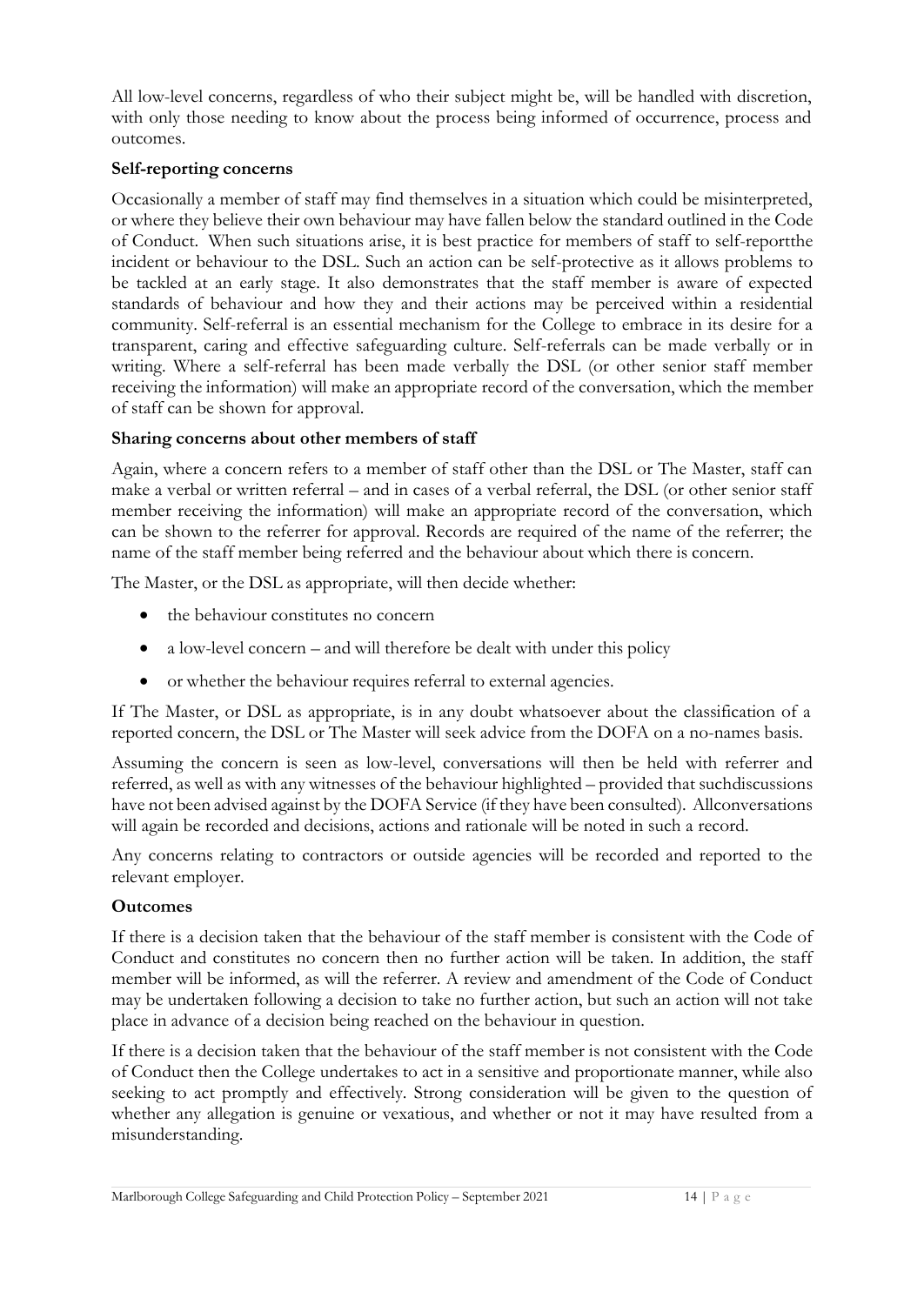Most low-level concerns will, by their nature, be minor enough to require no further action. Likely action in almost all instances other than this will be based on a supportive conversation between the member of staff and the DSL and the offer of guidance on future approaches.

If behaviour identified as inconsistent with the Code of Conduct is identified it will be explained to the member of staff in question in terms that relate to the specifics of that document. An action plan or risk assessment, in the case of more egregious breaches of the Code, may be used to provide positive support.

Behaviour that raises issues of misconduct or poor performance may result in the enaction of the College's disciplinary or capability procedures, via HR – on referral from The Master or DSL, as appropriate. In such circumstances the College will ensure that the member of staff has the full opportunity to respond to any factual allegations made against them and they will receive all rights and support as they would in cases where low-level concerns have not been a factor. However, HR will not be involved in low-level concerns that do not reveal misconduct or poor performance issues.

Where necessary, once any investigations and disciplinary process has been completed, the College will adhere to the KCSIE 2021 (September 2021) stipulations regarding referrals to the Disclosure and Barring Service (DBS) and the Teaching Regulation Agency (TRA).

#### **Recording low-level concerns**

The College retains all records relating to low-level concerns in a central low-level concerns file. They are held confidentially and securely, with access only permissible from The Master, the DSL and any senior member of College staff nominated by The Master.

Any low-level concern which triggers the College's disciplinary or capability procedures will be copied and added to the member of staff's personnel file, held by HR. The original low-level concern will remain in the centrally-held low-level concerns file. The same procedure will apply in cases where cumulative low-level concerns trigger a referral by the College to external agencies.

All such low-level concerns records will be kept for the duration of an individual's employment by the College until further guidance on the duration of required retention is published by statutory authorities.

Low-level concerns which do not meet (individually or cumulatively) the threshold for DOFA Service referral will not be used in an employment reference unless the concerns relate to issues which would normally be included in a reference – such as misconduct or poor performance.

Records of low-level concerns should will be reviewed by the DSL regularly so that potential patterns of concerning, problematic or inappropriate behaviour can be identified and responded to.

Where a pattern of behaviour is identified, the DSL will discuss with the Master and decide on a course of action. This might be internal disciplinary procedures with the involvement of HR, or referral to the LADO if the harms threshold is met.

#### **Council responsibilities in relation to low-level concerns**

The Master will be responsible for keeping members of College Council informed about the implementation of the policy and with evidence of its effectiveness. This is likely to be via the safeguarding report to council, with which the DSL assists.

Council members should also review an anonymised sample of low-level concerns at regular intervals, in order to ensure that the concerns are being responded to in line with this policy.

#### **Staff training and input**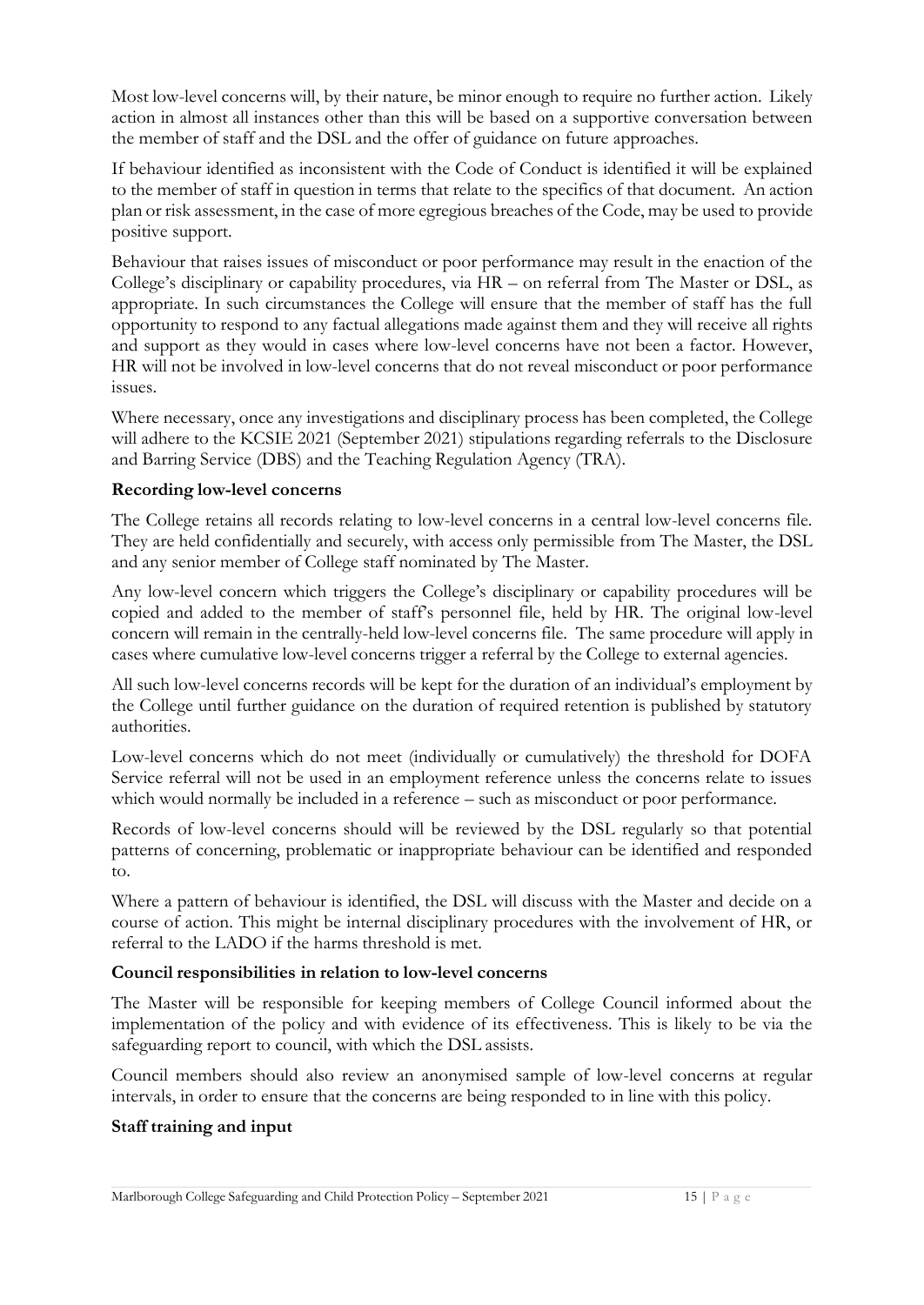The College includes suitable training on this low-level concerns policy as part of its statutory safeguarding training for all members of staff at the required intervals. It will also seek to feature the issue in other training opportunities to staff that occur in the course of the academic year.

Staff are entitled to provide feedback on the policy and can do so via the DSL.

#### **Review of the low-level concerns policy**

The policy, along with the Safeguarding & Child Protection Policy within which it sits, will be annually reviewed.

#### **18.2 Young Carers**

The term "young carer" refers to anyone under the age of 18 who helps to look after a relative or close friend, where that relative or close friend possesses a disability, illness, mental health condition, drug or alcohol problem.

The day-to-day responsibilities of young carers will often include cooking; cleaning; shopping; providing nursing and intimate personal care; giving emotional support; financial management; and caring for siblings.

The Care Act (2014) identifies the key point relating to young carers and safeguarding:

"Children should not undertake inappropriate or excessive caring roles that may have an impact on their development. A young carer becomes vulnerable when their caring role risks impacting upon their emotional or physical well-being and their prospects in education and life."

The College will be "particularly alert" to the needs of young carers and recognises the fact that young carers may be pupils who require early help. Should concerns arise about the developmental needs of a pupil who is a young carer, the appropriate referral for further assessment will be made to Wiltshire SVPP to access further support as required.

The nominated Designated Safeguarding Lead with responsibility for Young Carers is **Mrs Christine Kane Director of Safeguarding and Designated Safeguarding Lead** 

Staff are made aware of the needs of young carers through Common Room briefings and updates and Housemasters and Housemistresses should make members of their House teams aware of pupils who are young carers. Staff will have training on 'spotting the signs' of young carers and should raise any concerns immediately.

The Admissions Department application form allows parents to inform the College that their child/children is/are also a young carer/s.

# **18.3 Looked After Children (LAC)**

Looked After Children are those children under the age of 18 living in the care of their Local Authority or living with adopted parents.

The College will endeavour to identify and support current and previously Looked After Children, working closely with the "Virtual School Head" (VSH), as appointed by the Wiltshire SVPP, to promote their educational achievement and best possible outcomes.

The Designated Teacher with responsibility for Looked After Children at the College is **Mr Richard Willmett, Acting Assistant Head (Safeguarding) & Designated Safeguarding Lead**. The Designated Teacher and other DSLs will offer assistance to any staff who are supporting such pupils in the College.

Staff are made aware of the potential vulnerabilities and needs of Looked After Children through Common Room briefings. Housemasters and Housemistresses should make members of their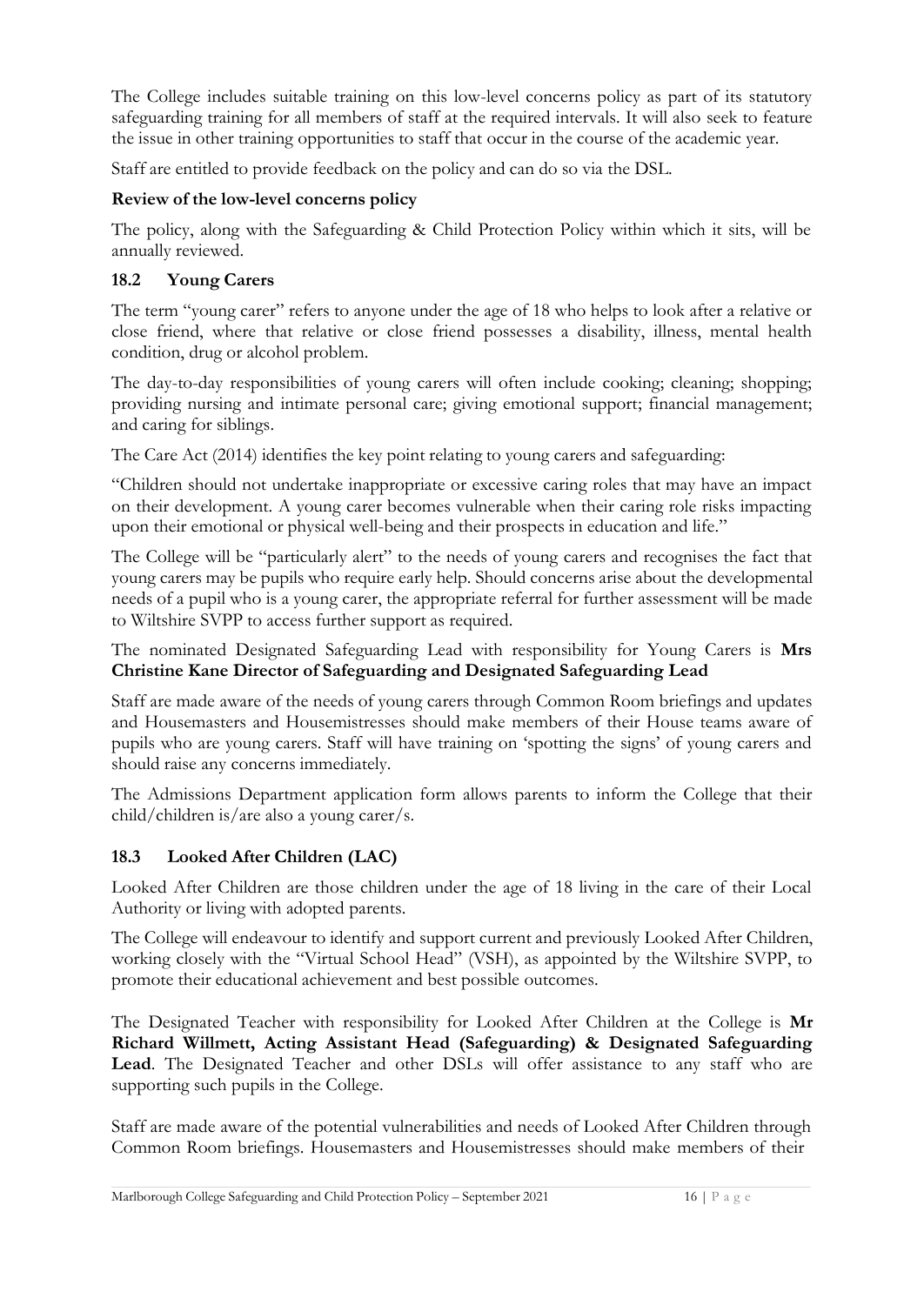House teams aware of any pupils with LAC status. Any concerns regarding such pupils should be raised immediately via the normal channels, outlined above.

# **19. The Role of the Designated Safeguarding Lead For the Academic Year 2021/2022:**

Mrs Christine Kane Director of Safeguarding and Designated Safeguarding Lead

The Acting Deputy DSL is Mrs Julia Hodgson, T: 01672 892301; M: 07833 747803 E: **[jah@marlboroughcollege.org](mailto:jah@marlboroughcollege.org)**

The role of DSLs is to help promote educational outcomes by sharing information about the welfare, safeguarding and child protection issues that children, including children with a social worker, are experiencing or have experienced. The DSLs ensure that staff, as appropriate, know who these children are, understand their academic progress and attainment and maintain a culture of high aspirations for this cohort. They support teaching staff to identify the challenges that children in this group might face and the additional academic support and adjustments that they could make to best support these children. All DSLs are trained to the same level and able to manage any safeguarding incident. Further to this, DSLs have particular roles in order to ensure that all aspects of safeguarding are managed effectively.

Briefly, the Designated Safeguarding Leads are responsible for:

- Ensuring that staff are aware of and alert to the signs of abuse and the steps which staff must take when abuse is suspected.
- Organising for the regular safeguarding and child protection training of all members of staff and others with responsibility for the care of pupils, including in respect of online safety. In accordance with legislative requirements training for the DSLs is updated at least every **two years to Level 3 standard**, and training for the Master and members of staff is updated on a regular basis.
- Residential pastoral staff receive safeguarding training to Level 3 standard.
- Senior Pupils who hold positions of responsibility (Prefects and Heads of Houses) with regard to other pupils are also given training on safeguarding issues, at the commencement of their duties, and on an annual basis. Prefects and Heads of Houses are briefed by the Designated Safeguarding Lead.
- The dissemination to staff of information about local SVPP-approved procedures in responding to suspected abuse or to the disclosure of abuse.
- Ensuring the College's consultation and cooperation with inter-agency referral, as appropriate. This will involve prompt communication with the Wiltshire SVPP in the event of an allegation or disclosure of abuse, and the following up of this communication in writing within 24 hours. This may include participation in Wiltshire SVPP DOFA-led case conferences with the Wiltshire SVPP and/or Wiltshire Police.
- This will also include prompt communication with MASH teams in respect of broader concerns about child welfare and safeguarding, and working with other services (including social care, police, health services) to promote the welfare of children and protect them from harm.
- Maintaining a confidential written record of all concerns, discussions and decisions and the reasons for those decisions, in relation to safeguarding. In addition, to maintain a central written record of all contact with the Wiltshire SVPP and MASH, including both formal allegations against adults and informal concerns raised. Records will be kept confidentially and reviewed termly with the Member of Council with responsibility for safeguarding so that concerning patterns of behaviour can be spotted.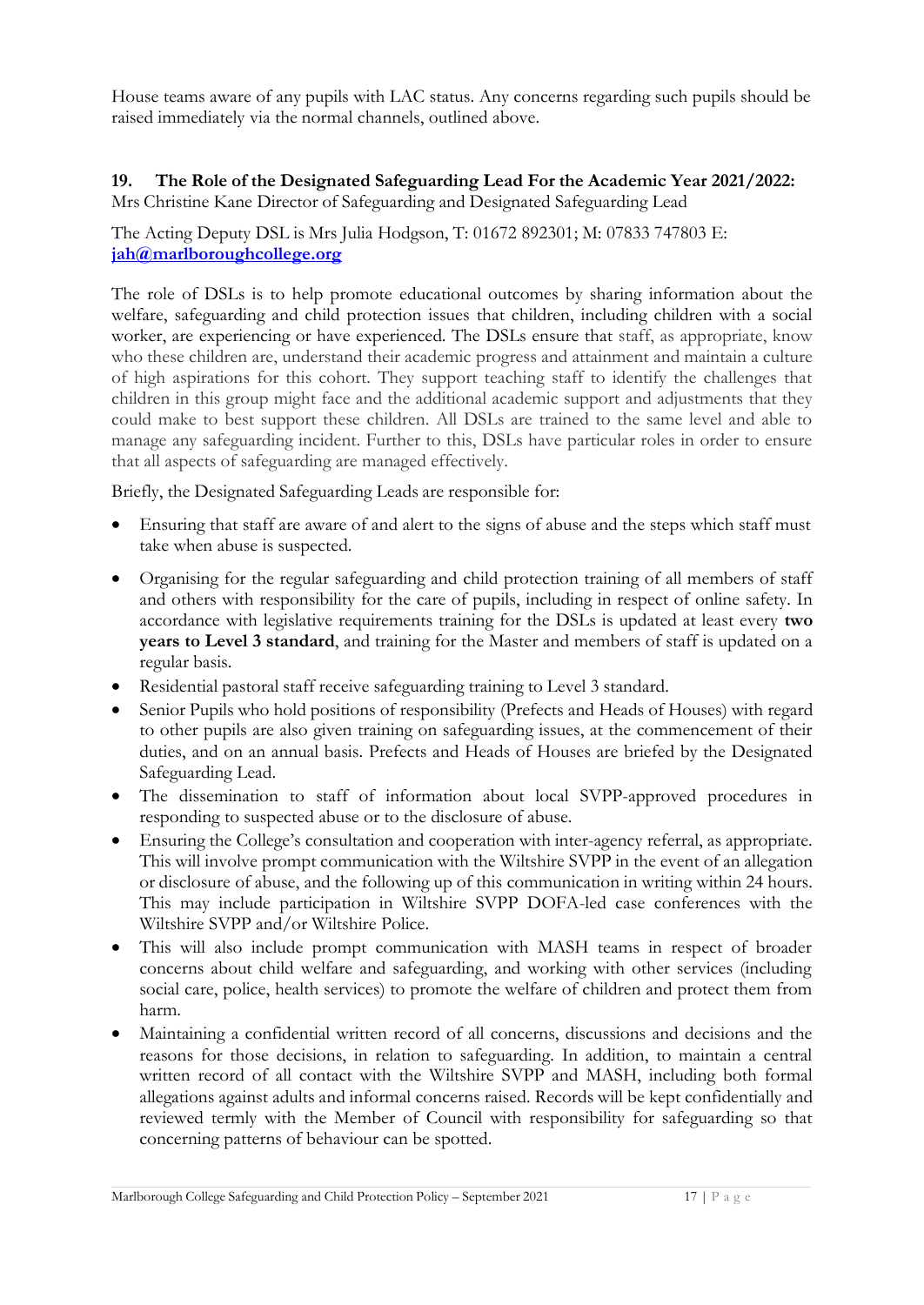- Providing support (once the paramount interests of the child have been ensured) to the child's HM and to any member of staff who has been concerned with a Child Protection investigation in any way.
- Organisation of an annual review of the College's Safeguarding and Child Protection Policy and procedures and of the efficiency with which the related duties have been discharged. This involves the submission of all relevant documentation, including a written record of all Child Protection issues for the preceding year, to the Member of Council with specific safeguarding responsibilities. There then follows a meeting between the Member of Council and the DSL, in advance of the Lent Term Council Meeting in any given year.
- For the academic year 2021-22, the Member of Council with specific safeguarding responsibilities is **Mrs Penny Cameron Watt.**

Email: [pcameronwatt@marlboroughcollege.org](mailto:pcameronwatt@marlboroughcollege.org)

- Completion of an annual audit of safeguarding provision, in compliance with Wilts SVPP structures.
- Annual review of the College's Safeguarding and Child Protection Policy, in line with the updated KCSIE; dissemination of information relating to key changes.
- Informing the Master immediately in all cases where child abuse is alleged or suspected, involving any member of Marlborough College, staff, volunteers or pupils. Whenever any matter of suspected or actual child abuse is about to be formally investigated by any of the agencies mentioned above (Wiltshire SVPP or Police) the DSL shall inform the Master and the Member of Council with specific responsibility for Child Protection.
- The drawing up of risk assessments and/or pastoral care welfare plans where there is considered to be a significant risk to a child's welfare from whatever cause, including selfharm.
- Implementation of the College's response to the Prevent strategy in respect of safeguarding children from radicalisation and the risk of being drawn into terrorism.
- Ensuring that, where pupils join or leave the College, their child protection file (as appropriate) is transferred between the new school and College as soon as possible, ensuring secure transit, and confirming receipt.
- In addition, the DSL will consider appropriate information sharing in advance of a child leaving, to enable support to be put in place, as appropriate.
- Working with pastoral and other leaders to ensure that children are safeguarded from potentially harmful and inappropriate online material. This includes monitoring the College's firewall and the efficiency of College filtering systems, including VPNs.
- Finally, if any member of staff at any time wishes to have access to any or all of the Department of Education's documentation on the responsibilities of Schools with regard to Child Protection it is the duty of the DSL to make them available.

# **20. Standing Guidelines to Staff on Child Abuse Matters**

# **20.1 What is Child Abuse?**

Child Abuse is a form of maltreatment of a child. Somebody may abuse or neglect a child by inflicting harm, or by failing to act to prevent harm. They may be abused by an adult or adults, or another child or children (peer-on-peer abuse). Abuse, neglect and safeguarding issues are rarely standalone events that can be covered by one definition or label. In most cases, multiple issues will overlap with one another.

Children may be abused in a family or in an institutional or community setting by those known to them, or more rarely, by others (e.g., via the internet). Abuse can take place wholly online, or technology may be used to facilitate offline abuse.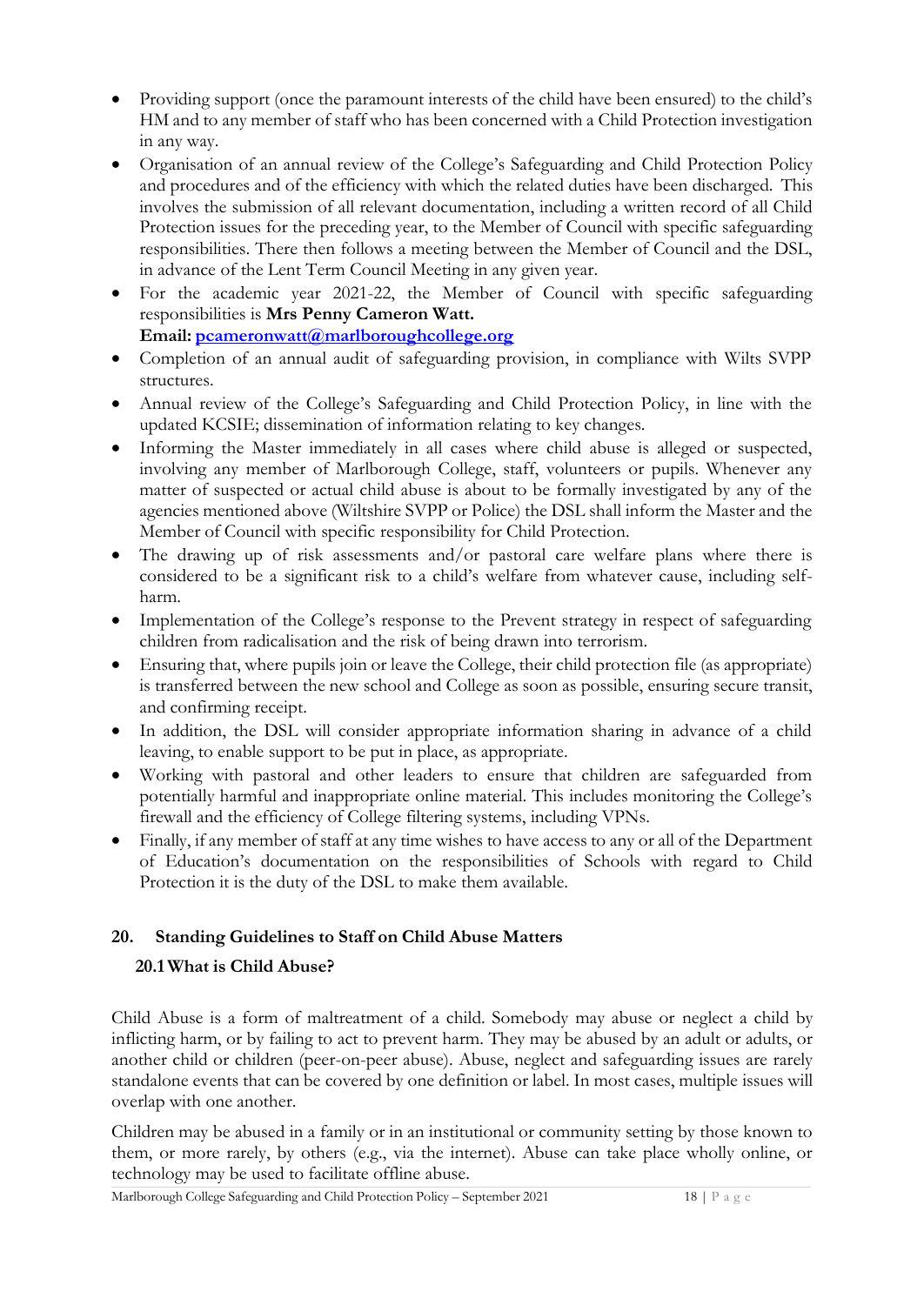Child abuse can encompass:

**Neglect:** the persistent failure to meet a child's basic physical and/or psychological needs, likely to result in the serious impairment of the child's health or development. Neglect may occur during pregnancy as a result of maternal substance abuse. Once a child is born, neglect may involve a parent or carer failing to: provide adequate food, clothing and shelter (including exclusion from home or abandonment); protect a child from physical and emotional harm or danger; ensure adequate supervision (including the use of inadequate care-givers); or ensure access to appropriate medical care or treatment. It may also include neglect of, or unresponsiveness to, a child's basic emotional needs.

**Physical Abuse**: a form of abuse which may involve hitting, shaking, throwing, poisoning, burning or scalding, drowning, suffocating or otherwise causing physical harm to a child. Physical harm may also be caused when a parent or carer fabricates the symptoms of, or deliberately induces, illness in a child.

**Sexual Abuse:** involves forcing or enticing a child or young person to take part in sexual activities, not necessarily involving a high level of violence, whether or not the child is aware of what is happening. The activities may involve physical contact, including assault by penetration (for example rape or oral sex) or non-penetrative acts such as masturbation, kissing, rubbing and touching outside of clothing. They may also include non-contact activities, such as involving children in looking at, or in the production of, sexual images, watching sexual activities, encouraging children to behave in sexually inappropriate ways, or grooming a child in preparation for abuse (including via the internet). Sexual abuse is not solely perpetrated by adult males. Women can also commit acts of sexual abuse, as can other children.

**Emotional Abuse:** the persistent emotional maltreatment of a child such as to cause severe and adverse effects on the child's emotional development. It may involve conveying to a child that they are worthless or unloved, inadequate, or valued only insofar as they meet the needs of another person. It may include not giving the child opportunities to express their views, deliberately silencing them or 'making fun' of what they say or how they communicate. It may feature age or developmentally inappropriate expectations being imposed on children. These may include interactions that are beyond a child's developmental capability as well as overprotection and limitation of exploration and learning, or preventing the child participating in normal social interaction. It may involve seeing or hearing the ill-treatment of another. It may involve serious bullying (including cyberbullying), causing children frequently to feel frightened or in danger, or the exploitation or corruption of children. Some level of emotional abuse is involved in all types of maltreatment of a child, although it may occur alone.

Thus bullying (which usually involves systematic unpleasantness within year groups or across Lower School year groups) does not usually come under the heading of Child Abuse. The College's Countering Bullying Policy exists as a separate document.

However, in cases where there is reasonable cause to suspect that a child is suffering, or likely to suffer, significant harm as a result of the action of another child or children, then the College will have a duty to refer the situation to the local safeguarding agencies.

#### **Peer-on-peer abuse**

Peer-on-peer abuse is any form of physical, sexual, emotional and financial abuse, and coercive control exercised between children, and within children's relationships (both intimate and nonintimate), friendships, and wider peer associations.

Peer on peer abuse is most likely to include, but may not be limited to: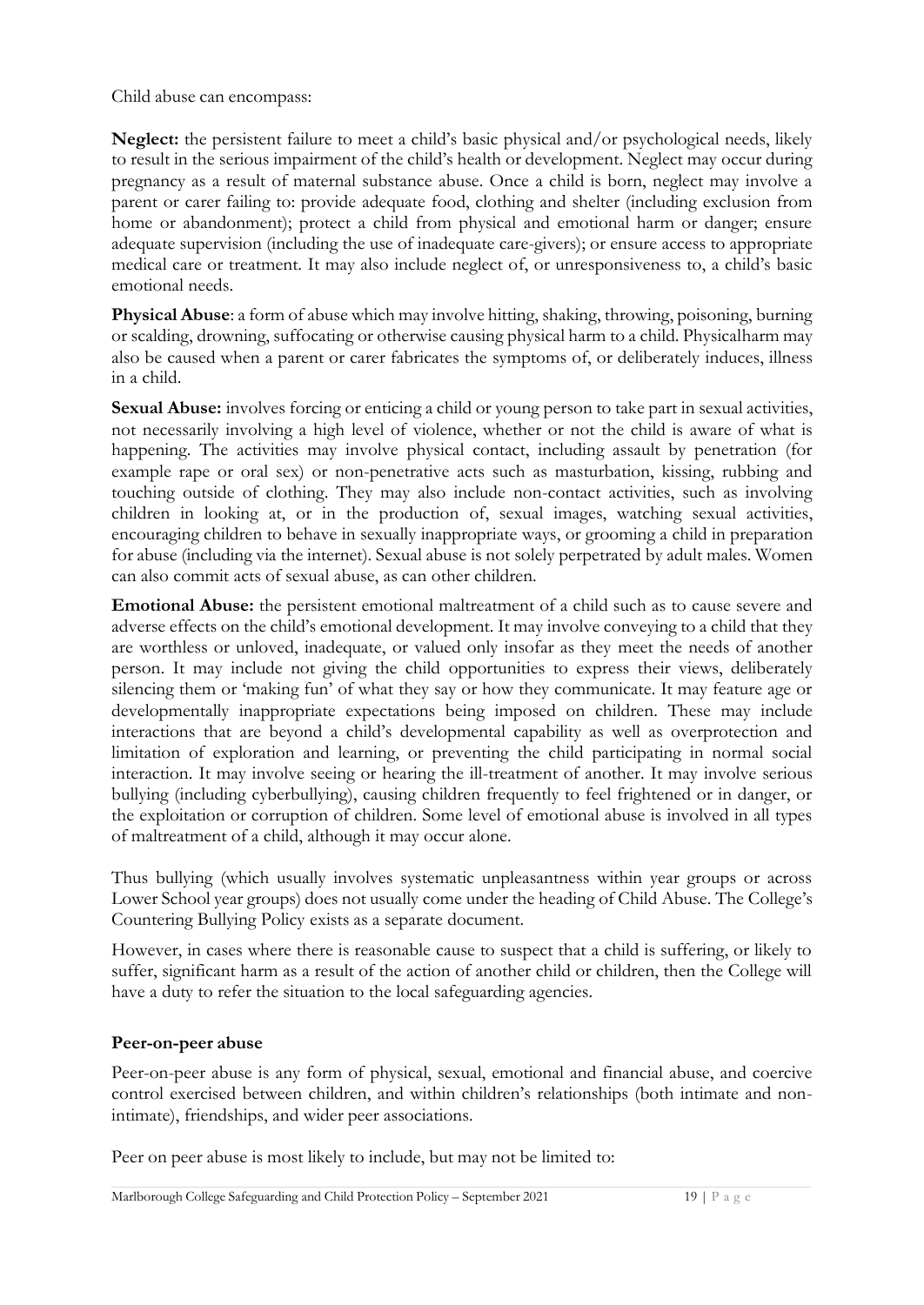• bullying (including cyberbullying, prejudice-based and discriminatory bullying);

• abuse in intimate personal relationships between peers;

• physical abuse such as hitting, kicking, shaking, biting, hair pulling, or otherwise causing physical harm (this may include an online element which facilitates, threatens and/or encourages physical abuse);

• sexual violence, such as rape, assault by penetration and sexual assault; (this may include an online element which facilitates, threatens and/or encourages sexual violence);

• sexual harassment, such as sexual comments, remarks, jokes and online sexual harassment, which may be standalone or part of a broader pattern of abuse;

• causing someone to engage in sexual activity without consent, such as forcing someone to strip, touch themselves sexually, or to engage in sexual activity with a third party;

• consensual and non-consensual sharing of nude and semi-nude images and/or videos (also known as sexting or youth produced sexual imagery);

• upskirting, which typically involves taking a picture under a person's clothing without their permission, with the intention of viewing their genitals or buttocks to obtain sexual gratification, or cause the victim humiliation, distress or alarm; and

• initiation/hazing type violence and rituals (this could include activities involving harassment, abuse or humiliation used as a way of initiating a person into a group and may also include an online element).

Issues surrounding Honour Based Violence (HBV), Forced Marriage and Radicalisation may also be relevant where coercion or power imbalances are involved between peers.

Staff should be aware that some groups are potentially more at risk. Evidence shows girls, children with special educational needs and disabilities (SEND) and LGBT children are at greater risk.

#### **See Peer on Peer abuse Policy and Procedure on Firefly.**

#### **Child Sexual Exploitation and Child Criminal Exploitation**

In addition, staff should be aware that child abuse can occur through CSE and CCE. In CSE and CCE an individual or group takes advantage of a power imbalance to coerce, deceive or manipulate a child into taking part in sexual or criminal activity in exchange for something the victim needs or wants and/or for the financial advantage or increased status of the perpetrator or facilitator and/or through violence or the threat of violence. Boys and girls who are criminally exploited many be at a higher risk of sexual exploitation too and it should also be noted that the way in which girls and boys are exploited may be different and may display different warning signs.

Further information on this is given in Appendix D.

All staff must be aware:

- That safeguarding issues are complex and sensitive;
- That pupils may suffer physical, sexual or emotional abuse or suffer as a result of neglect, either at home or at school, and that abuse, neglect and other specific safeguarding issues (such as CSE, CCE, Female Genital Mutilation (FGM), honour-based violence etc.) are rarely standalone events that can be covered by one definition or label;
- Of the behavioural and physical indications that may reveal the possibility of abuse.
- That additional barriers can exist when recognising abuse and neglect in children with special educational needs. These barriers can include (a) assumptions that indicators of possible abuse such as behaviour, mood and injury relate to the child's disability without further exploration; (b) children with SEN and disabilities can be disproportionally impacted by things like bullying – without outwardly showing any signs; and (c) communication challenges and difficulties in overcoming these challenges.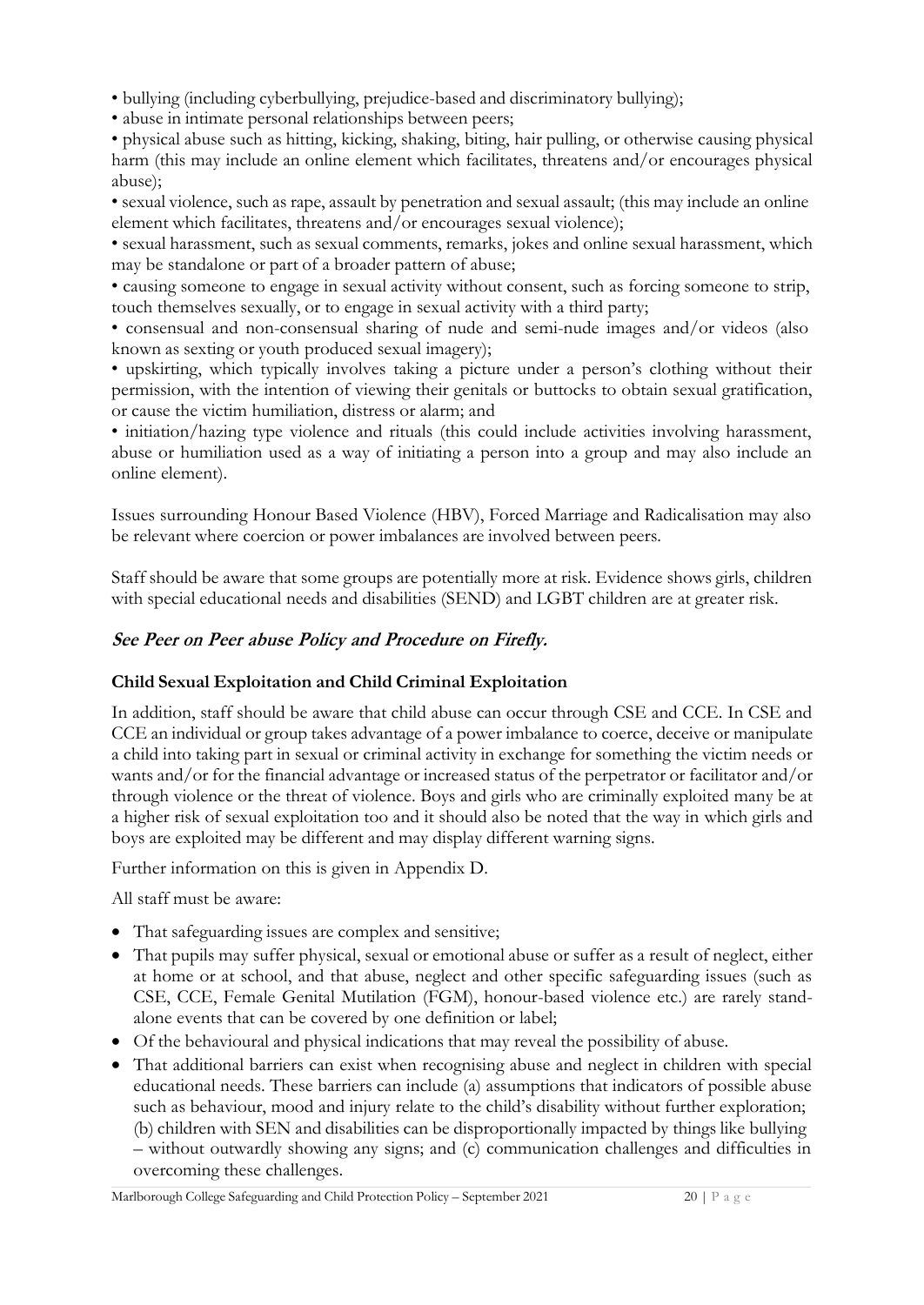- That safeguarding incidents and/or behaviours can be associated with factors outside the College and/or can occur between children outside the College. This is the concept of "**contextual safeguarding**".
- Contextual safeguarding means considering the context in which such incidents and/or behaviours occur, and considering wider environmental factors which may be present in a child's life which threaten their welfare and/or safety. These factors can be used to inform both the referral process and a full assessment of the child's needs.
- That children are capable of abusing their peers, and that such abuse should never be tolerated or passed off as 'banter', 'just having a laugh' or 'part of growing up'. The College has a policy and a clearly defined procedures for dealing with peer-on-peer abuse.

#### **Reassurance of the victims of abuse**

In line with guidance in KCSIE 2021 (September 2021), the College fully endorses the importance of reassuring victims of any and all types of abuse. Victims will always be taken seriously; be supported by pastoral and (where necessary) medical staff and they will be kept safe. It is never right for a victim to believe that they are creating a problem by reporting abuse of any kind, or that they should feel ashamed for doing so.

#### **20.2 Safeguarding and the Prevent Duty**

As part of the College's commitment to safeguarding pupils, staff will follow Department of Education guidance in respect of the Prevent Duty i.e., the duty under Section 26 of the Counter-Terrorism and Security Act 2015 to have "due regard to the need to prevent people from being drawn into terrorism".

The College acknowledges that, in certain circumstances, young people can be susceptible to radicalisation – the process by which a person comes to support terrorism and forms of extremism leading to terrorism – and also that appropriate intervention and support can prevent vulnerable people being drawn into terrorist-related activity.

Extremism is defined in the DfE guidance as "vocal or active opposition to fundamental British values, including democracy, the rule of law, individual liberty and mutual respect and tolerance of different faiths and beliefs." The College promotes these values through its overall ethos, and they are reinforced through the academic curriculum, the role of the Chapel, the PSHEE programme, the opportunity for service and achievement offered by the co-curriculum, the College's global connectivity, among many aspects of boarding life. Not least, the pastoral care offered to pupils, focusing on individual self-worth, participation in and service to the community and positive aspiration, acts to reduce the risk factors which lead to disengagement and vulnerability to extremism, and to build resilience to radicalisation.

The Designated Safeguarding Leads will work with key staff, including Pastoral Teams and Heads of Department to identify vulnerable children, and to ensure that the College ICT systems provide adequate protection from the risks of online radicalisation.

As with any safeguarding issue, any concerns should be raised immediately with the Designated Safeguarding Lead. A risk-assessment may be carried out and, depending on the outcome, a referral may be made to the Wiltshire SVPP via the Channel program or [PreventReferrals@wiltshire.pnn.police.uk](mailto:PreventReferrals@wiltshire.pnn.police.uk)

A full briefing for staff may be found on Firefly along with other further information and advice. <https://firefly.marlboroughcollege.org/safeguarding--for-all-staff/the-prevent-strategy>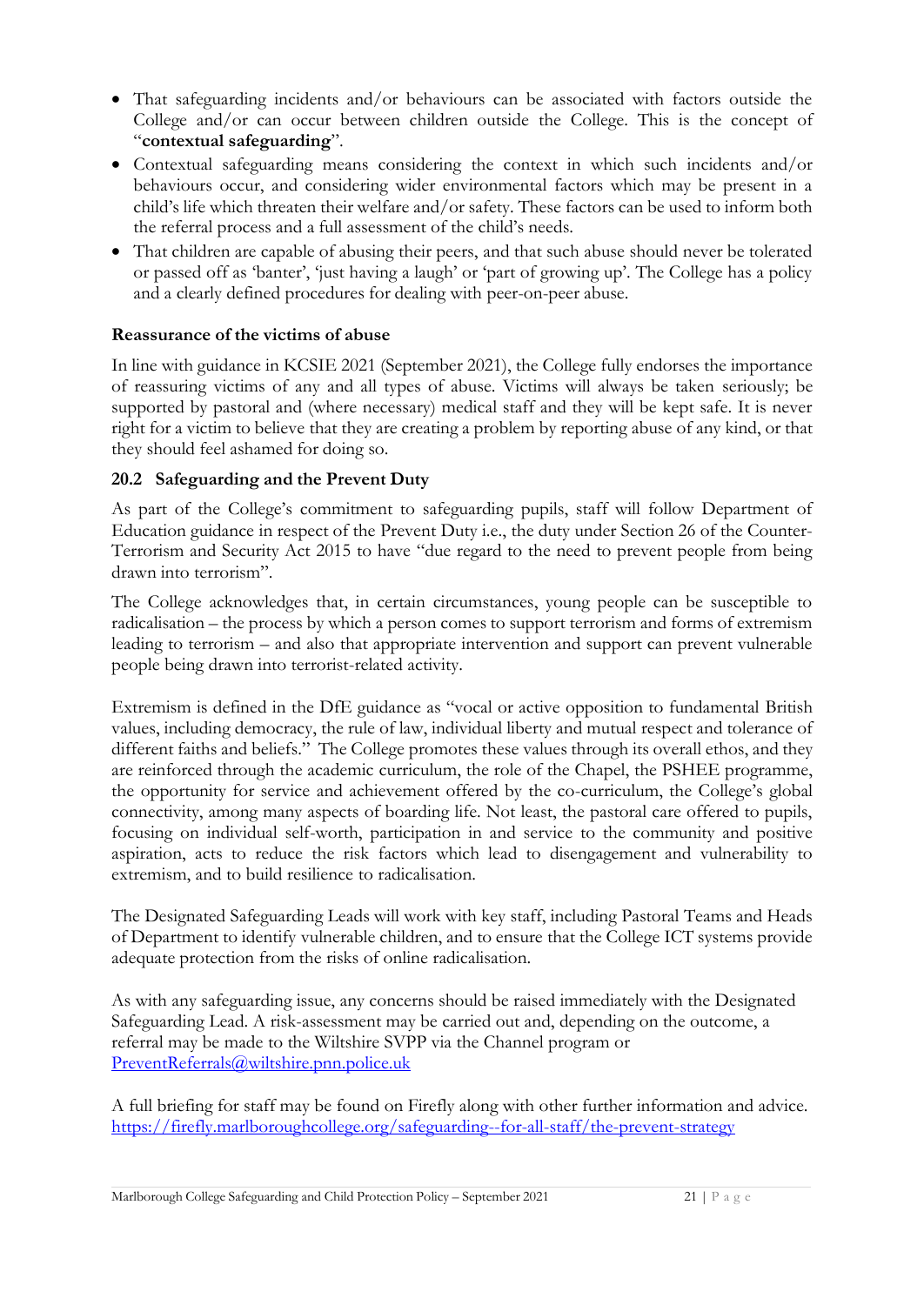At all stages, the College will work together with existing local partnerships and in accordance with government advice.

[https://www.gov.uk/government/uploads/system/uploads/attachment\\_data/file/439598/prev](https://www.gov.uk/government/uploads/system/uploads/attachment_data/file/439598/prevent-duty-departmental-advice-v6.pdf)  [ent-duty-departmental-advice-v6.pdf](https://www.gov.uk/government/uploads/system/uploads/attachment_data/file/439598/prevent-duty-departmental-advice-v6.pdf)

#### **20.3 How should members of staff respond in order to help a child who discloses abuse?**

- i. Listen patiently and comfort.
- ii. Stay calm and controlled: do not show revulsion or distress.
- **iii.** If a pupil approaches a member of staff and asks to speak in confidence the member of staff must be sympathetic and supportive but should *never* fall into the trap of promising complete confidentiality. **In cases of the disclosure of abuse it is obligatory for a member of staff to report the offence even if the pupil does not wish to do so.**
- iv. Reassure the child frequently that the abuse is not his/her fault. Make it clear that the disclosures have not made you lose affection or respect for them.
- v. Reassure the child that he/she should not feel guilty for telling.
- vi. Make *a formal written record as soon as possible, as appropriate to the context of the disclosure, noting down:*  Date / Time / Place / Nature of disclosure / any other relevant details. Using CPOMS is the most effective way to do this however if this is not available to the member of staff the record can be sent to the DSL.

vii. vii.

#### **20.4 How should members of staff respond in order to help children where abuse is suspected?**

• A member of staff with any suspicion that a child might be being abused, based on what they observe, hear or are told, should make a *formal written record as soon as possible using CPOMS or sending directly to the DSL. You should note* down: Date / Time / Place/ Nature of injury or concern / Explanation given / Demeanour.

(NB – Law prevents parents from demanding to see such written records). Hand written records or notes made at the time are preferable to typed notes after a time interval.

• In any conversation with a child about possible abuse a member of staff must be very careful not to ask leading questions: Do no more than listen sympathetically and report the matter.

A member of staff must pass on immediately all safeguarding concerns/information on to the DSL (or Acting Deputy DSL), unless there is an immediate risk of harm to a child or the child is in immediate danger, in which case, any member of staff can make a referral to children's social care and/or the police directly and without delay. A member of staff who makes a referral directly should inform the DSL as soon as possible thereafter.

NB – In no circumstances should any member of staff, including HMs, conduct an investigation into possible Child Abuse or decide whether a child has been abused (this is the role of specialist agencies) or alert a child's parents to such possibilities unless they have been authorised to do so.

Where child abuse is suspected or disclosed it is the role of the DSL to refer to external agencies using the appropriate route:

Children **in need of support** will be referred to children's social care for inter-agency assessment.

Children **at risk of harm** will be reported immediately to children's social care, who will advise on the course to be followed. Again, the College will provide as much contextual information to children's social care about the child's life as possible, to allow for best protection of the child.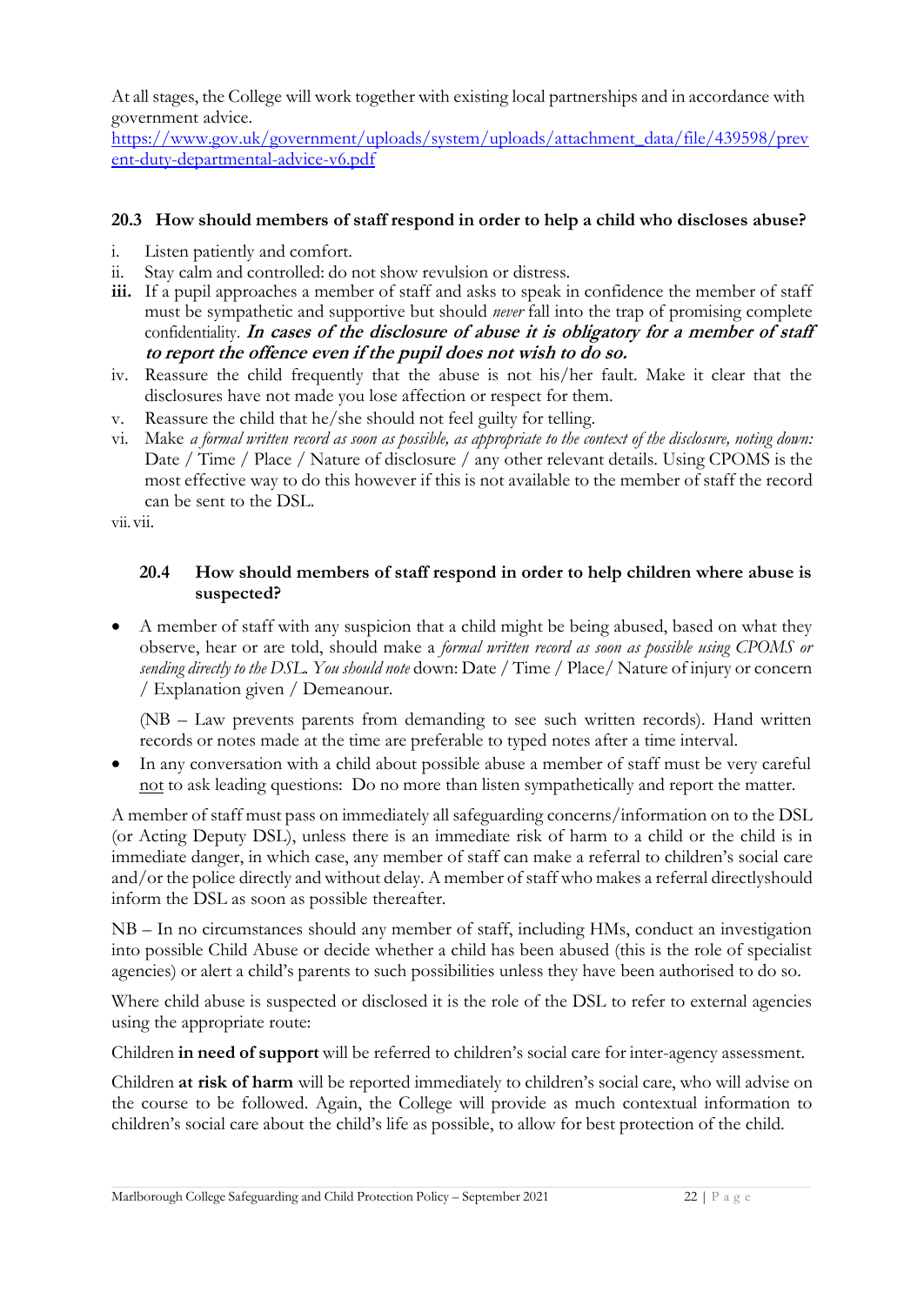In cases of **allegations that refer to possible abuse by staff members** the DSL will report to the Wiltshire SVPP Designated Officer for Allegations (DOFA) without delay, and within one working day, seeking advice as to how to respond to the allegation. Where criminal behaviour or serious harm may have occurred, other agencies, including the police, will be involved from the outset.

Whenever the matter requires, the College will always adhere to its statutory responsibilities in relation to referrals to the Disclosure and Barring Service (DBS) and the Teaching Regulation Agency (TRA).

The DOFA for Wiltshire is: **Anton Hammond Tel: 0300 4560108: [dofaservice@wiltshire.gov.uk](mailto:dofaservice@wiltshire.gov.uk)**

| Wiltshire Multi-Agency Safeguarding Hub (MASH)     | Tel: 0300 4560108 |
|----------------------------------------------------|-------------------|
| Wiltshire MASH Out of Hours Emergency Duty Service | Tel: 0300 4560100 |

Members of staff should, at all times, avoid putting themselves in situations where they are vulnerable to or capable of being misunderstood.

There are three sensitive areas:

#### • **The One-to-One Adult Staff / Pupil private interview**

There are several contexts where members of staff with academic, pastoral and other responsibilities may need to meet on a one-to–one basis with individual pupils. Typically, tutorial meetings are held on a one-to-one basis in boarding houses. Careers and university guidance, co-curricular and academic support beyond the teaching timetable may be offered on a one-to-one basis. In such instances, it may be appropriate to maintain privacy but if possible, have a classroom, office or bedsit door ajar or an external sightline, or ensure that the meeting is known to others and the setting rendered contextually "formal" i.e. occurring at an appropriate time and in an appropriate place for the business being conducted.

If the interview is likely to be sensitive members of staff are asked to make sure that someone (e.g., secretary / another member of staff with pastoral responsibility / HM) knows that the interview is taking place.

It is considered best practice for tutorial meetings in boarding accommodation to take place outside pupils' bedsits if at all possible – use of the HM's study, common room, dining room or other communal area – is preferable to a private meeting between a member of staff and a pupil in the pupil's personal space.

#### • **Physical Contact with Pupils**

Physical contact may be perfectly acceptable in the context of instruction or coaching e.g., Music or PE lessons or where safety demands it (e.g., to assist an injured pupil, or in breaking up a fight). Also, where a member of staff with specific pastoral responsibility instinctively feels that it is right for him/her to touch a pupil's arm or shoulders in order to give reassurance, it is probably right to do so. However, members of staff should always be very careful in doing the latter and should never do so when alone with the child or when there is no obvious reason for doing so. Any unintended contact of this kind should form part of a self-referral, detailed above in the section on concerns.

#### • **Digital Media**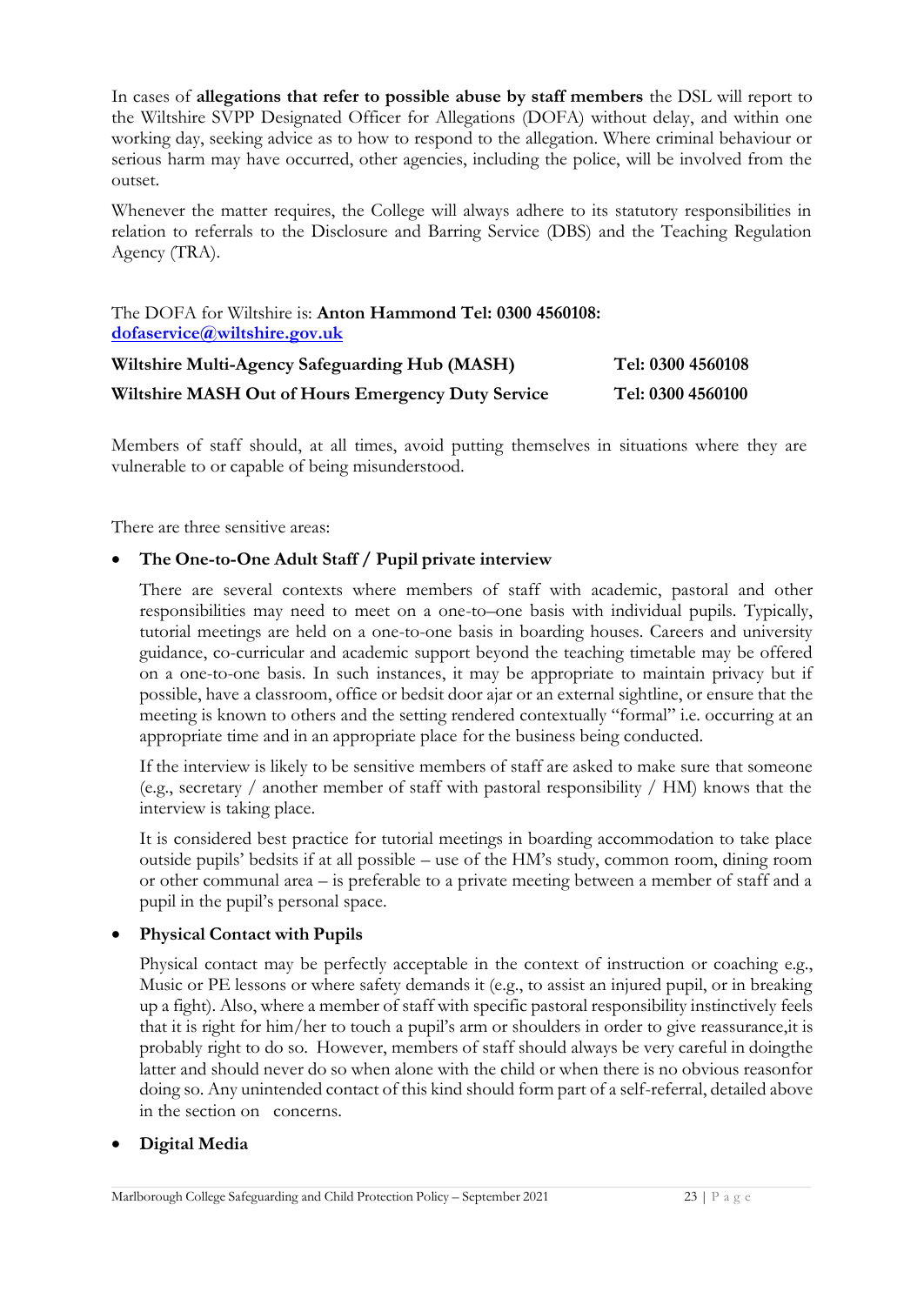Given the widespread use of digital media in schools, members of staff must be scrupulous about their digital communication with pupils. The Code of Conduct for all staff and staff handbooks contain detailed guidance and should be referred to on commencement of employment and as necessary on an ongoing basis.

Members of staff who need to communicate with pupils using digital media should do so only from and to authorised College email addresses, or using the Isams system or Firefly. Members of staff should use only College-issued mobile technology to communicate with pupils. Private web-based email addresses, or personal mobile phones should **NOT** be used, except in emergencies, or when agreed in advance with the Educational Visits Coordinator, e.g., on school trips. Members of staff should avoid communicating with pupils via social networking sites.

#### **20.5 Allegations of abuse against teachers and other staff**

- 1. The College will manage cases of allegations in which it is alleged that a member of staff has:
	- o behaved in a way that has harmed a child, or may have harmed a child;
	- o possibly committed a criminal offence against or related to a child; or
	- o behaved toward a child or children in a way that indicated he or she may pose a risk of harm to children according to the guidance set out in Part Four of KCSIE 2021 (September 2021).

#### **All allegations against staff must be referred in the first instance to the Master.**

- 2. This guidance recognises:
	- The need to act consistently regardless of where or when the alleged abuse took place.
	- The duty of care to employees.
	- The need for common sense and judgement, and the need to act without delay to refer to Children's Social Care, the SVPP and/or police in the case of serious allegations, which meet the criteria above.
- 3. In the event of an allegation against a member of staff the Master will discuss the allegation immediately with the DSL. The purpose of the discussion is to consider the nature, content and context of the allegation and agree a course of action. In this situation the concern may be referred to the DOFA.
- 4. In a case where an allegation is made against the Master or someone with whom the Master has a close or familial relationship, the allegation should be referred by the DSL or member of staff with the allegation, immediately to the DOFA.
- 5. Where it is deemed that there is an immediate risk to children or there is evidence of a possible criminal offence, it is appropriate to involve the police immediately.

Initial information and evaluation may lead to a decision that no further action is to be taken in regard to the individual facing the allegation or concern.

Any decision, and the justification for it, will be recorded by both the 'Case Manager' and the DSL. Consideration will then be given to the action to be taken in respect of the individual and the initiator(s) of the allegation.

In all cases the process in respect of;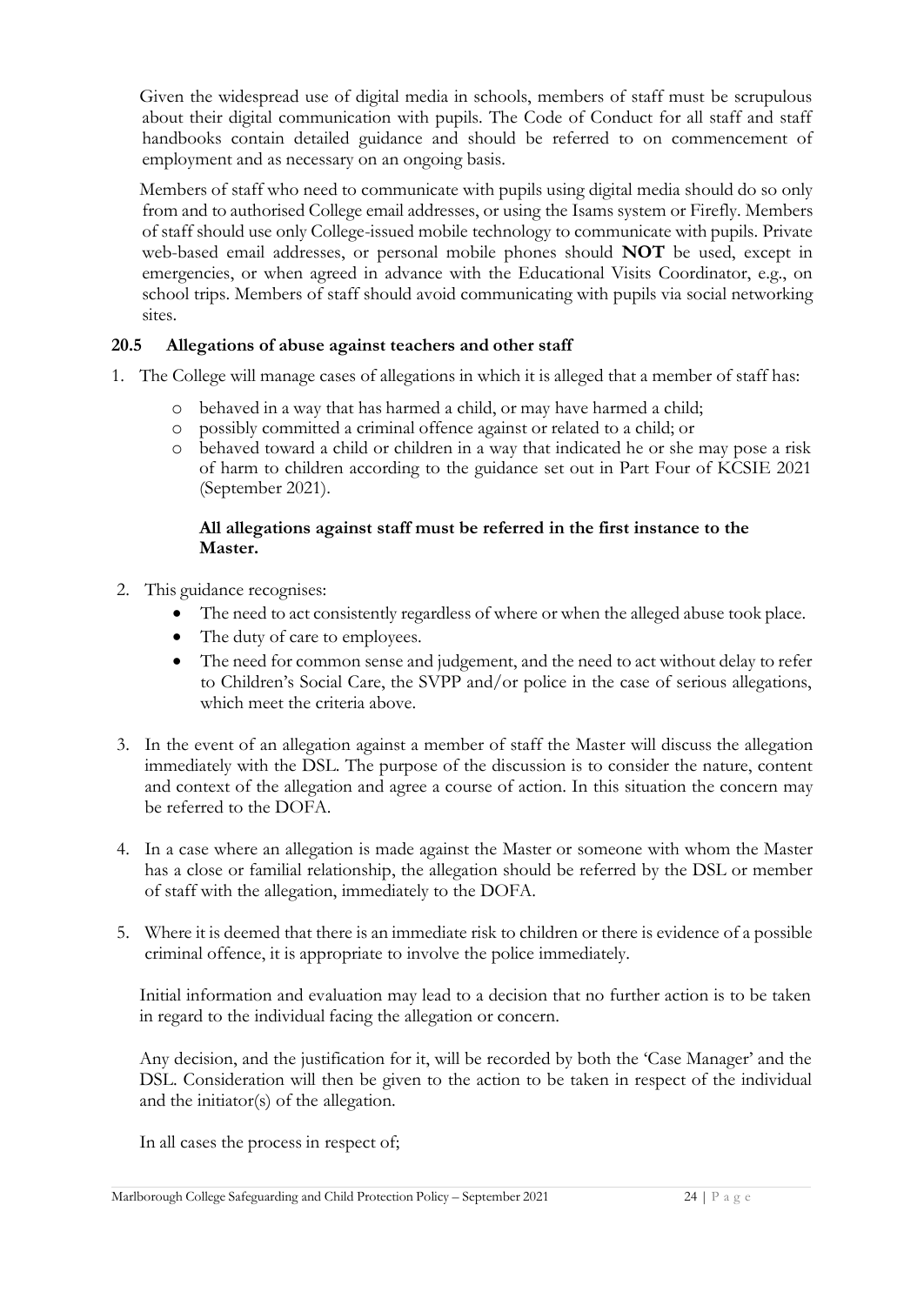- Supporting those involved
- Confidentiality
- Record Keeping
- Timescales
- Information sharing
- Oversight and monitoring
- Outcomes, actions, learning lessons

will follow the guidance set out in Part Four of KCSIE 2021 (September 2021).

6. In cases of allegations that refer to possible abuse by members of staff or volunteers (e.g. sexual or physical abuse, criminal acts, acts of gross misconduct or any act where children are 'at risk'), the Wiltshire SVPP will be contacted by the Master or the DSL to refer the situation, within one working day.

He/She will make it clear that the referral is being made under the College's Child Protection Procedure and the report will be confirmed in writing, within 24 hours.

Following an allegation or suspicion of abuse, it is be appropriate to seek the advice of the Wiltshire SVPP DOFA. This may be done informally and without giving names in the first instance, prior to referral. The school will never investigate an allegation prior to contact with the DOFA, in the first instance.

In either case, the College will endeavour to do nothing which may jeopardise a police investigation, such as asking a child leading questions or attempting to investigate the allegations of abuse.

- 7. If the complaint is considered sufficiently serious and following discussion with the Wiltshire SVPP DOFA, and involves a member of staff, that member of staff will be told that serious allegations of misconduct have been made. The member of staff will have the opportunity to answer the allegations and his/her contractual rights will remain in force. The member of staff concerned will continue to have access to the Master or Bursar, who will keep the member of staff informed of developments.
- 8. It may be that suspension from duty immediately pending a full investigation is the appropriate course of action although this is by no means automatic. A decision to suspend must be contextually risk assessed.
- 9. In a case of suspension from duty pending full investigation, it may be appropriate for the College to provide alternative accommodation for members of staff, outside of the boarding environment.
- 10. In the event of a criminal act being alleged, the Police will be contacted for their advice.
- 11. In all cases of complaint, decisions will be taken to ensure that the complaint is fully investigated quickly, and in a fair and consistent way, and resolved in such a way that is in the child's best interests, whilst at the same time supporting the person who is the subject of the allegation.
- 12. All serious complaints will be reported to the Chairman of the Council immediately, and subsequently to all the Council Members (The College Council).
- 13. The College will report to the Disclosure and Barring Service (DBS), within one month of leaving the school any person (whether employed, contracted or a student) whose services are no longer used because he or she is considered unsuitable to work with children. In addition, consideration will be made to reporting to the TRA any teacher who has been dismissed or has left for whom a prohibition order may be appropriate because of unacceptable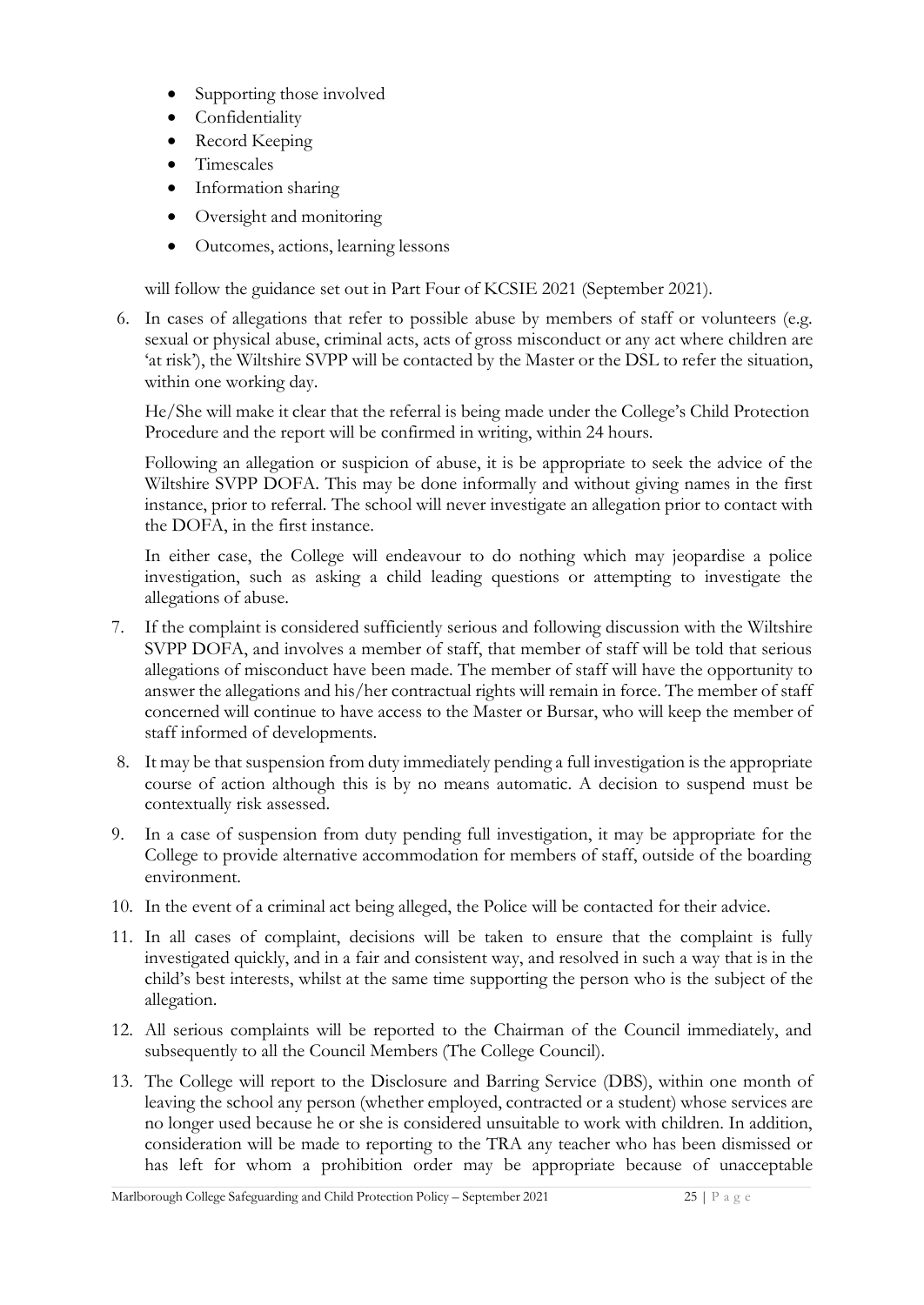professional conduct.

- 14. The term 'child' shall be taken to indicate all pupils being educated at the College even if they are over 18 years of age.
- 15. The College does not employ Supply Staff for regulated activities, i.e. with direct contact with children.

#### **20.6What happens when the child is back in the classroom?**

- Help the child to get as much privacy and to be as normal as possible.
- Be as observant as possible to spot the child being harassed by other children who know about the abuse and be prepared to intervene.
- Be prepared for the child's schoolwork and behaviour to be below their best.
- Recognise that a child with a compulsion to tell others what has happened to them needs counselling rather than censure.

#### **20.7What are the signs of Child Abuse that members of staff should be alert to?**

The following should not be regarded as a comprehensive list, nor should any indicator on this list be regarded, when taken alone, as being a definitive sign of abuse. This is why it is crucially important to raise concerns promptly such that advice can be sought from experienced and expert agencies, working together for the best interests of the child.

Physical

- unexplained injuries perhaps improbable explanations (see Appendix D).
- fear of medical help.
- fear of parents being contacted.
- fear of returning home.
- self-destructive tendencies i.e., hatred for his/her own body.
- desire to look as unsexual and unattractive as possible.
- aggression towards others.
- dislike of being touched or touching others.
- chronic running away.
- dirty, torn or threadbare clothing; inappropriate clothing for the season or context (sign of neglect).
- unwashed hair, dirty appearance, unclean smell.
- excessive or uncontrollable tearfulness.

Signs of possible emotional abuse (in addition to some of above)

- A feeling of shame or guilt ("It must have been my fault . . .").
- A feeling that he/she is dirty or degraded.
- Embarrassment ("Perhaps there's something wrong with me").
- A desire to talk about a topic frequently (betraying a need for reassurance and a desire to get it out of the system).
- Nightmares or trouble with sleeping.
- Compulsive stealing.
- Neurotic behaviour.
- Inappropriately adult or sexualised behaviour or inappropriately infantile behaviour.

#### **21. Record-keeping**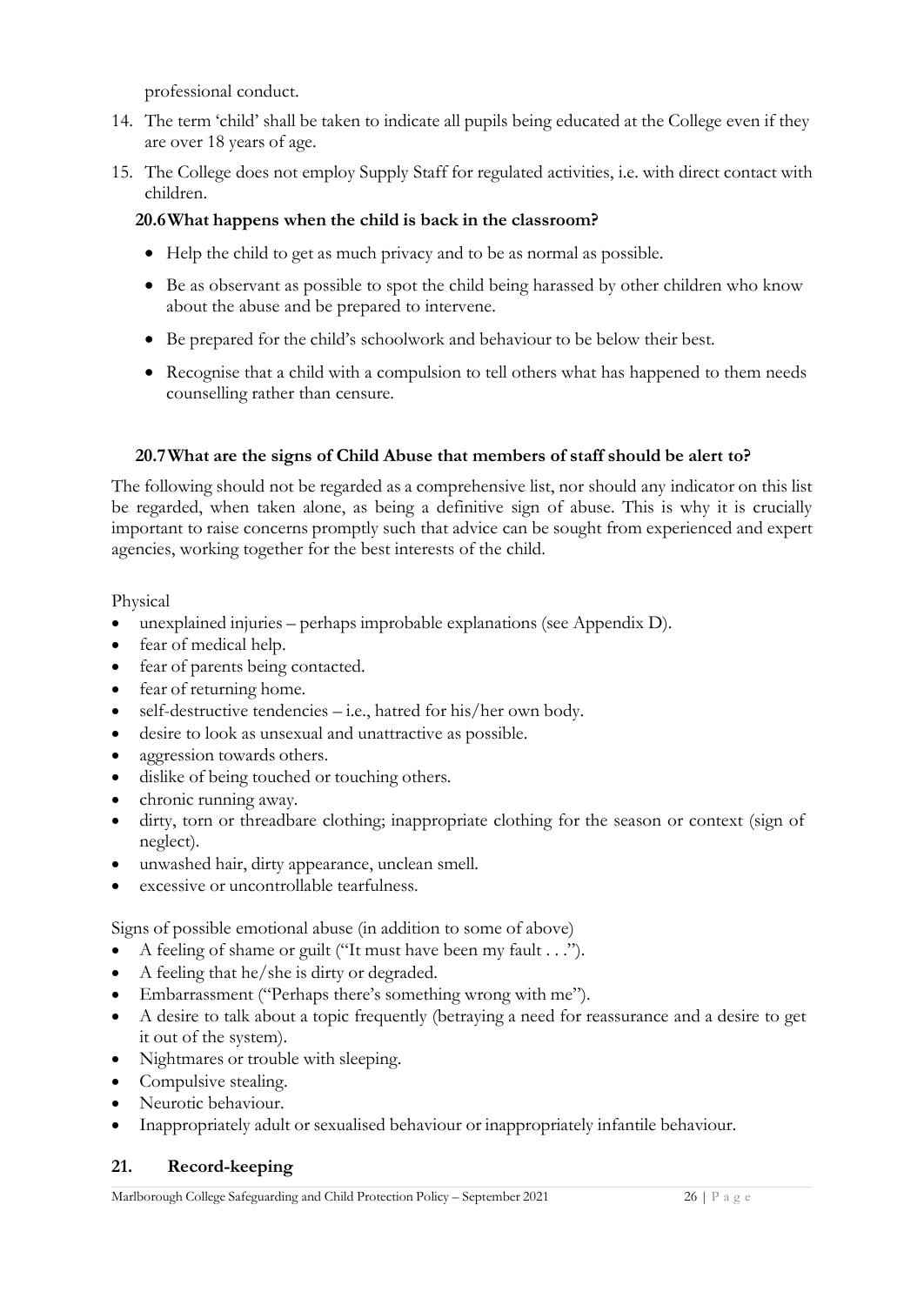In relation to all safeguarding matters, good record-keeping is vital. All concerns, discussions and decisions made – and the reasons for those decisions – should be recorded in writing by all staff involved. Information should be kept confidential and stored securely. If there is any doubt about recording requirements, staff should seek advice from the Designated Safeguarding Lead.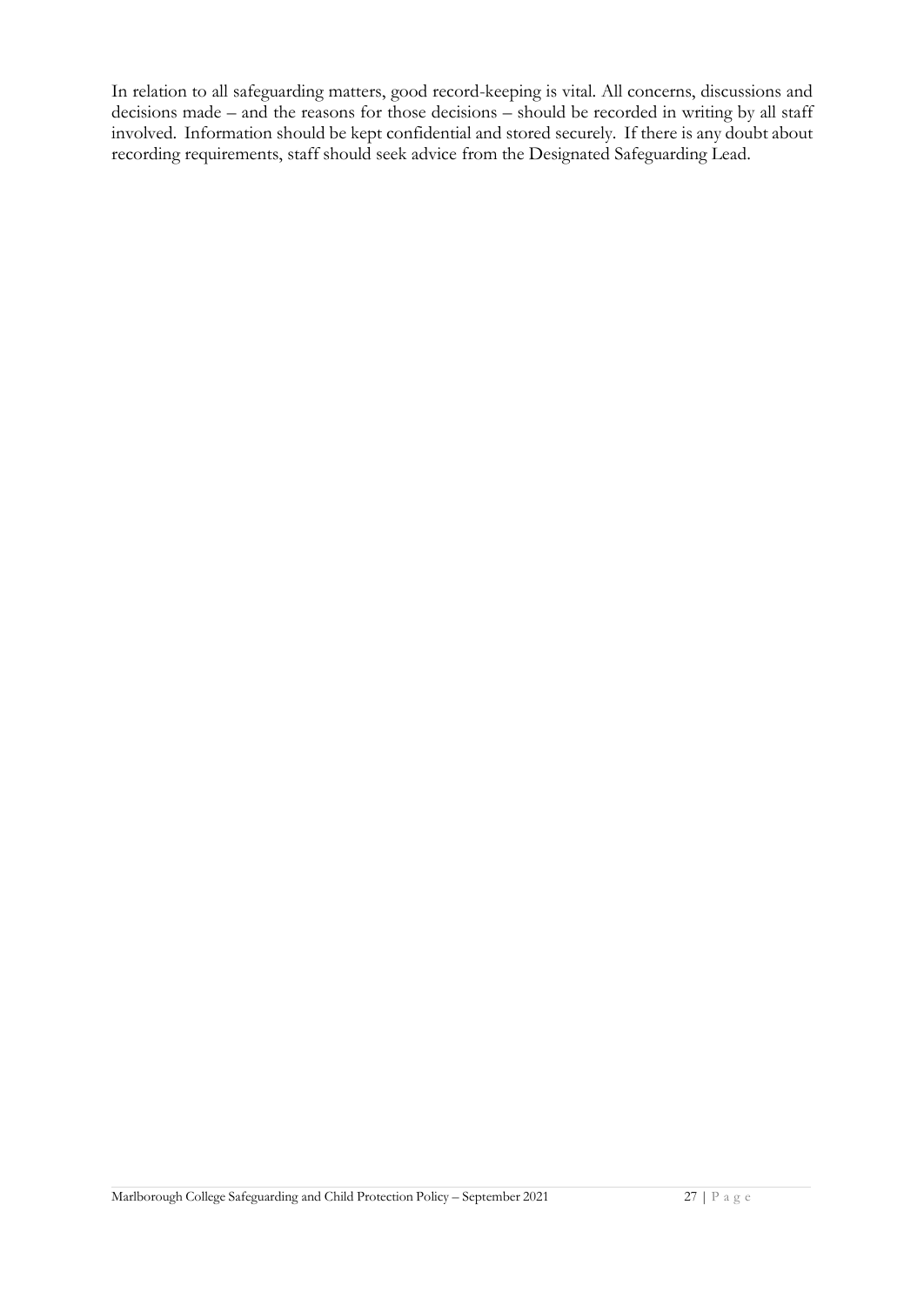#### **22. Use of College facilities by external groups and individuals**

The College allows the use of some of its facilities by external groups and individuals from time to time, for both commercial and charitable purposes. Where such use takes place, the College has a duty to ensure that appropriate arrangements are in place to protect children.

Where activities are provided by the College itself, the College's own arrangements for child protection (this document) apply. When activities are provided by others – such as a local sports club for the participation of people from outside the College – the College ensures that those providers have appropriate safeguarding and child protection policies and procedures in place – and that the satisfactory provision of such arrangements are a condition of use and occupation of College premises.

#### **23. Elevation of pupils into unique positions of responsibility**

In order to ensure that the welfare of all pupils is safeguarded effectively it is the College's policy to require the prior express permission of The Master in any case of elevation of a pupil to a unique position of responsibility.

#### **Summary**

- Be **AWARE OF** and **ALERT TO** signs of child abuse.
- **RECORD** and **REPORT** any concerns
- **CONSULT** with HMs or with the Designated Safeguarding Lead if you are worried at any time.
- Above all remember that the **CHILD'S INTERESTS ARE PARAMOUNT**. If you are concerned act quickly but with discretion.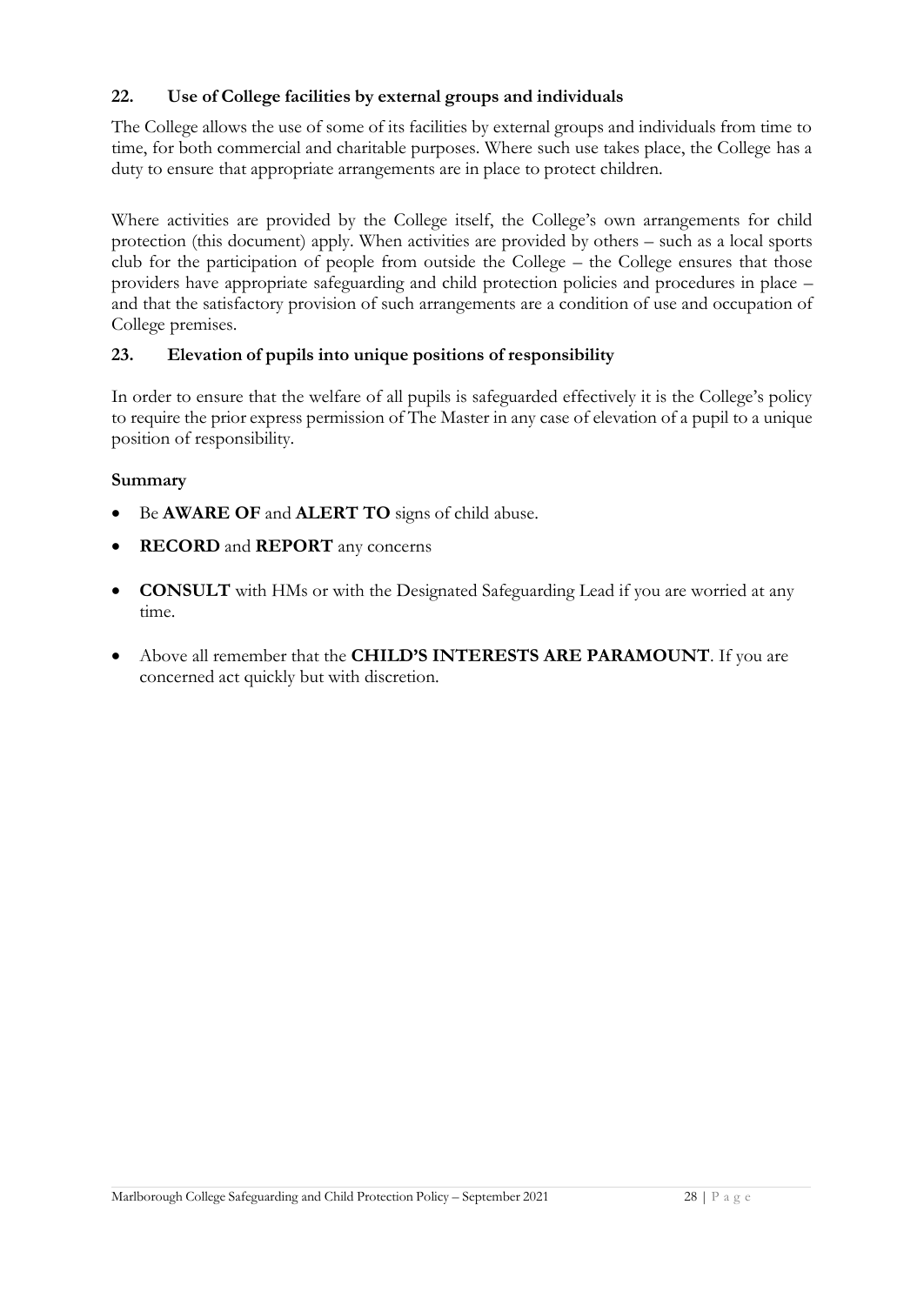#### **Marlborough College COVID 19 Safeguarding and Child Protection Policy Addendum (retained in September 2021 owing to the unpredictability of developing COVID situation and the possibility of future school closure)**

#### **1. Context:**

Keeping Children Safe in Education 2021 remains in force throughout the response to coronavirus (COVID-19).

This policy outlines procedures in place when the College is closed, that is, when parents are asked to keep their children at home wherever possible. In these circumstances, the College will follow government guidelines, but may remain open only for those children of workers critical to the COVID-19 response, who absolutely need to attend.

In such circumstances, Colleges and all childcare providers will be asked to provide care for a limited number of children – children who are vulnerable, and children whose parents are critical to the COVID-19 response and cannot be safely cared for at home.

These procedures also apply when the College is open but some pupils have had to remain at home in the Remote Learning Environment due to travel restrictions and quarantine regulations.

#### **2. Key contacts:**

During College closure, contact details in response to Safeguarding concerns remain the same as outlined above.

#### **3. Vulnerable Children:**

The College will refer to the Government guidance when defining assessing the vulnerability of pupils: [https://www.gov.uk/government/publications/coronavirus-covid-19-maintaining](https://www.gov.uk/government/publications/coronavirus-covid-19-maintaining-educational-provision/guidance-for-schools-colleges-and-local-authorities-on-maintaining-educational-provision)[educational-provision/guidance-for-Colleges-colleges-and-local-authorities-on-maintaining](https://www.gov.uk/government/publications/coronavirus-covid-19-maintaining-educational-provision/guidance-for-schools-colleges-and-local-authorities-on-maintaining-educational-provision)[educational-provision](https://www.gov.uk/government/publications/coronavirus-covid-19-maintaining-educational-provision/guidance-for-schools-colleges-and-local-authorities-on-maintaining-educational-provision)

#### **The main criteria may be seen below:**

Vulnerable children and young people include those who:

- are assessed as being in need under section 17 of the Children Act 1989, including children and young people who have a child in need plan, a child protection plan or who are a looked-after child.
- have an education, health and care (EHC) plan.
- have been identified as otherwise vulnerable by educational providers or local authorities (including children's social care services), and who could therefore benefit from continued full-time attendance, this might include:
- children and young people on the edge of receiving support from children's social care services or in the process of being referred to children's services.
- adopted children or children on a special guardianship order.
- those at risk of becoming NEET ('not in employment, education or training').
- those living in temporary accommodation.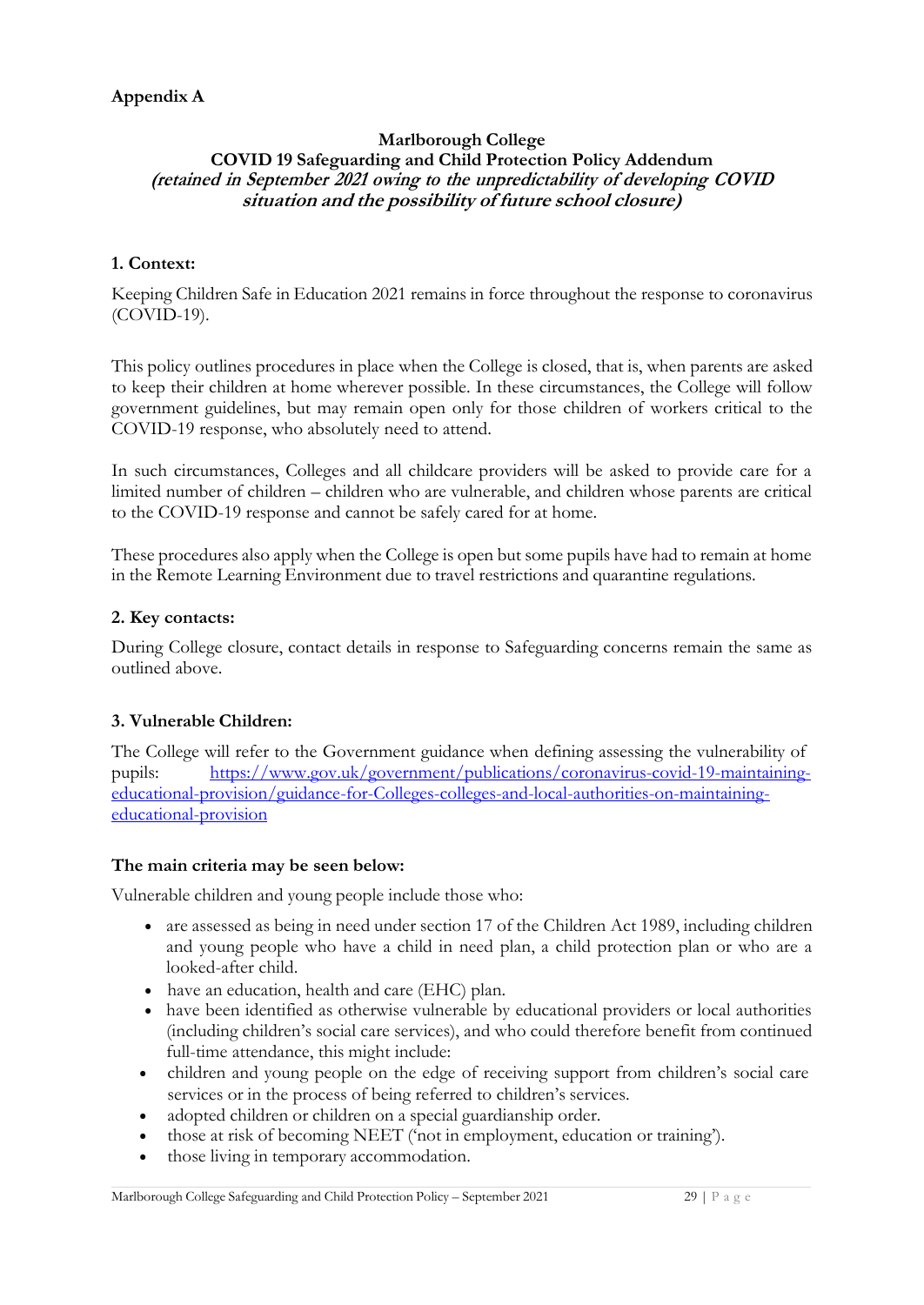- those who are young carers.
- those who may have difficulty engaging with remote education at home (for example due to a lack of devices or quiet space to study).
- care leavers.
- others at the provider and local authority's discretion including pupils and students who need to attend to receive support or manage risks to their mental health.

Pupils who are considered vulnerable will be allowed to return to the College. However, it is also recognised that some vulnerable pupils will also be able to remain safely at home.

The College will continue to work with and support children's social workers to help protect vulnerable children.

There is an expectation that vulnerable children who have a social worker will attend an education setting, so long as they do not have underlying health conditions that put them at risk. In circumstances where a parent does not want to bring their child to an education setting, and their child is considered vulnerable, the social worker and the College will explore the reasons for this directly with the parent.

The College will encourage our vulnerable children and young people to attend a College, including remotely if needed. Senior pastoral staff and Designated Safeguarding Leads, working with the College Medical Team and Counsellors know who our most vulnerable children are. Vulnerable pupils will be supported in a range of ways, depending on their individual circumstances.

- They may be offered the opportunity to attend onsite educational provision that the College continues to provide for the children of key workers, as well as for vulnerable children.
- Pastoral support will be offered to pupils attending College remotely, through emails and phone calls by pastoral staff.
- Contact will be made with the parents of vulnerable children, by pastoral staff, to check on pupil wellbeing.
- Counselling, via email, phone call or Zoom, will also be offered.
- The Acting Deputy Head (Pastoral) and Designated Safeguarding Leads, working with Pastoral Teams will maintain an overview of the vulnerable children ensuring that they are supported appropriately during remote learning.

#### **Attendance monitoring:**

- Local authorities and education settings do not need to complete their usual day-to-day attendance processes to follow up on non-attendance while College sites are in closure, though the College will complete the Government's daily online attendance form.
- Staff will be reminded to report unauthorised absence in the usual manner.
- HMs' will liaise with the Deputy Head (Pastoral) and DSL when concerns about attendance in the Remote Learning Environment occur.
- Pastoral teams will work with parents and families to ensure the best possible engagement with the College's online learning provision.

#### **Designated Safeguarding Leads:**

• The Designated Safeguarding Lead and Deputies will continue to be available. The DSL and/or Deputies will continue to update and manage access to child protection files, liaising, as required, with children's social workers where they require access to children in need and/or to carry out statutory assessments at the College. The DSLs will continue to engage with social workers, and attend all multi-agency meetings, which can be done remotely.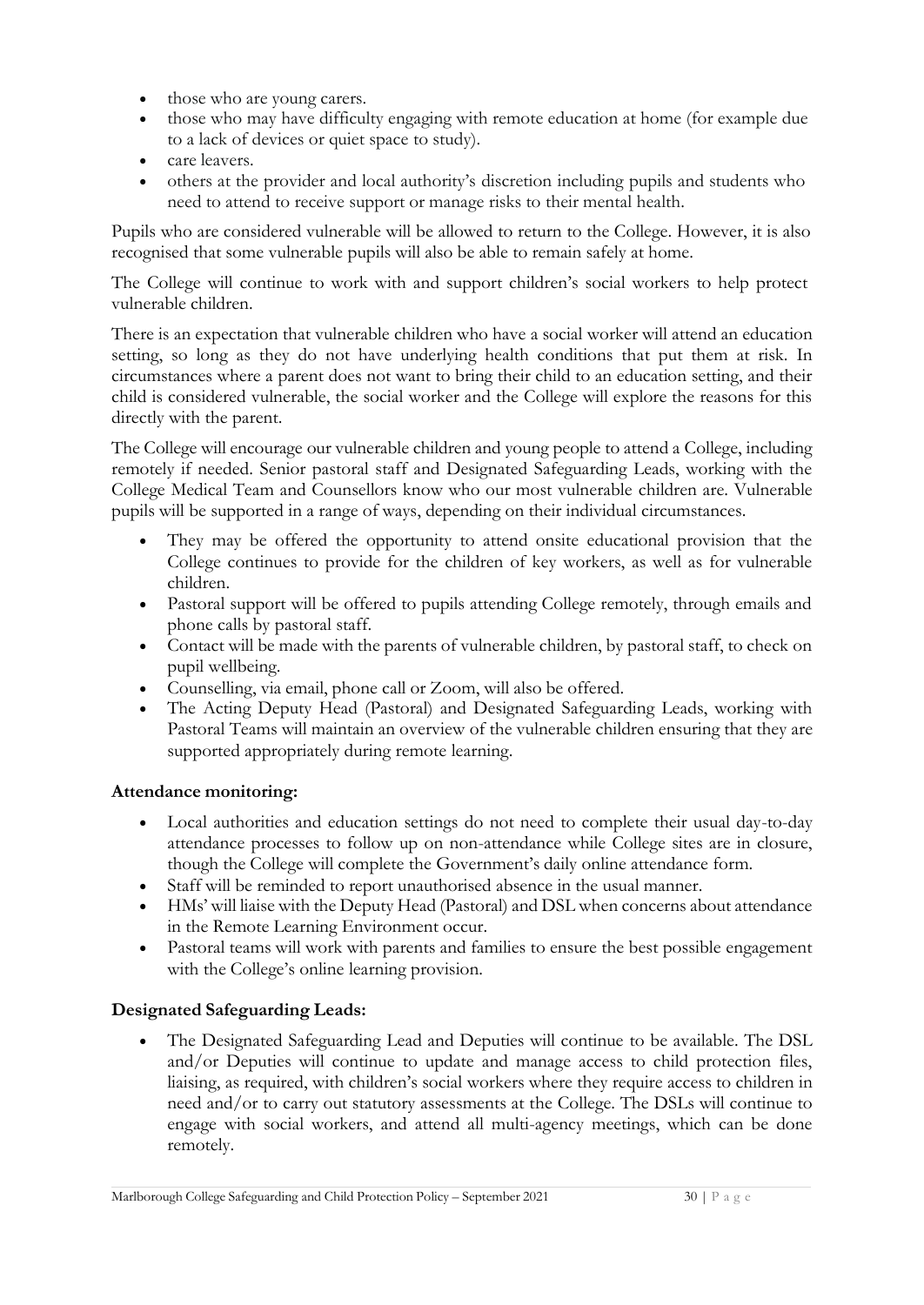#### **Reporting concerns:**

- Staff should continue to follow the process outlined in the College's Safeguarding and Child Protection Policy. Staff are reminded of the need to report any concern about a pupil immediately and without delay. Recording of information on CPOMS is required.
- Where staff are concerned about an adult working with children in the College, they should report the concern to the Master.
- Concerns regarding The Master should be directed to the Chairman of Council (or in his absence, a nominated safeguarding Member of Council) using the contact details above.

#### **Safeguarding training and induction:**

DSL training will continue in the event of the College being closed through remote means. During the period that COVID-19 measures are in place, a DSL (or Acting Deputy) who has been trained will continue to be classed as a trained DSL (or Acting Deputy) even if they miss their refresher training.

All existing staff have had safeguarding training and have read Part 1 of Keeping Children Safe in Education (2020). The DSL will communicate any new local arrangements to staff, so they know what to do if they are worried about a child.

Where new staff are recruited, or new volunteers join the College, they will continue to be provided with a safeguarding induction. They will be provided with all relevant safeguarding documents and will have the usual safeguarding briefing.

If staff are deployed from another education or children's workforce setting to the College, we will take into account the DfE supplementary guidance on safeguarding children during the COVID-19 pandemic and will accept portability as long as the current employer confirms in writing that:

- the individual has been subject to an enhanced DBS and Children's Barred List check.
- there are no known concerns about the individual's suitability to work with children.
- there is no ongoing disciplinary investigation relating to that individual.

Upon arrival, they will be provided with the College's usual Safeguarding Induction.

#### **4. Safer recruitment/volunteers and movement of staff:**

It remains essential that unsuitable people are not allowed to enter the children's workforce or gain access to children. When recruiting new staff, the College will continue to follow the relevant Safer Recruitment processes, including relevant Sections in Part 3 of Keeping Children Safe in Education 2021.

In response to COVID-19, the Disclosure and Barring Service (DBS) has made changes to its guidance on Standard and Enhanced DBS ID checking to minimise the need for face-to-face contact.

Where the College is utilising volunteers, it will continue to follow the Checking and Risk assessment process as set out in Keeping Children Safe in Education 2021.

Under no circumstances will a volunteer who has not been checked be left unsupervised or allowed to work in regulated activity. The College will continue to follow the legal duty to refer to the DBS anyone who has harmed or poses a risk of harm to a child or vulnerable adult.

Full details can be found in Keeping Children Safe in Education 2021.

The College will continue to consider and make referrals to the Teaching Regulation Agency (TRA) as per Keeping Children Safe in Education 2021 and the TRA's 'Teacher misconduct advice for making a referral'. During the COVID-19 period all referrals should be made by emailing **[Misconduct.Teacher@education.gov.uk](mailto:Misconduct.Teacher@education.gov.uk)**

Whilst acknowledging the challenge of the current national emergency, from a safeguarding perspective, it is essential that on any given day, the College is aware of which staff/volunteers will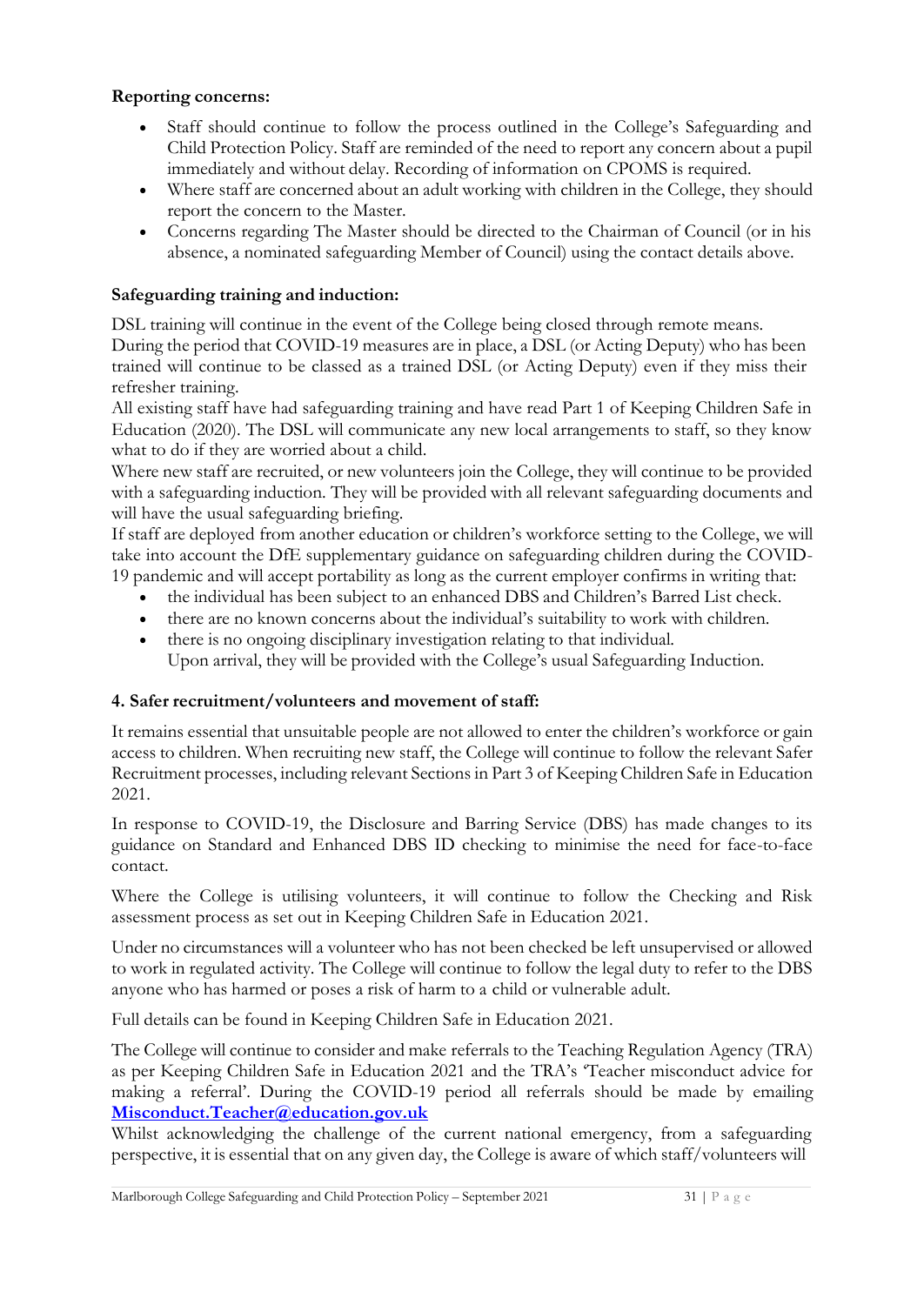be in College, and that appropriate checks have been carried out, especially for anyone engaging in regulated activity. As such, the College will continue to ensure that all staff, volunteers and essential visitors sign in and out of the premises appropriately and will continue to keep the Single Central Record (SCR) up to date as outlined in Keeping Children Safe in Education 2021.

# **5. Online Safety:**

**The College's Online Safety Officer is Christine Kane Director of Safeguarding and DSL** who, working alongside the Second Master and Head of ICT, will ensure pupils stay as safe as possible in the Remote Learning Environment.

Advice issued to pupils in this regard can be found here: [https://www.marlboroughcollege.org/wp-content/uploads/2020/04/Pupils-Safeguarding-in](https://www.marlboroughcollege.org/wp-content/uploads/2020/04/Pupils-Safeguarding-in-the-Remote-Learning-Environment-1.pdf)[the-Remote-Learning-Environment-1.pdf](https://www.marlboroughcollege.org/wp-content/uploads/2020/04/Pupils-Safeguarding-in-the-Remote-Learning-Environment-1.pdf)

Resources on E-Safety for pupils will also be made available and can be found here: <https://firefly.marlboroughcollege.org/pupils---resources/e-safety>

Advice for Parents on E-Safety issues can be found on the College website here: <https://www.marlboroughcollege.org/parents/online-safety/>

The College will continue to ensure that appropriate filters and monitoring systems are in place to protect pupils when they are online on the College's IT systems and as far as is possible, checks are made on all recommended resources.

It is important that all staff who interact with children, including online, continue to look out for signs that a child may be at risk. Any such concerns should be dealt with in line with the College's Safeguarding Policy and where appropriate, referrals should still be made to Children's Social Care and, as required, the Police.

The College will ensure any use of online learning tools and systems is in line with Privacy and Data Protection/GDPR requirements.

All advice given to Staff regarding Safeguarding and the Remote Learning Environment will be made available on Firefly and can be found here:

<https://firefly.marlboroughcollege.org/safeguarding--for-all-staff/safeguarding-in-the-rle>

# **6. Supporting children not in College:**

The College is committed to ensuring the safety and wellbeing of all its pupils. With the vast majority of pupils accessing the College provision remotely, it is very important that the College continues to provide pastoral care for all its pupils. The are examples of pastoral points of contact that will exist:

- Check-ins.
- PSHEE sessions and talks.
- Assemblies.
- House Assemblies.
- Weekly Tutor meetings.
- Regular communications and updates from the Master and MT.

Advice given to parents may be found here: [https://www.marlboroughcollege.org/wp](https://www.marlboroughcollege.org/wp-content/uploads/2020/04/Parents-Safeguarding-Guidelines-for-Continuation-of-School-Provision-by-Virtual-Learning.pdf)[content/uploads/2020/04/Parents-Safeguarding-Guidelines-for-Continuation-of-School-](https://www.marlboroughcollege.org/wp-content/uploads/2020/04/Parents-Safeguarding-Guidelines-for-Continuation-of-School-Provision-by-Virtual-Learning.pdf)[Provision-by-Virtual-Learning.pdf](https://www.marlboroughcollege.org/wp-content/uploads/2020/04/Parents-Safeguarding-Guidelines-for-Continuation-of-School-Provision-by-Virtual-Learning.pdf)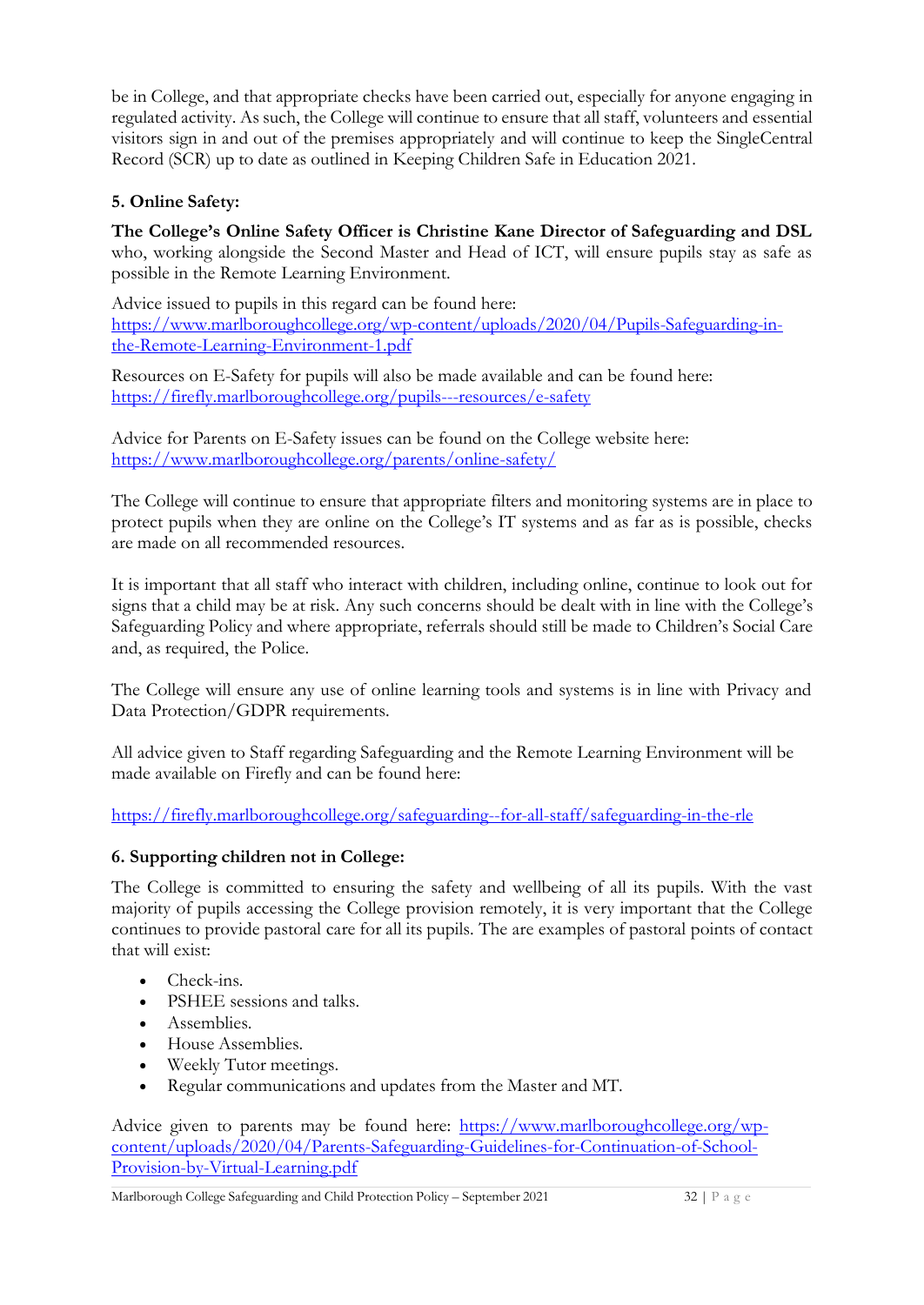#### **7. Supporting children in College:**

The College is committed to ensuring the safety and wellbeing of all its pupils. The College will continue to be a safe space for all children to attend and flourish.

Appropriate staff are on site and that staff to pupil ratio numbers are appropriate.

The College will refer to the Government Guidance for Education and Childcare Settings on how to implement social distancing and continue to follow the advice from Public Health England on handwashing and other measures to limit the risk of spread of COVID-19.

The College will ensure that appropriate support is in place for those children of critical workers and for vulnerable children on site.

#### **8. College leavers and joiners:**

The College will continue to adhere to the Children Missing Education Policy as published on the College website.

The College will continue to have appropriate regard to Data Protection and GDPR and is aware that it should not prevent the sharing of information for the purposes of keeping children safe.

#### **9. Mental health:**

The College is aware that negative experiences and distressing life events such as College closure and the current circumstances can affect the mental health of pupils and their parents.

The College will ensure that appropriate support is in place for the children of critical workers and vulnerable children whilst on site.

The College will continue to offer support to pupils who are not on site; this will be done remotely or by phone.

The College will ensure that all pupils have contact details for appropriate Support Services: they all know how to contact key Pastoral staff.

The College will make available appropriate resources and information to support pupils and families with their mental health and well-being. A link to these may be found here: <https://www.marlboroughcollege.org/mental-health-resources/>

#### **10. Peer- on-peer abuse:**

The College will follow the principles as set out in KCSIE 2021, September 2021, its' Safeguarding and Child Protection Policy and its' Peer-on-Peer Abuse Policy.

The College will listen and work with the young person, parents/carers and any MASH partner required to ensure the safety and security of that young person. Concerns and actions must be recorded using the College's procedure and appropriate referrals made.

#### **11. Staff Behaviour and Low-Level Concerns:**

The Safeguarding of the pupils and importance of maintaining professional boundaries is just as relevant when delivering lessons via digital remote learning as it is in face-to-face teaching.

To ensure that the College continues to keep the welfare and safety of our pupils and staff at the forefront of the education provided, staff are required to be regularly reflective of their own professional boundaries.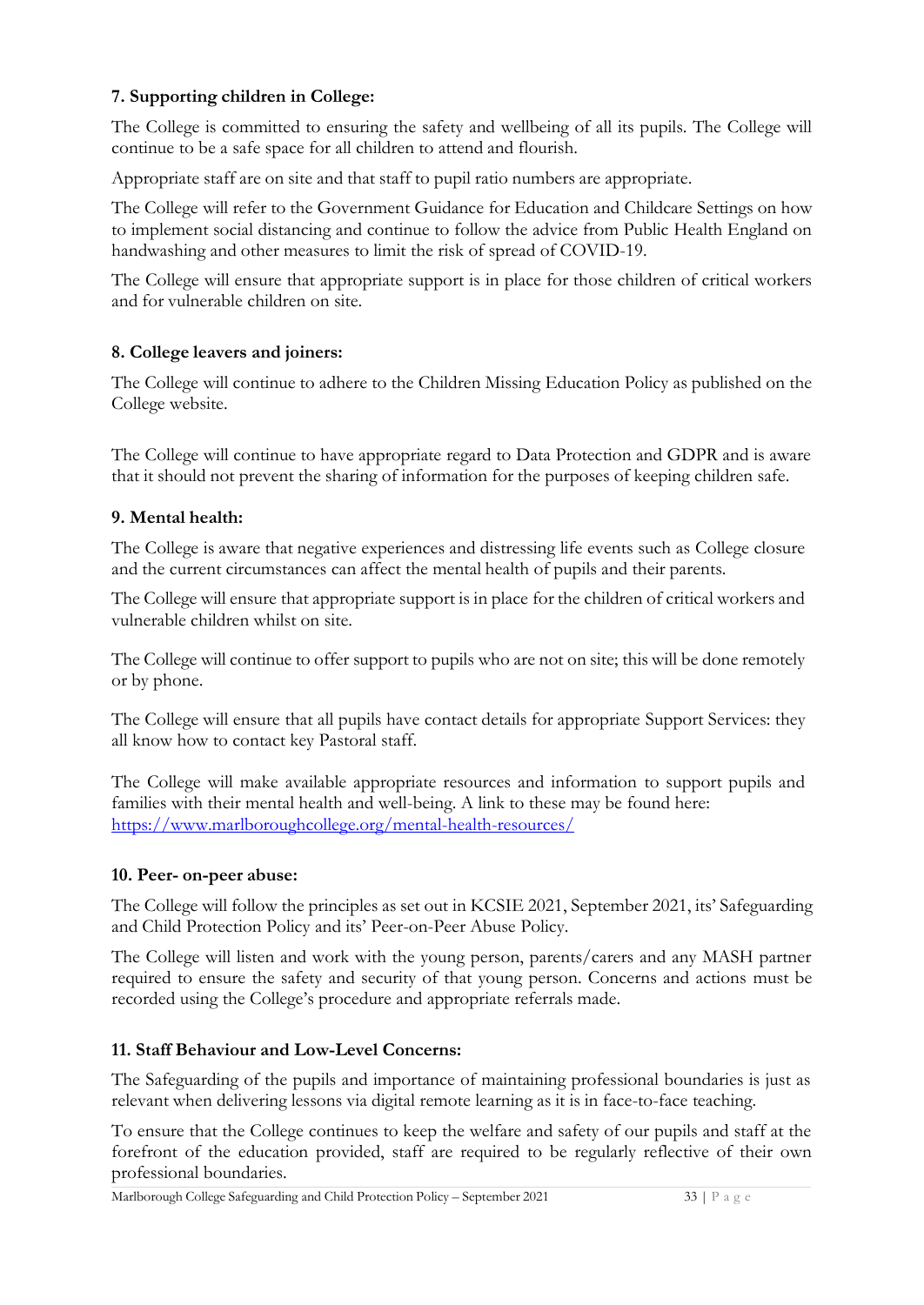Members of staff are in a position of trust at the College and must act in a way that is, at all times, appropriate, transparent and upholds the highest professional standards. Staff should understand the correct procedures and make the appropriate report, should they become concerned about a pupil or the actions of a member of Staff.

Members of staff should self-report, by contacting the Master, DSL or member of the Senior Management Team if:

- They are concerned that they have been in a situation which might appear compromising to others or which could be misconstrued.
- That they may, for whatever reason have behaved in a manner which on reflection he/she considers falls below the standard set out in the Code of Conduct for staff and volunteers with relation to Children and Young People.

Self-reporting in these circumstances is encouraged as it demonstrates both awareness of the expected behavioural standards and self-awareness as to the individual's own actions or how these might be perceived.

#### **12. Government guidance on remote learning:**

Advice followed by the College in relation to remote learning can be found in the following documents:

[https://www.gov.uk/government/publications/actions-for-schools-during-the-coronavirus](https://www.gov.uk/government/publications/actions-for-schools-during-the-coronavirus-outbreak#res)[outbreak#res](https://www.gov.uk/government/publications/actions-for-schools-during-the-coronavirus-outbreak#res)

[https://www.gov.uk/guidance/safeguarding-and-remote-education-during-coronavirus-covid-](https://www.gov.uk/guidance/safeguarding-and-remote-education-during-coronavirus-covid-19)[19](https://www.gov.uk/guidance/safeguarding-and-remote-education-during-coronavirus-covid-19)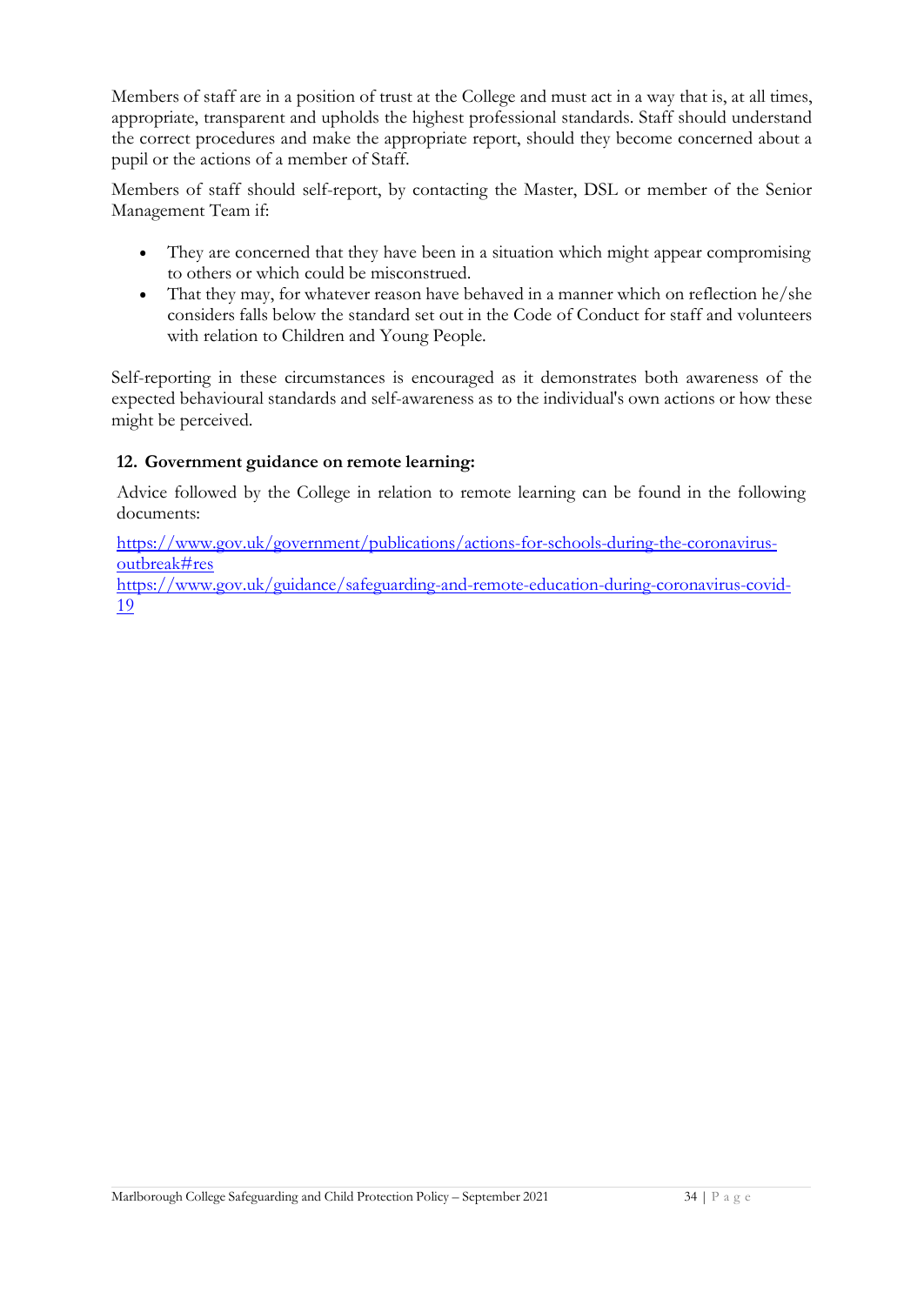# **Appendix B**

| Name          | Role                         | <b>Responsibilities</b>    |
|---------------|------------------------------|----------------------------|
|               |                              |                            |
| Mrs C Kane    | Director of Safeguarding and | Low Level Concerns, Online |
|               | DSL                          | Safety, CME, CTFs, Staff   |
|               |                              | Training, Bursary Pupils,  |
|               |                              | Young Carers,              |
| Mr R Willmett | Head of Year                 | Designated Teacher for     |
|               |                              | Looked after Children      |
| Mrs J Hodgson | Acting Deputy DSL            | Mental Health, CME, CTFs.  |
|               |                              |                            |
| Mr J Hodgson  | <b>DSL</b>                   | Teaching of Safeguarding,  |
|               |                              | PSHEE, Pupil Training.     |
| Mrs H Marvin  | <b>DSL</b>                   | TA - HSBs, SH and SV.      |
|               |                              |                            |
| Mr J Blake    | <b>DSL</b>                   | Prevent Lead, Summer       |
|               |                              | School.                    |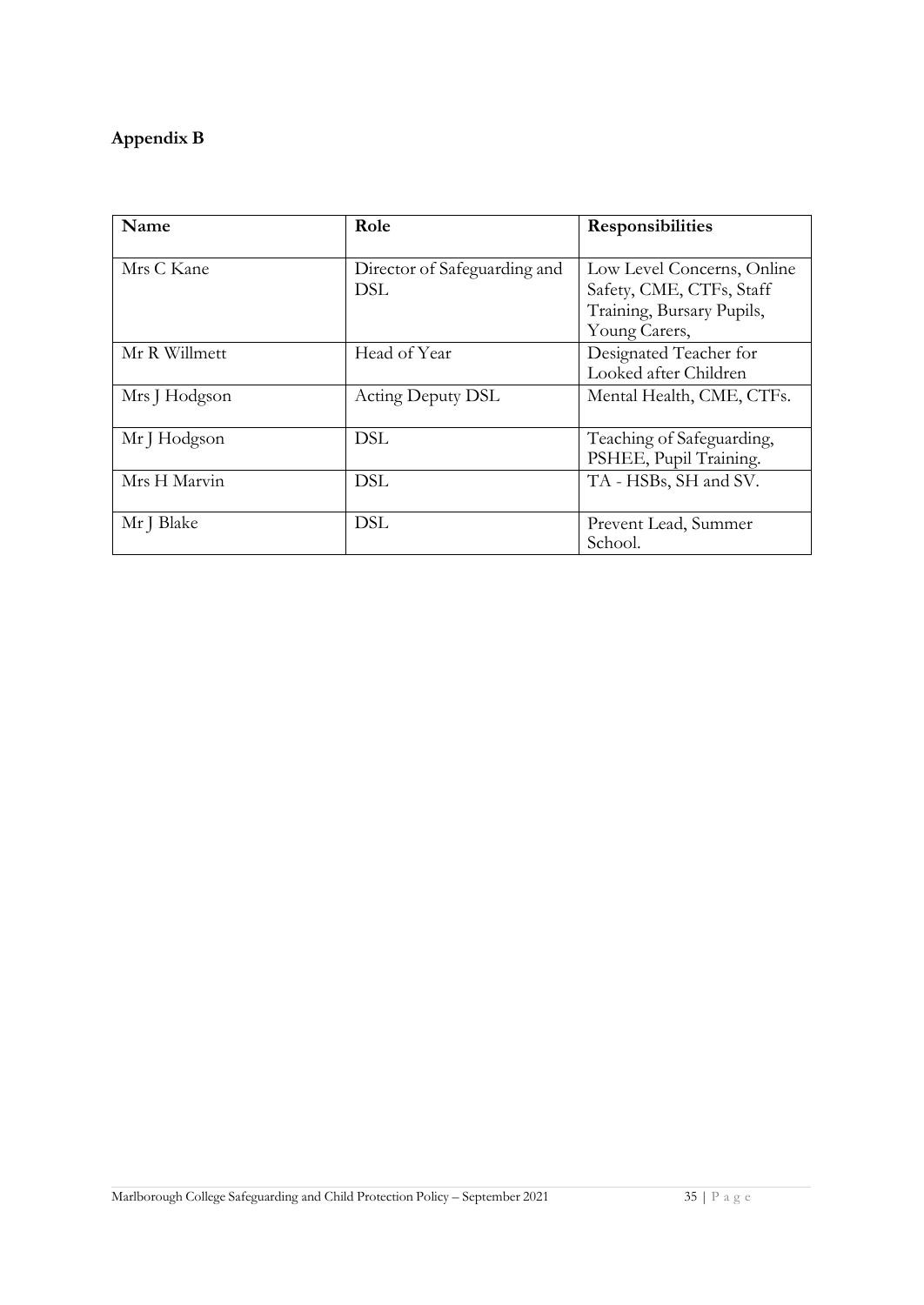**Appendix C** 



Marlborough College Safeguarding and Child Protection Policy – September 2021 36 | P a g e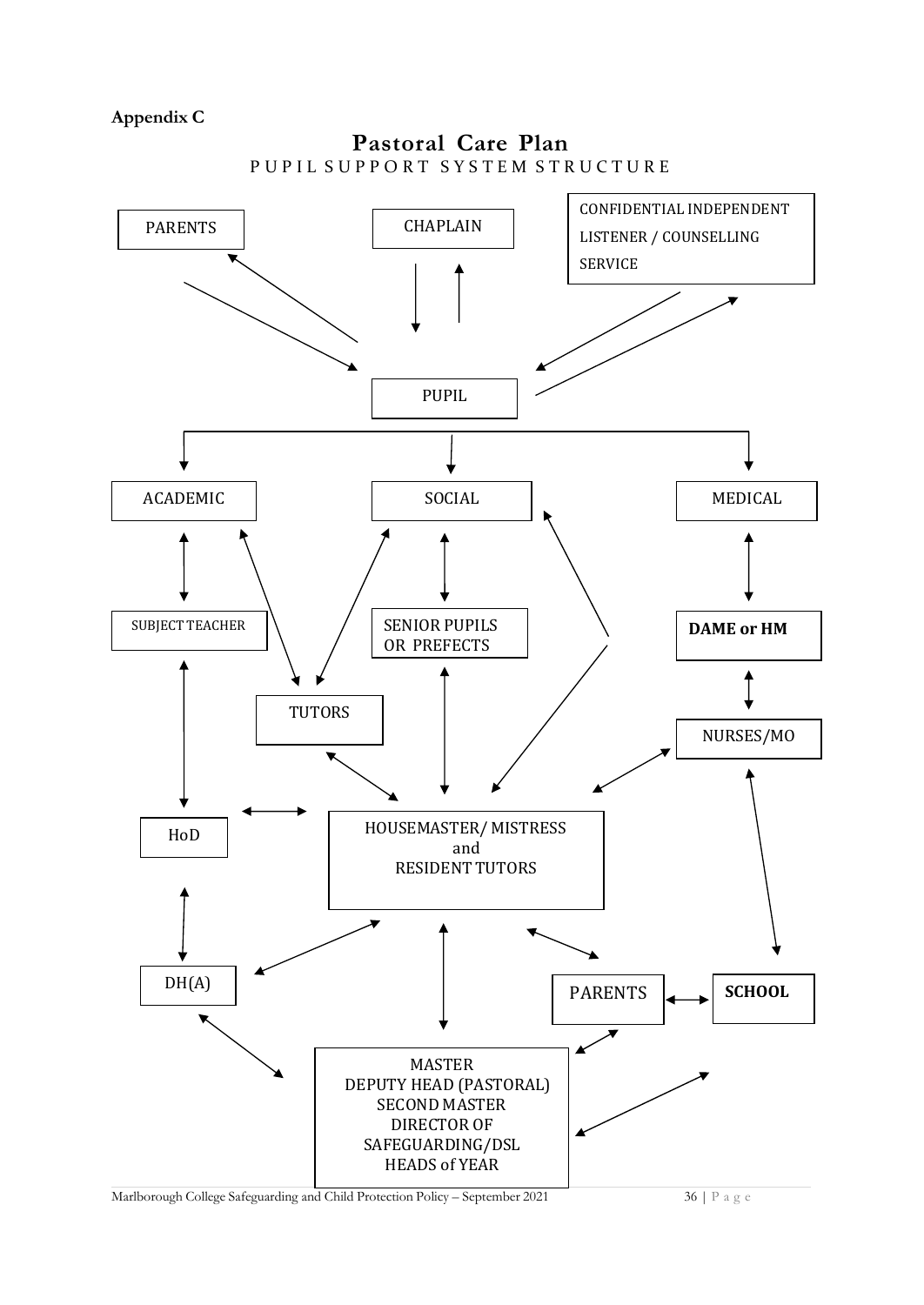# **Appendix D**

### **Non-Accidental Injury: Signs of Possible Abuse**

| <b>Common Sites for Non-Accidental Injury</b>                        | <b>Common Sites for Accidental Injury</b> |  |
|----------------------------------------------------------------------|-------------------------------------------|--|
| Eyes – bruising, black (particularly both eyes)                      | Forehead                                  |  |
| Cheek/side of face – bruising, finger marks                          | <b>Nose</b>                               |  |
| Mouth – torn frenulum                                                | Chin                                      |  |
| Shoulders – bruising grasp marks                                     | Bony spine                                |  |
| Genitals - bruising                                                  | Elbows                                    |  |
| Knees – grasp marks                                                  | Forearm                                   |  |
| Skull – fracture, bruising or bleeding under skull<br>(from shaking) | Hip                                       |  |
| Ears – pinch or slap marks – bruising or grasp<br>marks              | Knees                                     |  |
| Upper and inner arms – bruising or grasp marks                       | Shins                                     |  |
| $\overline{\text{Chest}} - \text{brusing or grasp marks}$            |                                           |  |
| inner bruising<br>Back                                               |                                           |  |
| outline of belt/buckles<br><b>Buttocks</b>                           |                                           |  |
| Thighs<br>scalds/burns                                               |                                           |  |

| Non-Accidental Injuries                                                                                                                                                                                                                                | <b>Accidental Injuries</b>                                                                                                                                                               |
|--------------------------------------------------------------------------------------------------------------------------------------------------------------------------------------------------------------------------------------------------------|------------------------------------------------------------------------------------------------------------------------------------------------------------------------------------------|
| Bruises - likely to be:<br>frequent/patterned e.g., finger and thumb marks/<br>old and new in same place (note colour)/in<br>unusual position. Consider: development of child<br>and their activities/may be more difficult to see<br>on darker skins. | Bruises - likely to be:<br>few but scattered/no pattern/same colour and<br>age. Consider: age and activity of child e.g. may be<br>confused with birthmarks or other skin<br>conditions. |
| Burns and Scalds - likely to have:<br>clear outline/splash marks around burn<br>area/unusual position e.g. back of<br>hand/indicative shapes e.g. cigarette burns, bar of<br>electric fire.                                                            | Burns and Scalds - likely to be:<br>treated/easily explained, may be confused with<br>other conditions e.g. impetigo.                                                                    |
| Injuries suspicious if:<br>bite marks/fingernail marks/large and deep<br>scratches/incisions e.g. from razor blades                                                                                                                                    | Injuries likely to be:<br>minor and superficial/treated/easily explained.                                                                                                                |
| Fractures likely to be:<br>numerous - healed at different times.<br>Consider: age of child/delay in seeking treatment.                                                                                                                                 | Fractures likely to be:<br>of arms and legs/seldom on ribs except for road<br>traffic accidents/rarely may be due to 'brittle<br>bone syndrome'.                                         |
| Sexual abuse may result in:<br>unexplained soreness, bleeding or injury to genital<br>or anal area/sexually transmitted disease.                                                                                                                       | Genital area injury may be accidental - (seek<br>expert advice) -soreness/irritation e.g. from<br>bubble bath/anal soreness may be due to<br>constipation or threadworm infestation.     |

#### **PARENTAL ATTITUDE IS IMPORTANT IN ASSESSING ALL OF THE ABOVE. WHEN A CHILD IS SUFFERING A SEVERE AND PAINFUL INJURY**

**MOST WOULD SEEK MEDICAL HELP.**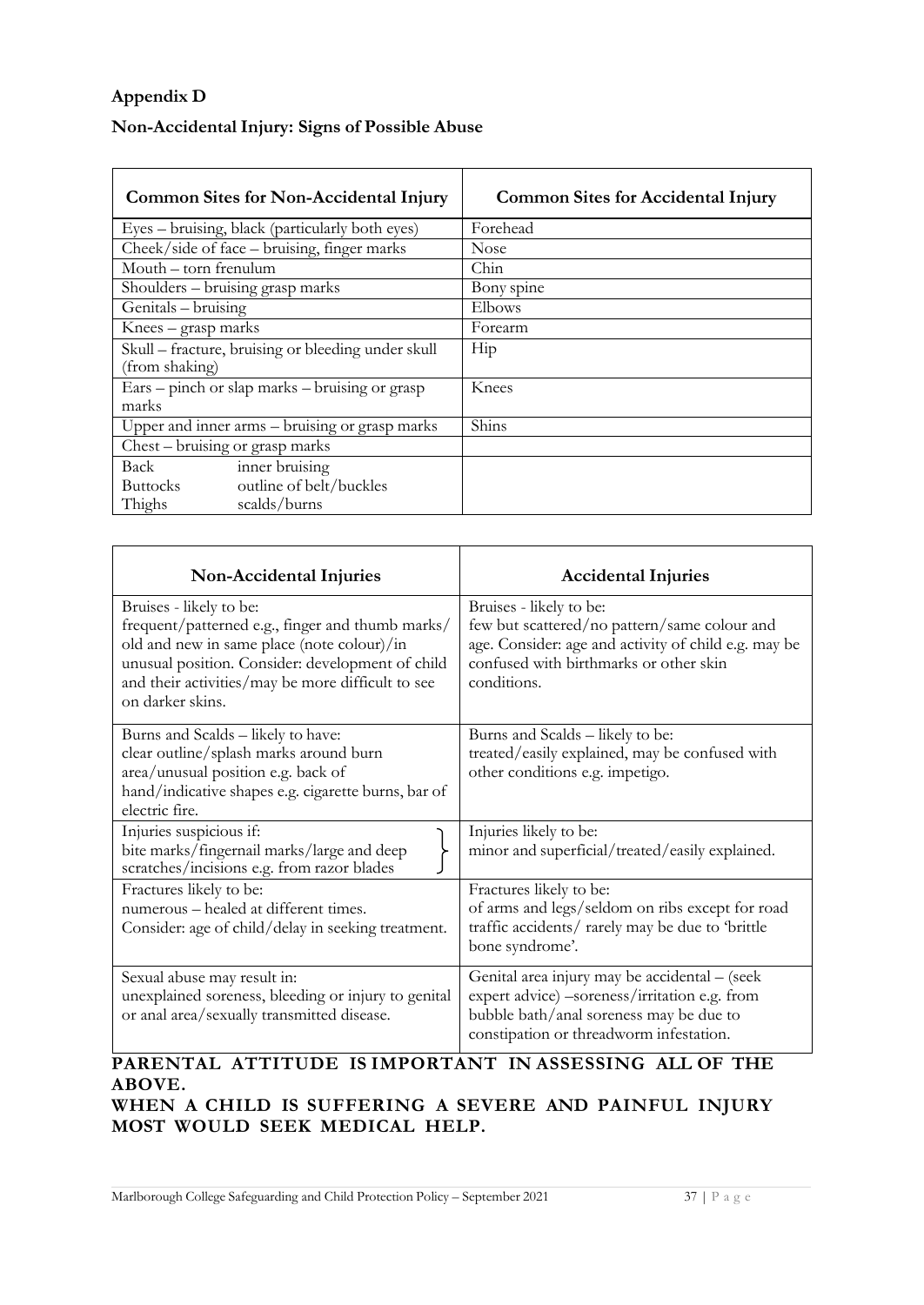#### **Appendix E**

#### **Safeguarding and Child Protection Briefing – all Staff**

As a boarding school, Marlborough College is bound by the provision of several key pieces of legislation, to **"safeguard and promote the welfare"** of children in its care.

First among these is the Children Act (1989), which was updated in 2004 to include the recommendations of the Green Paper "Every Child Matters".

The Act identifies five key welfare outcomes for children and young people:

- Being healthy
- Staying safe
- Enjoying and achieving
- Making a positive contribution
- Economic well-being

This and other legislation were incorporated into Keeping Children Safe in Education 2021 Statutory Guidance for Schools, which includes details on key safeguarding issues such as Abuse and peer-on-peer Abuse, Prevent, Forced Marriage, Mental Health, Child Criminal and Sexual Exploitation and Serious Violence. Part 1 of KCSIE is issued to all staff.

In addition, a set of National Minimum Standards for Boarding exist, last updated March 2015 which incorporate these outcomes, and it is these standards that form the basis for the College's **"Duty of Care"** towards its pupils.

# **It is the responsibility of all staff to share this duty of care to "safeguard and** *promote the welfare"* of the College's pupils.

The **promotion** of pupil welfare is achieved by providing opportunities for satisfactory development and growth across a broad range: social, moral, spiritual, emotional, physical and intellectual.

The **safeguarding** of pupil welfare is achieved in two ways:

- Reasonable measures to minimise risks of harm. This includes risks of accident or injury, or risks of being abused, bullied, being lost or being taken.
- Taking appropriate actions to address concerns about welfare

In its widest sense, therefore, Safeguarding involves many aspects of the College's work, including

- Health and Safety issues, including medical care
- Staff recruitment, induction and training
- Pastoral Care system
- Grievance procedures
- Accommodation and physical plant

Child Protection is what we do in conjunction with external agencies when a child is regarded to be suffering, or likely to suffer, significant harm

**All staff** have a responsibility to ensure that in their day-to-day work, pupil welfare is safeguarded by their **knowledge, understanding and actions.** What follows is presented as a Safeguarding and Child Protection Checklist for members of staff. Staff are encouraged to use the list as a way of self-auditing their own awareness of Safeguarding, and updating, where necessary, their familiarity with relevant aspects of College policies and administration. The most up-to-date version of the College's Policies are found on the College Website and 'A-Z Policies' on Firefly.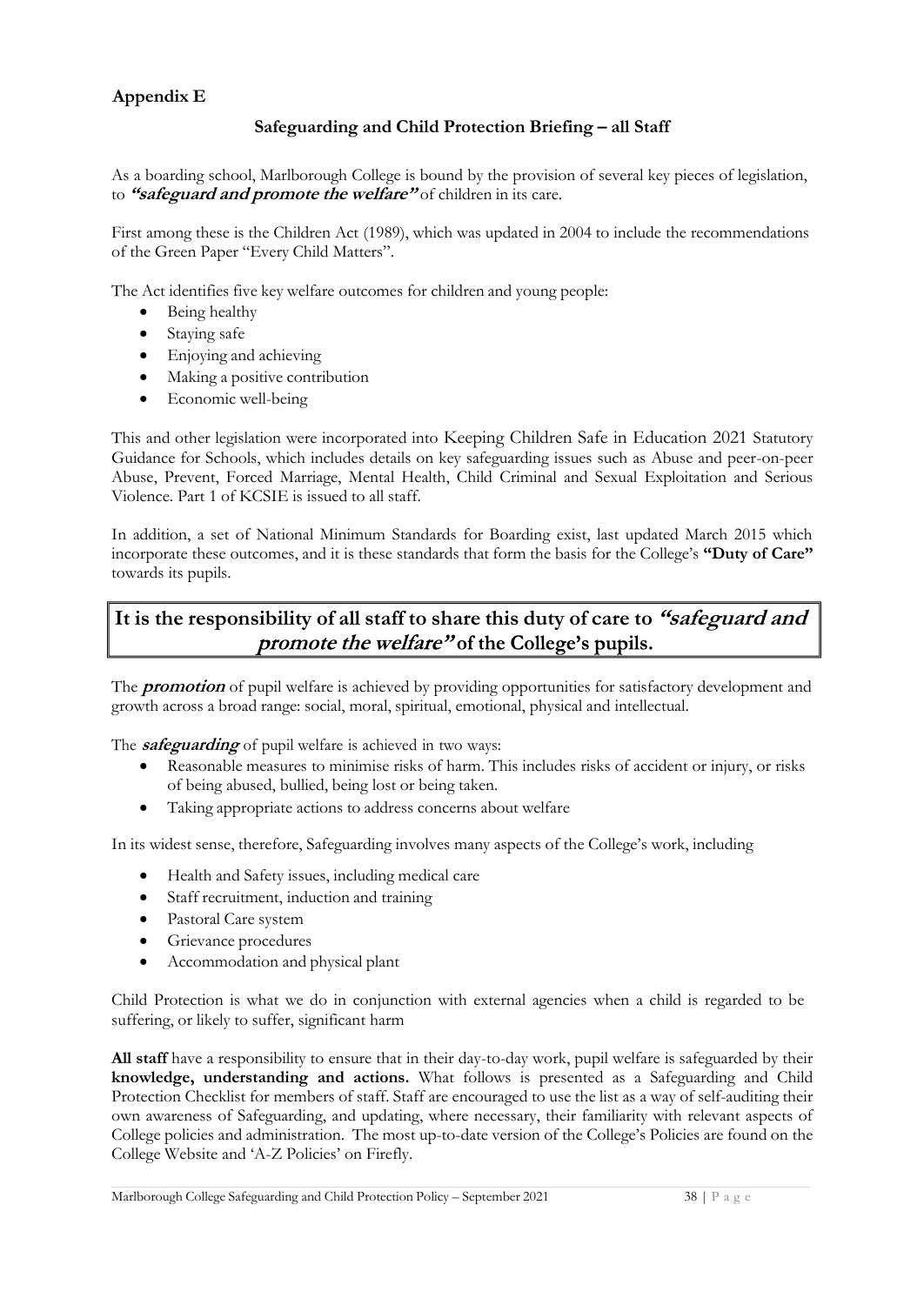#### Safeguarding and Child Protection Checklist - all Staff

Name:………………………Signature………………………Dept ….……………Date:…..….....

| Knowledge: I am aware |  |  |  |  |
|-----------------------|--|--|--|--|
|-----------------------|--|--|--|--|

| That it is the responsibility of all staff to share the duty of care to "safeguard and<br><i>promote the welfare"</i> of the College's pupils                                                                                                                                                                                                                                                                                                                                                         |
|-------------------------------------------------------------------------------------------------------------------------------------------------------------------------------------------------------------------------------------------------------------------------------------------------------------------------------------------------------------------------------------------------------------------------------------------------------------------------------------------------------|
| That the Designated Safeguarding Lead is the Director of Safeguarding Christine Kane                                                                                                                                                                                                                                                                                                                                                                                                                  |
| What to do in the event of a pupil disclosing information to me about abuse, if I have<br>concerns about abuse, or if I receive an allegation of abuse;<br>What to do in the event of <b>any</b> concern about the welfare of a child, i.e. act promptly and<br>directly such that the concern is addressed;<br>That any member of staff can make a direct referral to the statutory agencies (Wiltshire<br>SVPP, MASH, Police) in the event of an immediate risk to the welfare of a child. That any |
| such referral should be reported immediately to the Designated Safeguarding Lead.                                                                                                                                                                                                                                                                                                                                                                                                                     |
| See Summary diagram in the S & CP Policy, on the Pastoral Notice Board,                                                                                                                                                                                                                                                                                                                                                                                                                               |
| Common Room, or Staff Common Rooms in boarding houses.                                                                                                                                                                                                                                                                                                                                                                                                                                                |
| Appropriate Health and Safety procedures in respect of the area in which I work.                                                                                                                                                                                                                                                                                                                                                                                                                      |
| Familiar with emergency procedures, routines, fire procedure etc. and update myself<br>regularly $\rightarrow$ See your Line Manager for details.                                                                                                                                                                                                                                                                                                                                                     |

#### **Reading and Understanding: I have read and understood…**

| What?                                                                           | Where found?                 |
|---------------------------------------------------------------------------------|------------------------------|
| The College's Statement of Boarding Principles and<br>Practice / Pastoral Aims. | College Website & Firefly    |
|                                                                                 |                              |
| The College's Policy on Confidentiality.                                        | College Website & Firefly    |
| The College's Safeguarding and Child Protection Policy                          | College Website & Firefly    |
| that includes the Standing Guidelines on Child Abuse                            |                              |
| Matters and Appendix D: Non-accidental injury: Signs of                         |                              |
| possible abuse.                                                                 |                              |
| Keeping Children Safe in Education 2021 and completion                          | Induction Folder and Firefly |
| of KCSIE Questionnaire.                                                         |                              |
| The "Child Protection Guidelines" laminated card                                | Issued to Staff              |
| Code of Conduct for Staff and Volunteers with relation to                       | Firefly                      |
| Children and Young People.                                                      |                              |
| The College's Behaviour Management, Countering Bullying                         | College Website & Firefly    |
| and Peer-on-Peer Abuse Policies.                                                |                              |
| Children Missing Education and Supervision Policies.                            | College Website & Firefly    |
| Policies on E-Safety, ICT and Social Media.                                     | College Website & Firefly    |

# **FOR COMMON ROOM AND PASTORAL STAFF ONLY**

**Action:** 

| Read the <b>Emergency Medical List</b> on Firefly and CR Noticeboard in respect of pupils    |
|----------------------------------------------------------------------------------------------|
| you deal with, and amend your professional records accordingly.                              |
| Read the Special Circumstances List on Firefly and amend your professional records           |
| accordingly. (NB List issued week 2 of Michaelmas Term and Lent Term).                       |
| Seek training as appropriate: e.g. Using an EpiPen, Emergency First Aid in Schools, specific |
| pastoral training.                                                                           |
| Ensure you are familiar in Houses with your House Tutor Handbook that includes               |
| emergency procedures, fire procedure etc. See your HM for details.                           |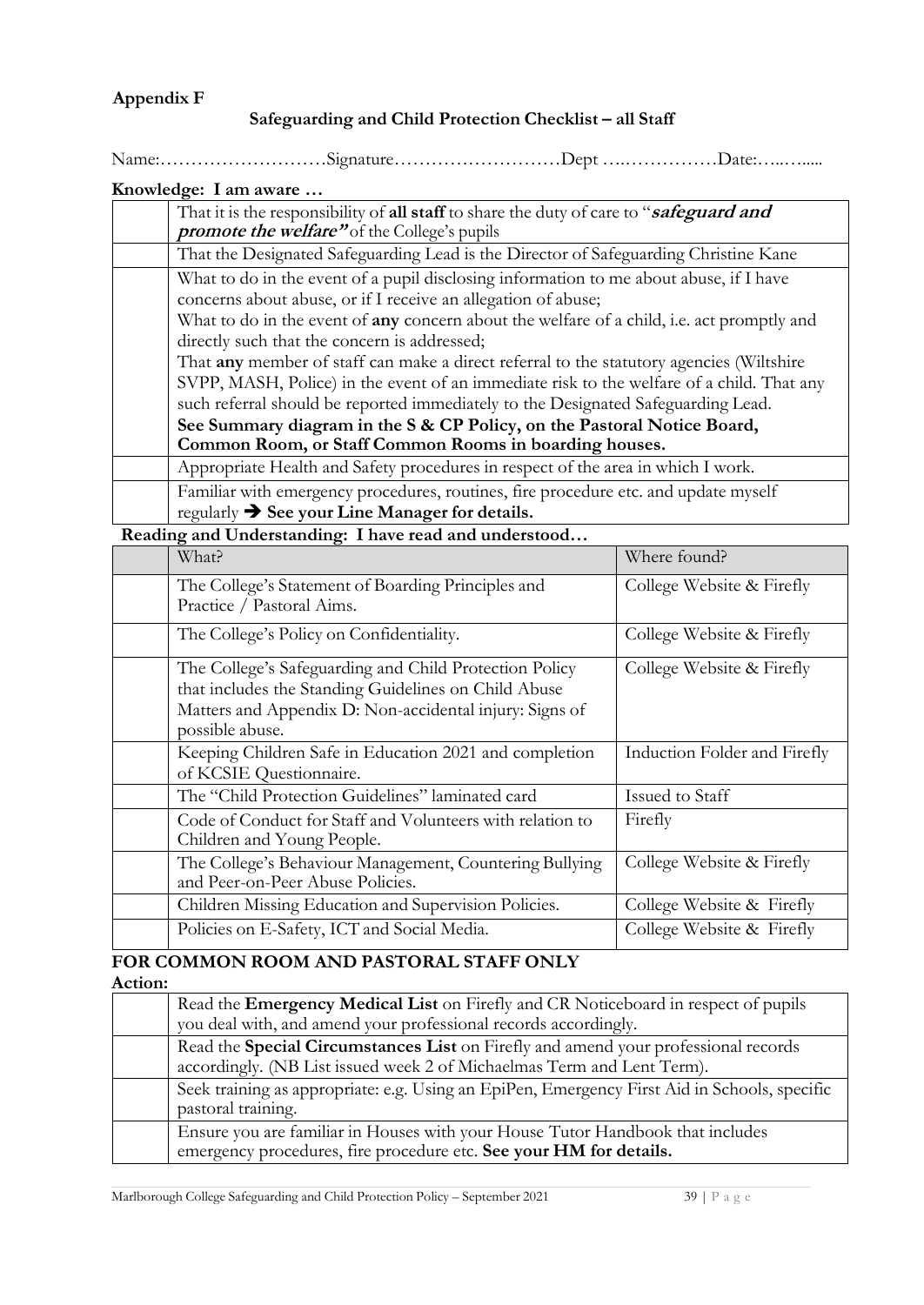#### Allegations against adults who work with children



#### If you become aware that a member of staff/volunteer may have:

- . behaved in a way that has harmed a child, or may have harmed a child;
- · possibly committed a criminal offence against or related to a child or
- . behaved towards a child or children in a way that indicates they may pose a risk of harm to a child
- . behaved or may have behaved in a way that indicates they may not be suitable to work with children.

#### Where a young person discloses abuse or neglect

- Listen; take their allegation seriously; reassure that you will take action to keep them safe.
- Inform them what you are going to donest
- Do not promise confidentiality
- Do not question further or approach/inform the alleged abuser

Report immediately to your /a senior manager/safeguarding lead. Unless there is clear evidence to prove that the allegation is incorrect the manager/safeguarding lead must:

Report the allegation within one working day to the Designated Officer for Allegations or DOFA (formerly known as LADO):

- . Contact the Multi-agency Safeguarding Hub (MASH): 0300 456 0108 and Select Option 3 then Option 4
- · Or email dofaservice@wiltshire.gov.uk
- Out of Hours Emergency Duty Service (5.00pm to 9.00am Weekdays, 4:00pm Friday to 9:00am Monday): 0300 456 0100

#### The Designated Officer will:

- 1. Consider the relevant facts and concerns regarding the adult and child or children, including any previous history.
- 2. Decide on next course of action usually straight away, sometimes after further consultation with other multi-agency parties such as the Police and HR.

If the allegation threshold is NOT met, the Designated Officer will agree with you an appropriate response (e.g. for the agency to undertake further enquiries or undertake an internal investigation).

www.wiltshiresch.org.uk.

If the allegation threshold is met a strategy meeting will normally be held either by phone or in person. Normally a senior manager/safeguarding lead, the Designated Officer, HR, Police and social care are invited to attend. Relevant information is shared, risks to children are considered and appropriate action agreed - e.g. child protection and other enquiries, disciplinary measures or criminal proceedings. A record of the meeting will be made, and regular reviews will take place until a conclusion is reached.

Reviewed: September 2020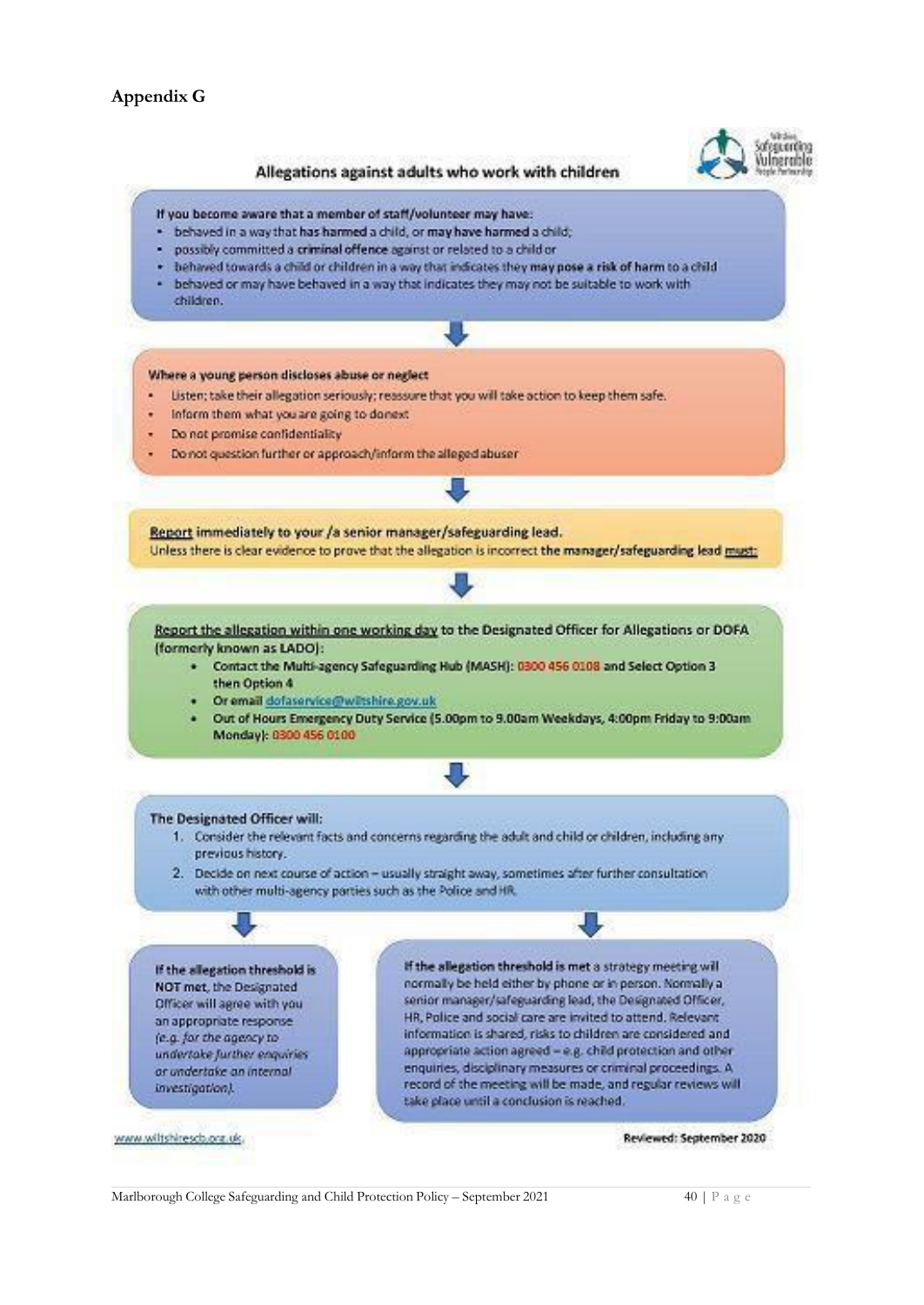Addendum to Allegations against adults in education settings: risk of harm to children (including schools, early years and alternative provision settings) Sept 2020

Allegation/concerns that do not meet the harms threshold - 'low level' concerns. (KCSiE 2021, para 407)

The term 'low-level' concern does not mean that it is insignificant, it means that the behaviour towards a child does not meet the harms threshold. A low-level concern is any concern -- no matter how small, and even if no more than causing. a sense of unease or a 'nagging doubt' - that an adult working in or on behalf of the school or college may have acted in a way that:

- is inconsistent with the staff code of conduct, including inappropriate conduct outside of work; and

· cloes not meet the allegations threshold or is otherwise not considered serious enough to consider a referral to the DOFA.

Examples of such behaviour could include, but is not limited to:

- · Being over friendly with children:
- **Having favourites:**
- · Taking photographs of children on their mobile phone;
- · Engaging with a child on a one-to-one basis in a scheduled area or behind a closed door; or,
- · Using inappropriate sexualised, intimidating, or offensive language
- . Low-level concerns as set out within settings staff behaviour/code of conduct and safeguarding policy.

All staff have a responsibility to share any low-level concerns about a member of staff, supply staff, volunteer, or contractor immediately to the person in charge:

Eg., headteacher, principal or proprietos/manager (insert name) Christine Kone, Director of Sefeguerding 07364 564897 chann@merthoroughcologe.org

Any concern or allegation against the person in charge will be reported to: (insert name)

Eq., Chair of governors, owner, chair of committee, nominated trustee.

The Master, Louise Moekvyn-Hughes or Council Member with Safeguarding responsibility Penny Cameron Watt pcameronwad@mastorcuphodege.org

Staff should self-refer to their line manager or Designated Safeguarding Lead where they have found themselves in a situation which could be misinterpreted, might appear compromising to others, and/or on reflection they believe they have behaved in such a way that they consider falls below the expected professional standards.

The (insert role) will take the following actions:

- Reports about supply staff and contractors will be notified to their employers.
- The (DSL) will collect information to help them categorise the type of behaviour and determinewhat  $\bullet$ further action may need to be taken. Actions will be responsive, sensitive and proportionate.
- . All low-level concerns will be recorded in writing and will include details of the concern, the context in which the concern arose along with the rationale for decisions and action taken.
- Records will be kept confidential and held securely and will be reviewed so that potential patterns of concerning, problematic or inappropriate behaviour can be identified.
- . The (DSL) will seek advice from HR adviser and/or DOFA consultation as appropriate.

Safeguarding Effectiveness 'Low level' concerns Sept 2021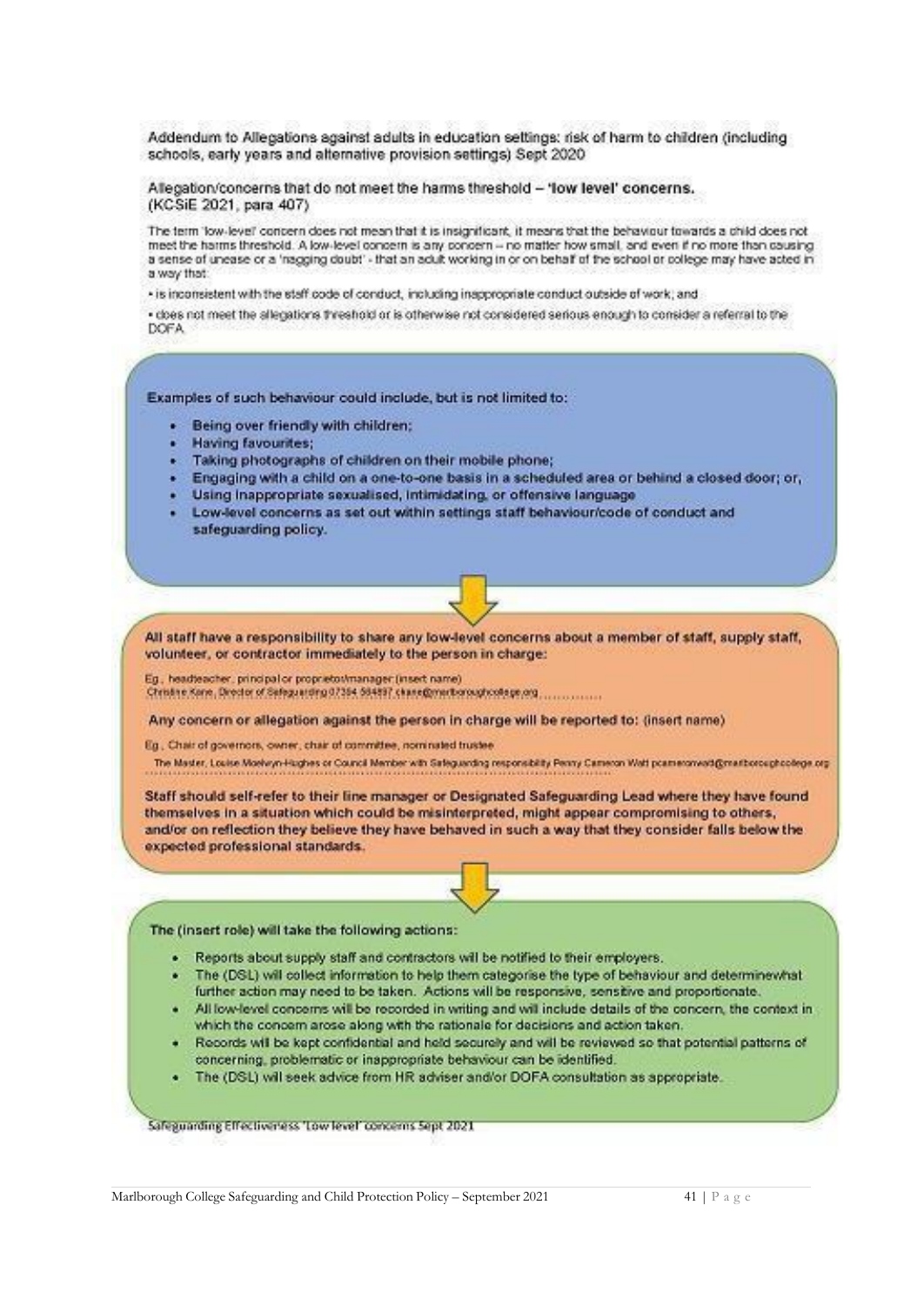#### **Appendix H**

#### What to do if you are worried a child is being abused or neglected



for staff, volunteers and visitors in all agencies and settings.



SVPP website: www.wiltshiresch.org.uk

Reviewed: September 2020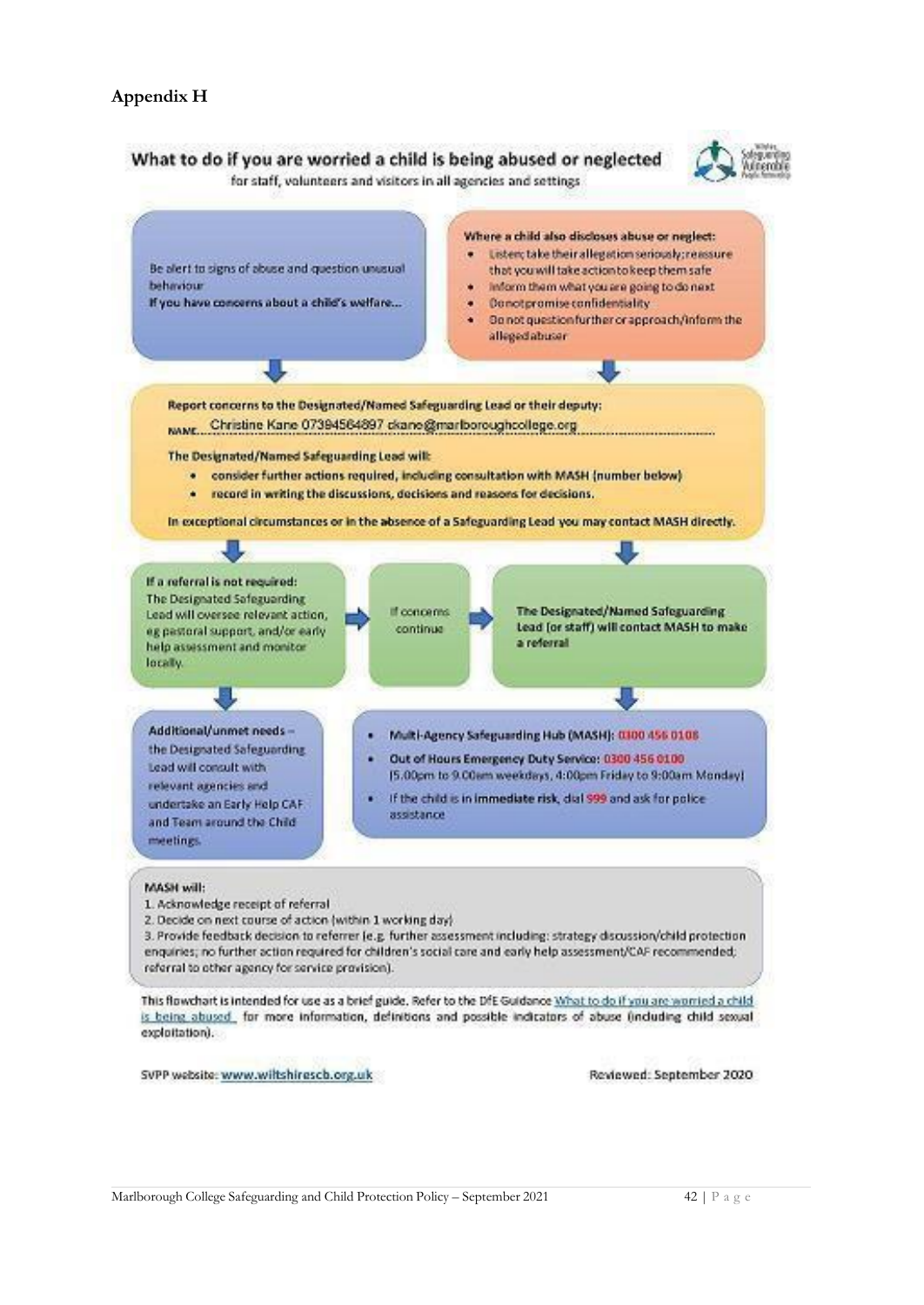# **What is Child Protection?**

Child Protection covers the prevention of harm to anyone aged 18 or under through:

- neglect
- physical injury
- sexual abuse
- emotional abuse

caused by an adult or adolescent.

If you have ANY concerns about Child Protection issues at Marlborough College please speak to:

**Your Line Manager** or the Director of Safeguarding and Designated Safeguarding Lead, Christine Kane Mobile: 07394 564897, or 01672 892519.

# **Immunity from disciplinary action against such staff for 'whistle blowing' in good faith is assured.**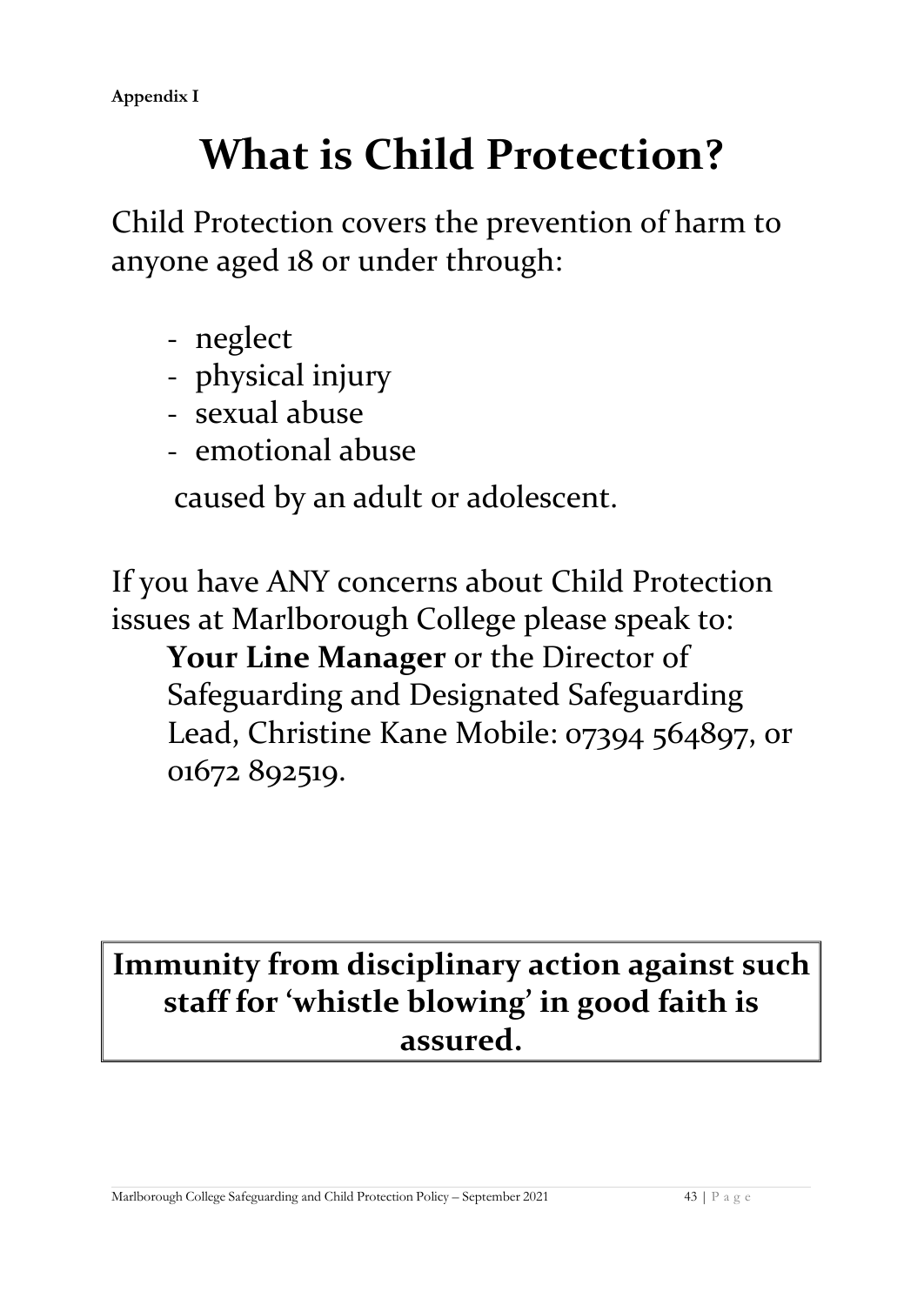#### **Appendix J**

# **T H E C H I L D R E N A C T ( 1 9 8 9 )**

#### **Notes for All Members of Common Room**

As a Boarding School Marlborough College is bound by the provision of several key pieces of legislation relating to the care of children.

First among these is the Children Act (1989), which was updated in 2004 to include the recommendations of Green Paper *Every Child Matters*. These derived from the conclusion of the Laming Report, and identify five key outcomes for children and young people:

Being Healthy Staying Safe Enjoying and Achieving Making a positive contribution Economic well-being

The Children Act is a wide reaching Act and each County SCB is responsible for ensuring that its provisions are implemented in boarding schools within its area. In 2000, the Care Standards Act amended the original 1989 Children Act and in 2002, and again in 2011 and 2013, a set of National Minimum Standards were produced, against which boarding schools should be inspected and regulated. Social Services Departments gave responsibility for inspection of social care to the Commission for Social Care Inspection (CSCI) and from 2007, to OFSTED. This role in respect of boarding schools has subsequently been taken on by the Independent Schools Inspectorate (ISI).

The National Minimum Standards (NMS) are intended to safeguard and promote the welfare of children for whom accommodation is provided by a boarding school. There are 20 Standards in total and throughout the Common Room and HM handbooks we indicate the standards being addressed. The Standards can be "mapped" against the Every Child Matters outcomes. A copy of the NMS can be downloaded from [www.dh.gov.uk. E](http://www.dh.gov.uk/)very Child Matters documentation can be viewed at [www.education.gov.uk o](http://www.dcsf.gov.uk/)r see BHM for further details of these or other pastoral issues. The following notes are intended to summarise the gist of the most important provisions of the Children Act. It is hoped that they will of particular help to relatively new teachers.

- 1) Staff need to be aware of the importance of boarding as a way of developing independence and self-reliance in pupils and in fostering the personal and social development of boarders. In order to achieve these aims, however, it has to be recognised that the boarding environment must be secure and supportive, providing standards of care and supervision adequate to the needs of each particular age-group.
- 2) While HMs are ultimately responsible to the Master for the overall welfare of each pupil in their care, all teachers and other staff, whether or not they live or work in boarding houses, have a duty to be aware of good boarding practice and to be alert for signs of its abuse. To this end staff should be conscious of the following points:
- 3)
- a) The School must be sensitive to the feelings of individuals and of minorities and must ensure equal opportunities, irrespective of religion, ethnic origin, cultural background, gender, sexual orientation, special educational needs, disability.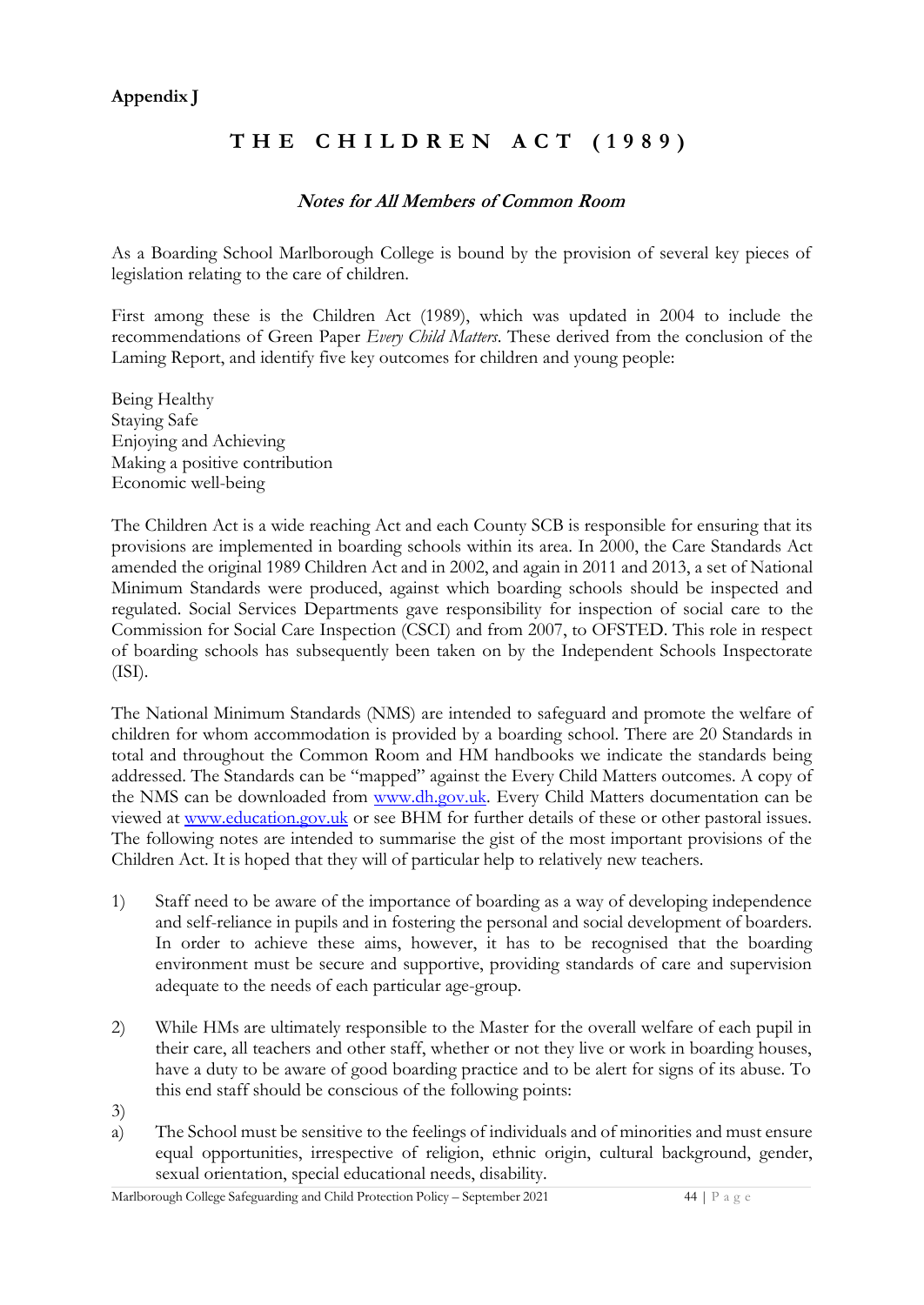- b) Staff must be aware that pupils may suffer neglect, physical, sexual or emotional abuse and be alert for possible signs (changes of mood, drop-off of academic work etc). If there is cause for concern – however slight – information should be passed on immediately to the pupil's HM and to the Designated Safeguarding Lead.
- c) It is important that all teaching staff should be well acquainted with the School Rules (as published in the Almanac) and be aware of areas which are out of bounds.
- d) All teaching staff must know the standard school discipline sanctions and apply them as consistently and fairly as possible. They should also be conversant with the formal Complaints Procedures for pupils (as published on House Boards).
- e) Members of Common Room need to be conscious of their duty to do everything to promote a healthy life-style for pupils. In particular this should include the encouragement of sensible sleeping, work and dietary habits and an awareness of the dangers of the misuse of alcohol and drugs and of smoking.
- f) All staff must be prepared to take and make opportunities to talk to and to listen to children. Staff should encourage discussion such that matters of e.g. complaint, bullying, unhappiness etc. can be openly aired.
- g) Good schools have caring teachers. Perhaps the most obvious everyday way in which we can demonstrate this care lies in the effort we put in to our routine teaching, in the prompt and accurate marking of written work and in the encouragement, we give our pupils, both inside and outside classrooms.

The Master

2021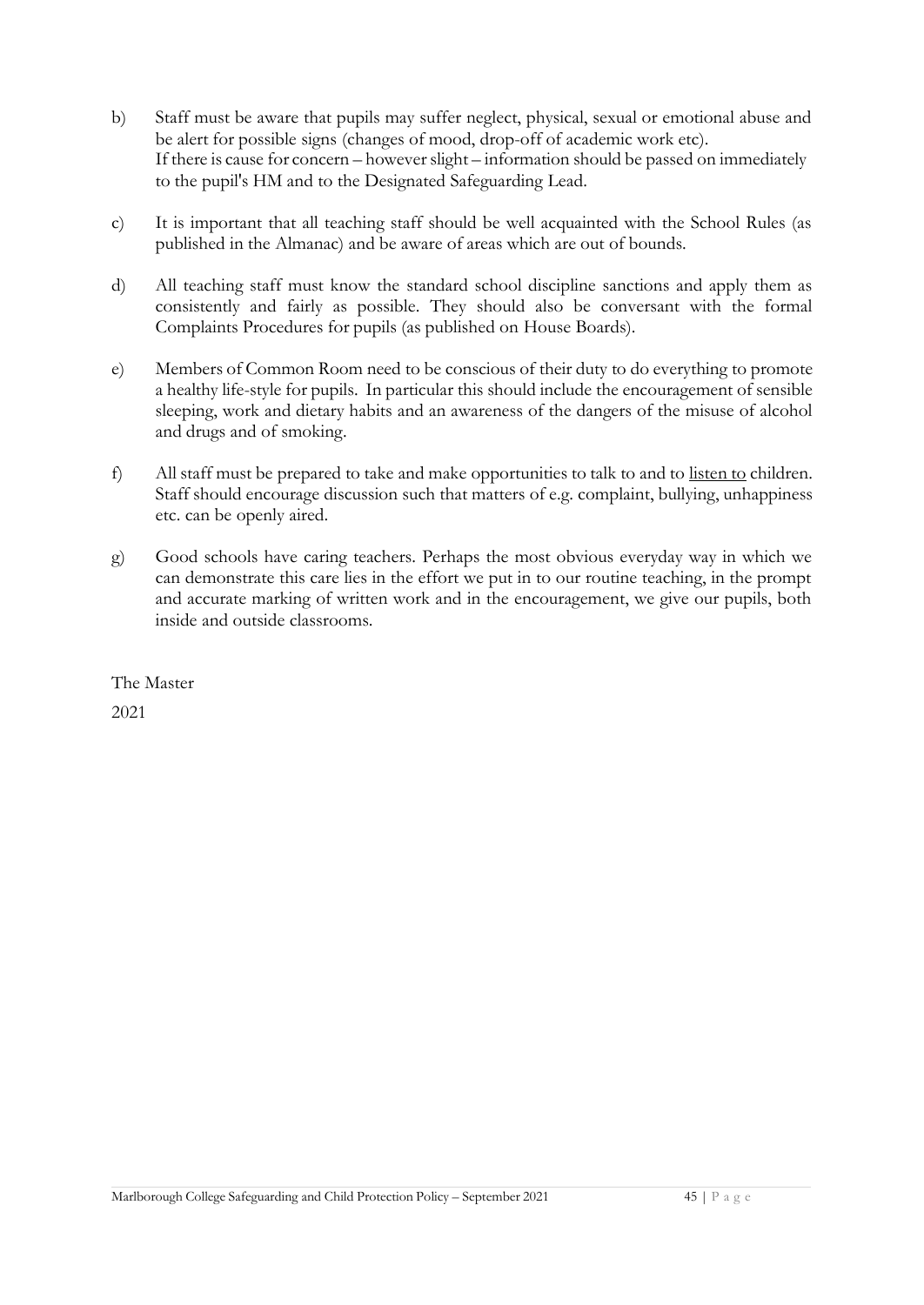# Confidentiality

It is expected of each member of staff that he or she will exercise their role in the community with the utmost regard for the welfare, rights and safety of each pupil. To that end, it is understood that there will be many situations where the teacher or tutor will feel that they should be particularly sympathetic and supportive, and this is most likely to occur in one-to-one situations. It is therefore of paramount importance that adults never place themselves in the position of promising complete confidentiality when, for example, in circumstances of child abuse, bullying, substance abuse and lifethreatening situations, to do so would be totally inappropriate. In such and similar cases, it is obligatory for matters to be reported to the HM, Master, or the Designated Safeguarding Lead (DSL). In cases of doubt, unofficial advice can be sought first from any member of the Management Team or the Chaplain.

The Master September 2021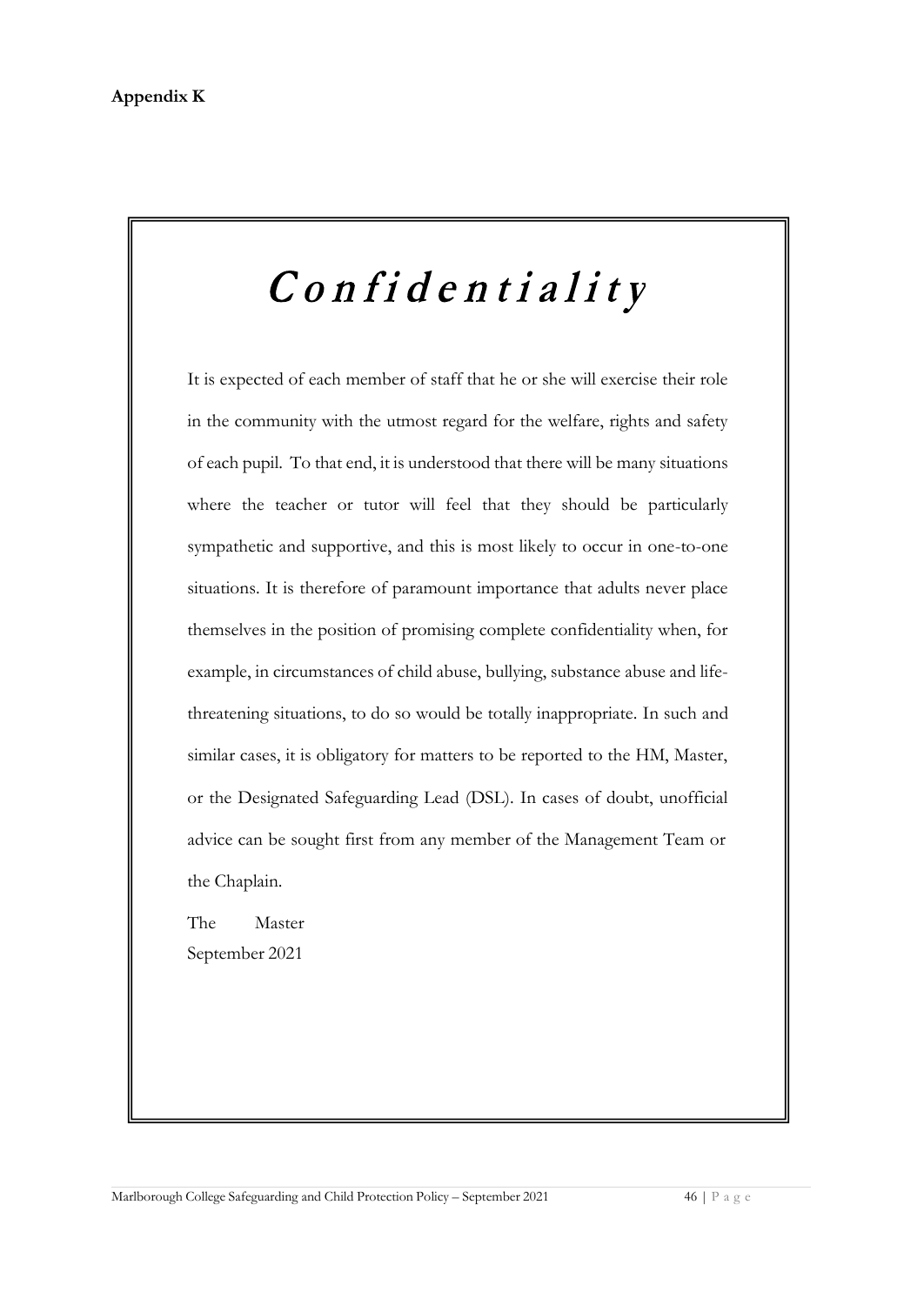**Appendix L** 



# MARLBOROUGH COLLEGE

#### **OCCUPANCY CONDITIONS FOR SPOUSE/PARTNER AND DEPENDENTS OF EMPLOYEES**

Dated:

#### **WHEREAS**

- (1) You occupy **«Address»**('the Accommodation') as the spouse, partner or an adult (over 16) dependent of **«Name\_of\_Employee»**('the Employee'). The licence to occupy the Accommodation is personal to the Employee and is governed by the Service Occupancy Agreement between the Employee and the College. Your occupation of the Accommodation is contingent upon the Employee's continuing occupation of the Accommodation and continuing employment with the school.
- (2) For the avoidance of doubt, you have no occupancy rights if the Employee leaves the Accommodation or is no longer employed by the College or, in the case of a spouse or partner, where there is a breakdown in your relationship with the Employee. You are also bound by the provisions of the said Service Occupancy Agreement whilst you occupy the Accommodation.

#### **YOU HEREBY AGREE**

- 1. Your occupancy of the Accommodation is subject to completing an enhanced disclosure with the Disclosure and Barring Service, where appropriate, to the College's satisfaction.
- 2. Your occupancy of the Accommodation may be disallowed or terminated if in the College's reasonable view there is evidence to suggest that you are unsuitable to have regular contact with children.
- 3. You are required to notify the Director of Corporate Resources or Master if you are charged with or convicted of any criminal offence.
- 4. You will not, without the consent of the College, permit any other occupant to occupy the Accommodation. You will be responsible for the conduct and behaviour of all your visitors and guests and you will ensure that they have no unsupervised access to pupils of the College during their visit.
- 5. Unless you are remunerated by the College to assist with pupil welfare your contact with boarders is to comply with the following guidelines:
	- You should not routinely be alone with any pupil except in an emergency where health or safety is at risk.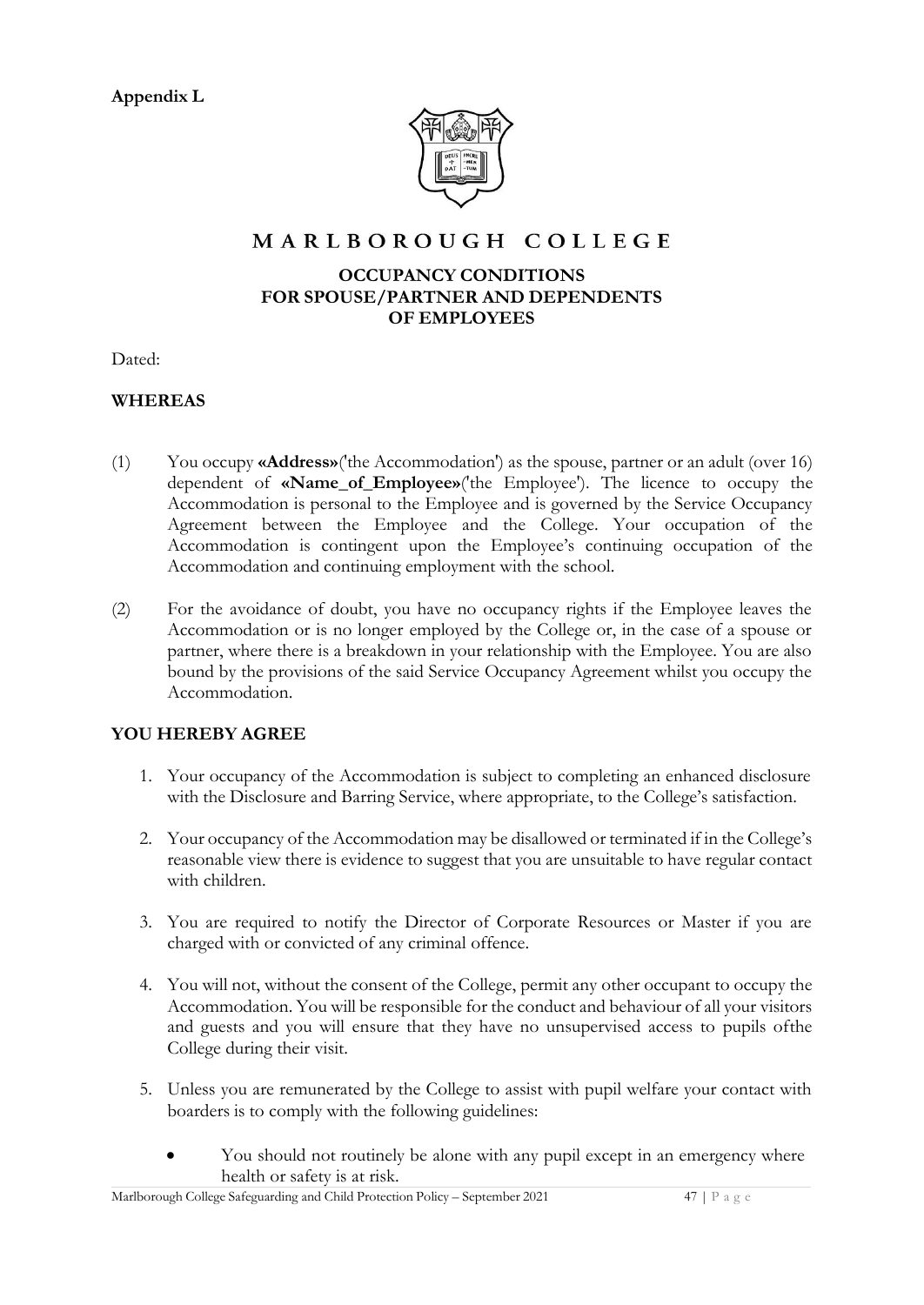- Any involvement with pupils' activities must be agreed beforehand with the House Master/Mistress
- You are not in any circumstances to be in the pupils' sleeping accommodation areas at any time unless accompanied by the Employee or House Master/Mistress.
- 6. During your occupation of the Accommodation you agree to:
	- a. Avoid any excessive noise, antisocial behaviour or any activity that might reasonably create a nuisance or cause complaints from neighbours within or outside the College.
	- b. Take reasonable care of the Accommodation and of any contents that are the property of the College.
	- c. Abide by the College's policies including those regarding health and safety, smoking on site and for the provision of meals for staff.
- 7. You acknowledge and agree that no independent rights are intended to be nor are granted to you to reside in the Accommodation under this agreement and that you are obliged to vacate the Accommodation when the Employee's employment is terminated or if reasonably required by the College.

Signed …………………………… …………………………

Name «Name\_of\_Resident» (Occupant)

Signed by the Bursar on behalf of Marlborough College

…………………………………………………………………………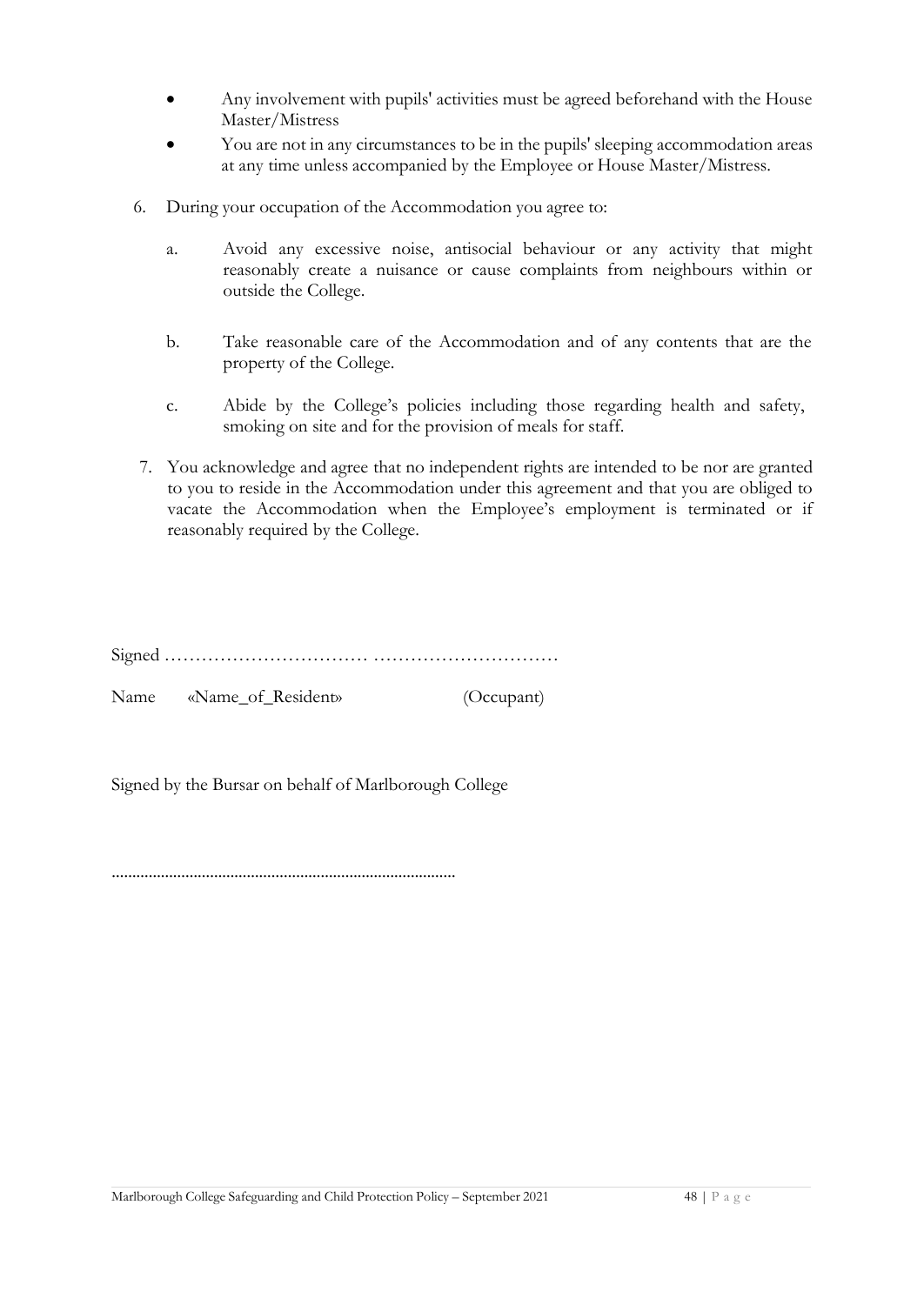#### **Appendix M**

# **Further information relating to specific safeguarding issues**

#### Forms of abuse and neglect and specific safeguarding risks

#### **Abuse and neglect**

Staff should be aware that abuse, neglect and safeguarding issues are rarely standalone events that can be covered by one definition or label and in most cases, multiple issues will overlap with one another, therefore staff should always be vigilant and always raise any concerns with the DSL (or deputy).

Children can also abuse their peers online, this can take the form of abusive, harassing, and misogynistic messages, the non-consensual sharing of indecent images, especially around chat groups, and the sharing of abusive images and pornography, to those who donot want to receive such content.

#### **Definitions of abuse and neglect**

Abuse: a form of maltreatment of a child. Somebody may abuse or neglect a child by inflicting harm or by failing to act to prevent harm. Children may be abused in a family or in an institutional or community setting by those known to them or, more rarely, by others. Abuse can take place wholly online, or technology may be used to facilitate offline abuse. They may be abused by an adult or adults or by another child or children.

**Physical abuse:** a form of abuse which may involve hitting, shaking, throwing, poisoning, burning or scalding, drowning, suffocating or otherwise causing physical harm to a child. Physical harm may also be caused when a parent or carer fabricates the symptoms of, or deliberately induces, illness in a child.

**Emotional abuse:** the persistent emotional maltreatment of a child such as to cause severe and adverse effects on the child's emotional development. It may involve conveying to a child that they are worthless or unloved, inadequate, or valued only insofar as they meet the needs of another person. It may include not giving the child opportunities to express their views, deliberately silencing them or "making fun" of what they say or how they communicate. It may feature age or developmentally inappropriate expectations being imposed on children. These may include interactions that are beyond a child's developmental capability as well as overprotection and limitation of exploration and learning, or preventing the child from participating in normal social interaction. It may involve seeing or hearing the ill treatment of another. It may involve serious bullying (including cyberbullying and prejudiced-based or discriminatory bullying), causing children frequently to feel frightened or in danger, or the exploitation or corruption of children. Some level of emotional abuse is involved in all types of maltreatment of a child, although it may occur alone.

**Sexual abuse**: involves forcing or enticing a child or young person to take part in sexual activities, not necessarily involving a high level of violence, whether or not the child is aware of what is happening. The activities may involve physical contact, including assault by penetration (for example rape or oral sex) or non-penetrative acts such as masturbation, kissing, rubbing and touching outside of clothing. They may also include non-contact activities, such as involving children in looking at, or in the production of, sexual images, watching sexual activities, encouraging children to behave in sexually inappropriate ways,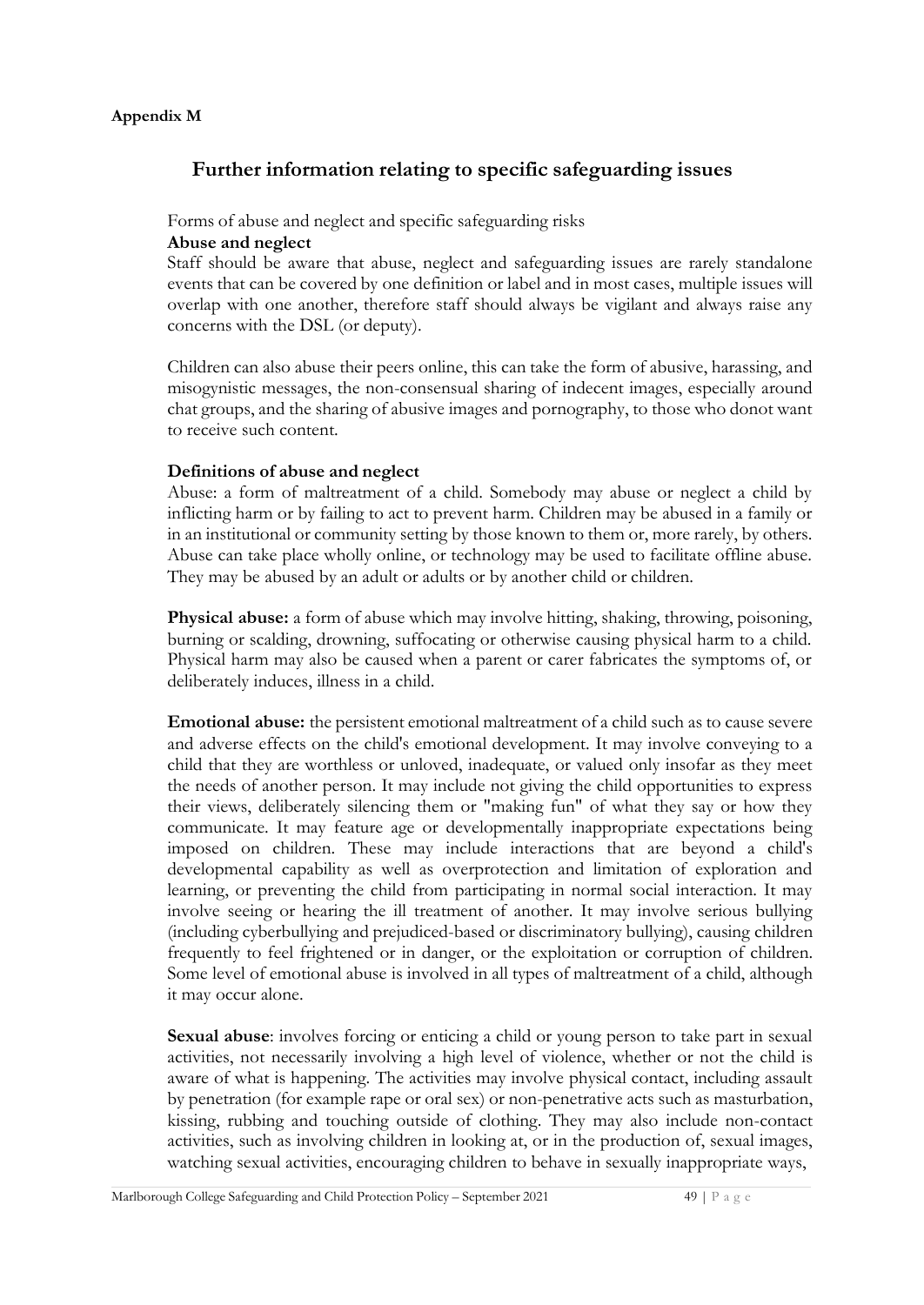or grooming a child in preparation for abuse. Sexual abuse can take place online, and technology can be used to facilitate offline abuse. Sexual abuse is not solely perpetrated by adult males. Women can also commit acts of sexual abuse, as can other children. The sexual abuse of children by other children is a specific safeguarding issue (also known as peer on peer abuse) in education and all staff should be aware of it.

**Neglect:** the persistent failure to meet a child's basic physical and/or psychological needs, likely to result in the serious impairment of the child's health or development. Neglect may occur during pregnancy, for example, as a result of maternal substance abuse. Once a child is born, neglect may involve a parent or carer failing to: provide adequate food, clothing and shelter (including exclusion from home or abandonment); protect a child from physical and emotional harm or danger; ensure adequate supervision (including the use of inadequate care-givers); or ensure access to appropriate medical care or treatment. It may also include neglect of, or unresponsiveness to, a child's basic emotional needs.

#### **Signs of abuse**

Possible signs of abuse include, but are not limited to:

- the pupil says he/she has been abused or asks a question or makes a comment which gives rise to that inference;
- there is no reasonable or consistent explanation for a pupil's injury, the injury is unusual in kind or location or there have been a number of injuries and there is a pattern to the injuries;
- the pupil's behaviour stands out from the group as either being extreme model behaviour or extremely challenging behaviour, or there is a sudden or significant change in the pupil's behaviour;
- the pupil asks to drop subjects with a particular teacher and seems reluctant to discuss the reasons;
- the pupil's development is delayed, the pupil loses or gains weight or there is deterioration in the pupil's general well-being;
- the pupil appears neglected, e.g. dirty, hungry, inadequately clothed;
- the pupil is reluctant to go home, or has been openly rejected by his/her parents or carers; and
- inappropriate behaviour displayed by other members of staff or any other person working with children, for example inappropriate sexual comments; excessive oneto-one attention beyond the requirements of their usual role or responsibilities; or inappropriate sharing of images.

#### **Specific safeguarding issues**

Statutory guidance acknowledges the following as specific safeguarding issues:

- child abduction and community safety incidents;
- children and the court system;
- children missing from education
- Elective Home Education (EHE)
- children with family members in prison;
- child criminal exploitation and child sexual exploitation
- county lines
- modern slavery and the national referral mechanism;
- cybercrime
- domestic abuse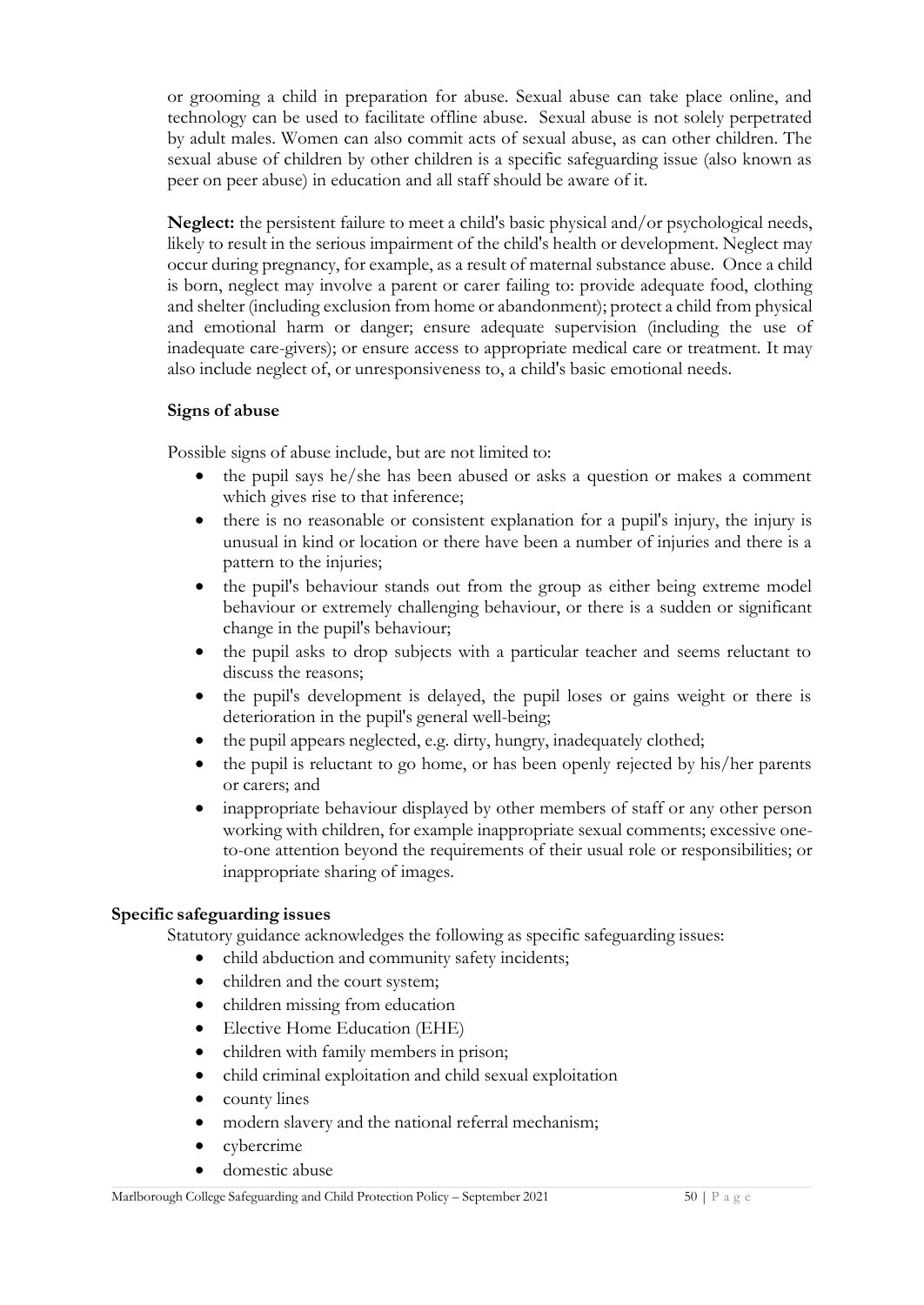- homelessness:
- so-called 'honour-based' abuse (including Female Genital Mutilation and Forced marriage)
- preventing radicalisation
- The prevent duty
- Channel
- Additional support
- peer on peer/child on child abuse (see below and peer on peer abuse policy and procedure);
- Online Safety
- Sharing nudes and semi-nude images and videos
- sexual violence and sexual harassment between children in schools and colleges
- upskirting.
- The response to a report of sexual violence or sexual harassment
- Private Fostering
- Young carers
- Care Leavers

# •

#### **Further advice and links to guidance on these specific safeguarding issues can be found in Annex B of KCSIE. Staff should be particularly aware of the safeguarding issues set out below**.

# **Child abduction and community safety incidents**

Child abduction is the unauthorised removal or retention of a minor from a parent or anyone with legal responsibility for the child. Child abduction can be committed by parents or other family members; by people known but not related to the victim (such as neighbours, friends and acquaintances); and by strangers.

Other community safety incidents in the vicinity of a school can raise concerns amongst children and parents, for example, people loitering nearby or unknown adults engaging children in conversation.

# **Children missing from education**

Children going missing, particularly persistently, can act as a vital warning sign of a range of safeguarding issues including neglect, sexual abuse and child sexual and criminal exploitation including involvement in county lines. College attendance registers are carefully monitored to identify any trends. Action should be taken in accordance with this policy if any absence of a pupil from the College gives rise to a concern about their welfare. Where reasonably possible the College will hold more than one emergency contact for each pupil.

The College shall inform the local authority of any pupil who is going to be added to or deleted from the College's admission register at non-standard transition points in accordance with the requirements of the Education (Pupil Registration) (England) Regulations 2006 (as amended).

This will assist the local authority to:

- fulfil its duty to identify children of compulsory school age who are missing from education; and
- follow up with any child who might be in danger of not receiving an education and who might be at risk of abuse, neglect or radicalisation or involvement with serious violent crime.
- The College shall inform the local authority of any pupil who: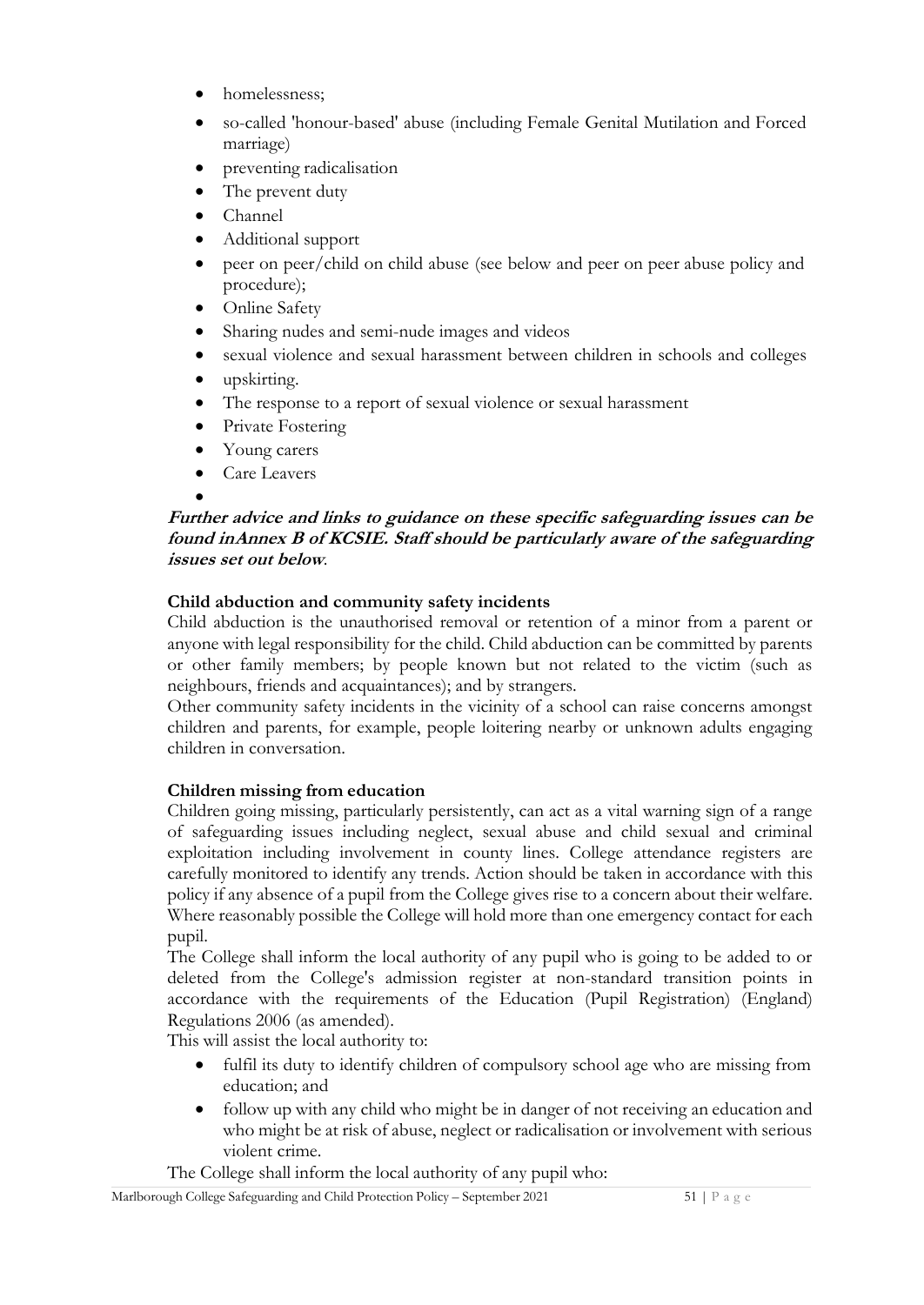- fails to attend College regularly; or
- has been absent without the College's permission for a continuous period of ten school days or more, at such intervals as are agreed between the College and the local authority (or in default of such agreement, at intervals determined by the Secretary of State).

#### **Elective Home Education (EHE)**

Where a parent expresses their intention to remove a pupil from College with a view to educating at home, the College will work with the local authority and other key professionals to coordinate a meeting with parents where possible, ideally before a final decision has been made. This is to ensure parents have considered what is in the best interests of their child. This will be particularly important where a child has SEND, is vulnerable, and / or has a social worker.

#### **Children and the court system**

Children are sometimes required to give evidence in criminal courts, either for crimes committed against them or for crimes they have witnessed. There are two age appropriate guides to support children 5-11-year olds and 12-17 year olds.

The guides explain each step of the process, support and special measures that are available. There are diagrams illustrating the courtroom structure and the use of video links is explained.

Making child arrangements via the family courts following separation can be stressful and entrench conflict in families. This can be stressful for children. The Ministry of Justice has launched an online child arrangements information tool with clear and concise information on the dispute resolution service. This may be useful for some parents and carers.

#### **Children with family members in prison**

Approximately 200,000 children in England and Wales have a parent sent to prison each year. These children are at risk of poor outcomes including poverty, stigma, isolation and poor mental health. The National Information Centre on Children of Offenders, NICCO provides information designed to support professionals working with offenders and their children, to help mitigate negative consequences for those children

#### **Child Sexual Exploitation (CSE) and Child criminal exploitation (CCE)**

Both CSE and CCE are forms of abuse where an individual or group (adult or another child) takes advantage of an imbalance of power to coerce, manipulate or deceive a child into taking part in sexual or criminal activity:

in exchange for something the victim needs or wants e.g. money, gifts or affection; and or for the financial advantage or increased status of the perpetrator or facilitator; and/or through violence or threat of violence to victims (and/or their families)..

Children can be exploited by adult males or females, as individuals or in groups. They may also be exploited by other children, who themselves may be experiencing exploitation where this is the case, it is important that the child perpetrator is also recognised as a victim. CSE and CCE can affect children of any sex and can include children who have been moved (commonly referred to as trafficking) for the purpose of exploitation.

The victim may have been exploited even if the activity appears consensual.

CCE can include children being coerced into moving drugs or money across the country (county lines), forced to shoplift or pickpocket, or to threaten other young people.

Some of the following can be indicators of both CSE and CCE, including children who: appear with unexplained gifts, money or new possessions;

associate with other young people involved in exploitation;

suffer from changes in emotional well-being;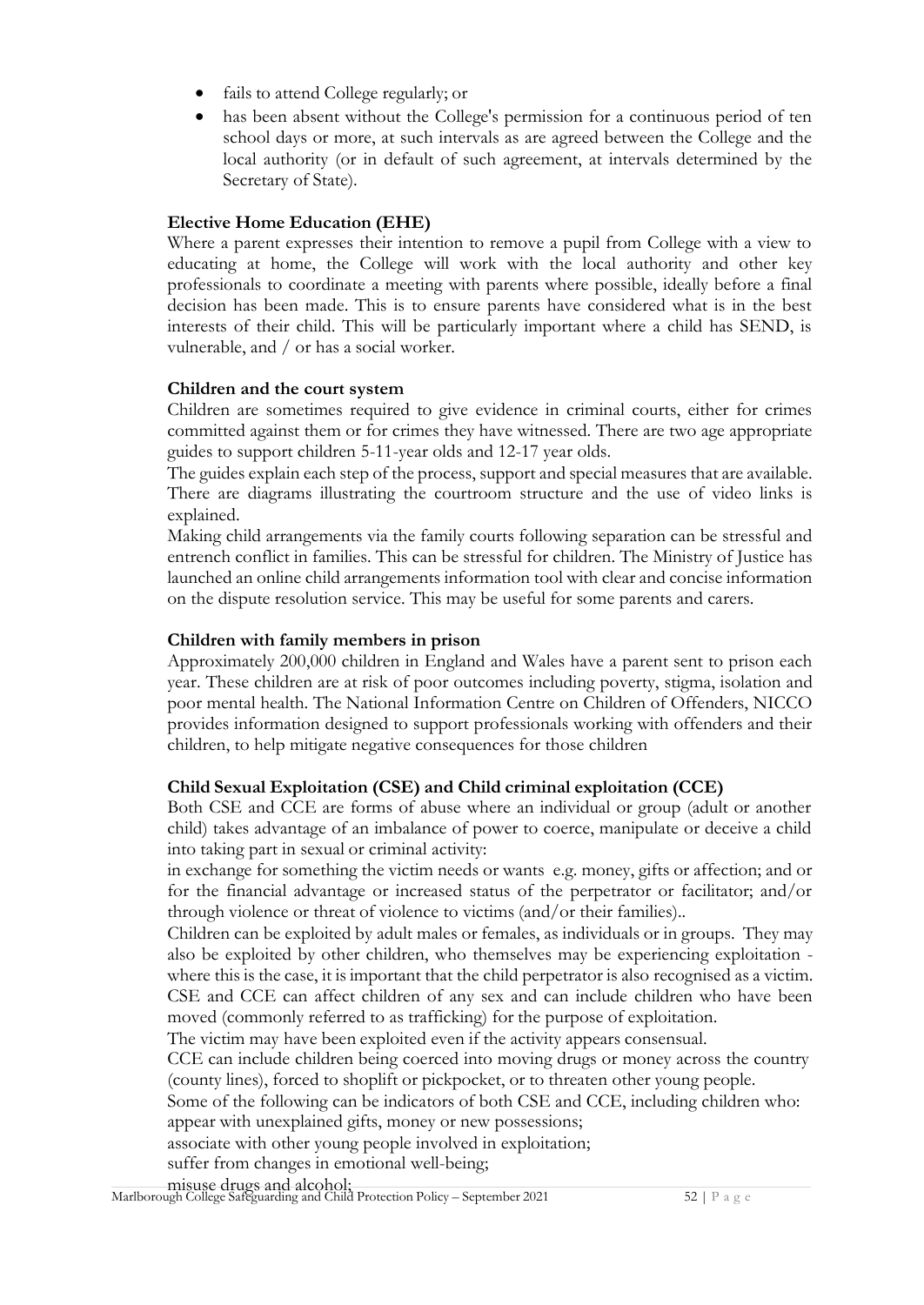go missing for periods of time or regularly come home late; or

regularly miss school or education or do not take part in education.

Children who have been exploited will need additional support to help maintain them in education.

CSE can be a one-off occurrence or a series of incidents over time and range from opportunistic to complex organised abuse. It can involve force and/or enticement-based methods of compliance and may, or may not, be accompanied by violence or threats of violence. The victim may have been sexually exploited even if the sexual activity appears consensual. CSE does not always involve physical contact; it can also occur through the use of technology. CSE can include both contact (penetrative and non-penetrative acts) and non-contact sexual activity and may occur without the child or young person's immediate knowledge (e.g. through others copying videos or images they have created and posted on social media). The above CCE indicators can also be indicators of CSE, as can children who:

have older boyfriends or girlfriends; or

suffer from sexually transmitted infections or become pregnant.

#### **County lines**

County lines is a term used to describe gangs and organised criminal networks involved in exporting illegal drugs (primarily crack cocaine and heroin) into one or more importing areas within the UK, using dedicated mobile phone lines or other form of "deal line". They are likely to exploit children and vulnerable adults to move, store and sell the drugs and money and they will often use coercion, intimidation, violence (including sexual violence) and weapons.

Children are increasingly being targeted and recruited online using social media. Children can easily become trapped by this type of exploitation as county lines gangs can manufacture drug debts which need to be worked off and can threaten serious violence and kidnap towards victims (and their families) if they attempt to leave the county lines network.

Number of the indicators for CSE and CCE as detailed above (and in Annex B of KCSIE) may also be applicable to children involved in county lines.

Additional reporting duties:

if a child is suspected to be at risk of, or involved in county lines, a safeguarding referral should be considered alongside consideration of availability of local services/third sector providers who offer support to victims of county lines exploitation;

where a pupil may have been trafficked for the purpose of transporting drugs, a referral to the National Referral Mechanism should be considered.

#### **Serious violence**

Indicators which may signal children are at risk from, or are involved with serious violence crime may include:

- Increased absence from school;
- a change in friendships or relationships with older individuals or groups;
- a significant decline in performance;
- signs of self-harm or a significant change in wellbeing;
- signs of assault or unexplained injuries; and
- unexplained gifts or new positions (which may also indicate a child is at risk of criminal exploitation).

Staff should be aware of the range of risk factors which increase the likelihood of involvement in serious violence e.g. being male, having frequently absent or permanently excluded from College, having experienced child maltreatment and having been involved in offending, such as theft or robbery. Further advice for schools is provided in the Home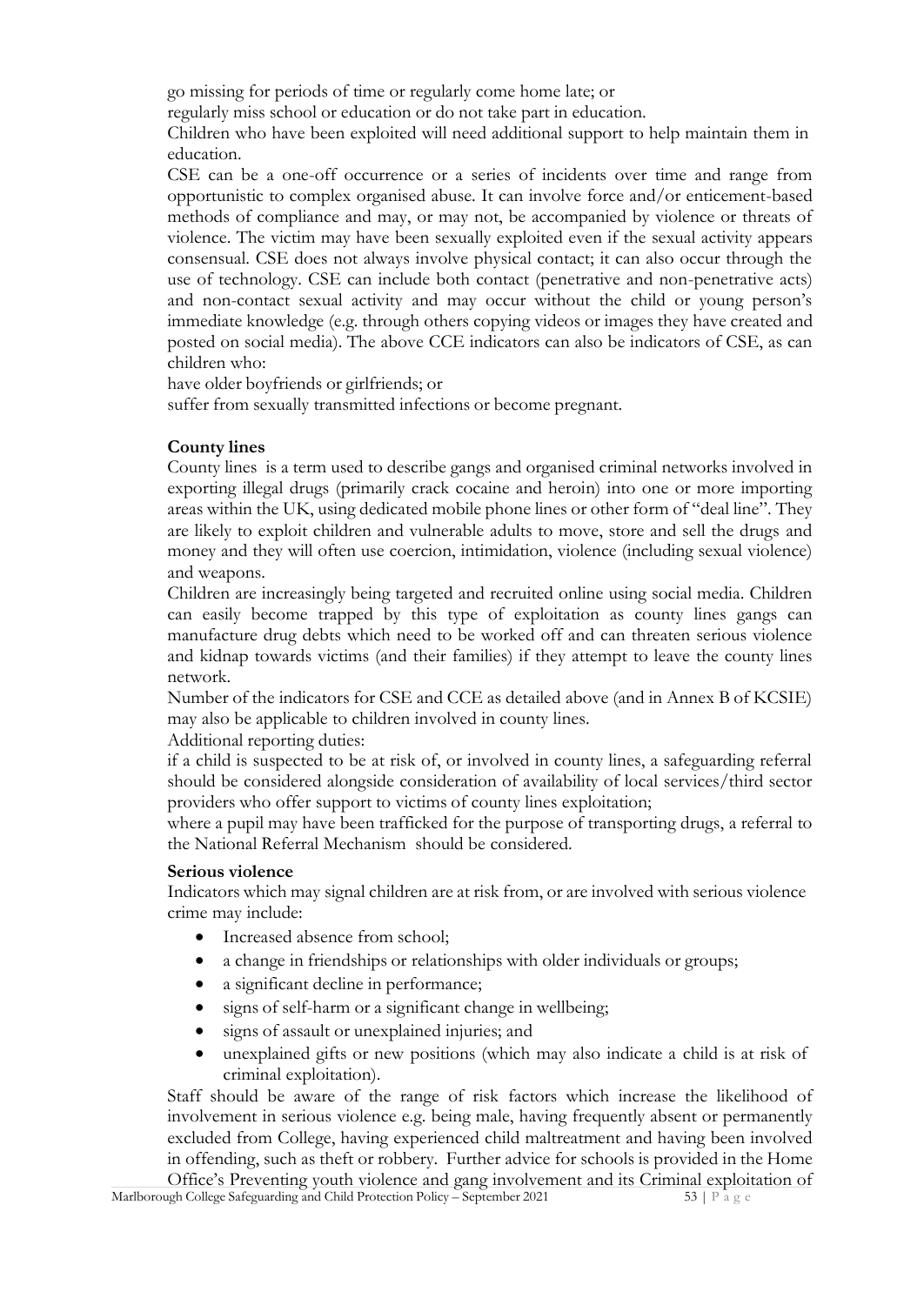children and vulnerable adults: county lines guidance.

#### **Modern Slavery and the National Referral Mechanism**

Modern slavery encompasses human trafficking and slavery, servitude and forced or compulsory labour. Exploitation can take many forms, including: sexual exploitation, forced labour, slavery, servitude, forced criminality and the removal of organs.

Further information on the signs that someone may be a victim of modern slavery, the support available to victims and how to refer them to the NRM is available in the Modern Slavery Statutory Guidance. Modern slavery: how to identify and support victims - GOV.UK (www.gov.uk)

#### **Cybercrime**

Cybercrime is a criminal activity committed using computers and / or the internet. It's broadly categorised as either "cyber-enabled" (crimes that can happen off-line but enabled at scale and speed online e.g. fraud, purchasing of illegal drugs, child sex abuse and exploitation) or "cyber-dependent" (crimes that can only be committed by using a computer).

Cyber-dependent crimes include:

- unauthorised access to computers (illegal hacking) e.g. accessing a school's computer network to look for test papers or change grades awarded;
- denial of Service (Dos or DDos) attacks or "booting" attempts to make a computer, network or website unavailable by overwhelming it with internet traffic;
- making, supplying or obtaining malware e.g. viruses, spyware, ransomware, botnets and Remote Access Trojans with intent to commit further offence.
- Children with particular skills and interest in computing and technology may inadvertently or deliberately stray into cyber-dependent crime.

The DSL (or deputy) should consider referring into the Cyber Choices programme if they have concerns. This is a nationwide programme which intervenes when young people are at risk of committing, or being drawn into, low level cyber-dependent offences and divert them to a more positive use of their skills and interests.

#### **Domestic abuse**

The statutory definition of domestic violence and abuse is based on the previous crossgovernment definition: it is any incident or pattern of incidents of controlling, coercive, threatening behaviour, violence or abuse between those aged 16 or over who are, or have been, intimate partners or family members regardless of gender or sexuality. The definition captures a range of different abusive behaviours, including physical, sexual, emotional and economic abuse and coercive and controlling behaviour. The Domestic Abuse Act 2021 now recognises the impact of domestic abuse on children, as victims in their own right, if they see, hear or experience the effects of abuse.

All children can witness and be adversely affected by domestic abuse in the context of their home life where domestic abuse occurs between family members. Exposure to domestic abuse and/or violence can have a serious, long lasting emotional and psychological impact on children. In some cases, a child may blame themselves for the abuse or may have had to leave the family home as a result.

Further advice on identifying children who are affected by domestic abuse and how they can be helped can be found in Annex B of KCSIE. This includes details about Operation Encompass which operates in -all police forces across England, helping schools and police work together to provide emotional and practical help to children.

#### **Homelessness**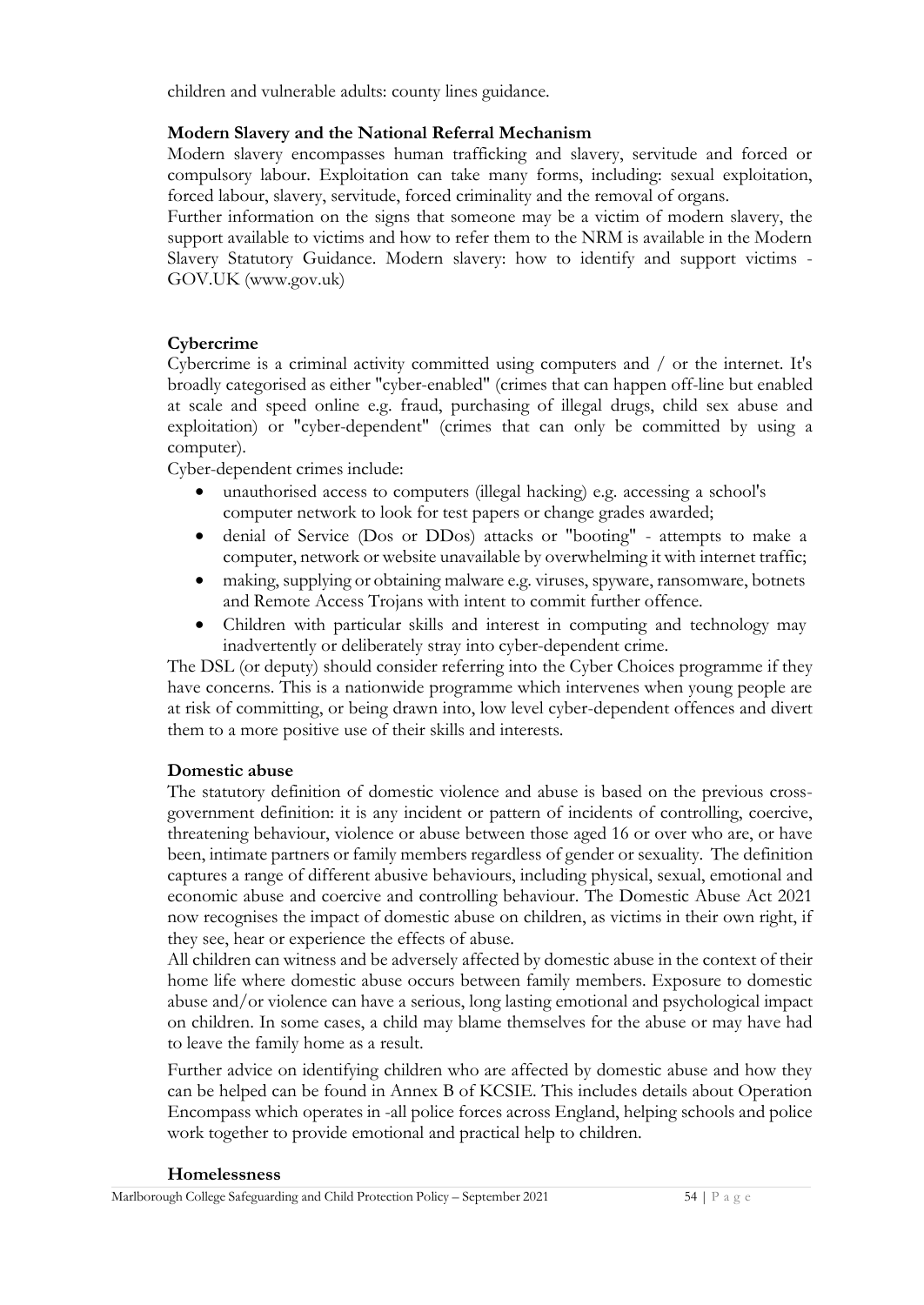Being homeless or being at risk of becoming homeless presents a real risk to a child's welfare. The designated safeguarding lead (and any deputies) is aware of contact details and referral routes into the Local Housing Authority so they can raise/progress concerns at the earliest opportunity. Indicators that a family may be at risk of homelessness include household debt, rent arrears, domestic abuse and anti-social behaviour, as well as the family being asked to leave a property. Whilst referrals and/or discussion with the Local Housing Authority should be progressed as appropriate, and in accordance with local procedures, this does not, and should not, replace a referral into children's social care where a child has been harmed or is at risk of harm.

In most cases school and college staff will be considering homelessness in the context of children who live with their families, and intervention will be on that basis. However, it should also be recognised in some cases 16 and 17 year olds could be living independently from their parents or guardians, for example through their exclusion from the family home, and will require a different level of intervention and support. Children's social care will be the lead agency for these children and the designated safeguarding lead (or a deputy) should ensure appropriate referrals are made based on the child's circumstances.

#### **So-called 'honour-based' abuse**

All forms of so-called 'honour-based' abuse are abuse (regardless of motivation) and should be handled and escalated as such. Abuse committed in the context of preserving "honour" often involves additional risk factors such as a wider network of family or community pressure and the possibility of multiple perpetrators which should be taken into account when deciding what safeguarding action to take. Staff should speak to the DSL if they have any doubts.

If appropriate, the DSL will activate local safeguarding procedures, using existing national and local protocols for multi-agency liaison with police and children's social care.

#### **Female genital mutilation (FGM)**

FGM is a form of so-called 'honour-based' abuse. It comprises all procedures involving partial or total removal of the external female genitalia or other injury to the female genital organs. It is illegal in the UK and a form of child abuse with long lasting harmful consequences.

There is a range of potential indicators that a child or young person may be at risk of FGM. Guidance on the warning signs that FGM may be about to take place, or may have already taken place, can be found on pages 38-43 of the Multi-agency statutory guidance on FGM (HM Government, July 2020) (pages 61-63 focus on the role of schools).

All staff must be aware of the requirement for teachers to report to the police where they discover (either through disclosure by the victim or visual evidence) that FGM appears to have been carried out on a girl under 18. The report should be made orally by calling 101, the single non-emergency number. Those failing to report such cases will face disciplinary sanctions. It will be rare for teachers to see visual evidence, and they should not be examining pupils. Unless the teacher has a good reason not to, they should still consider and discuss any such case with the DSL and involve children's social care as appropriate. If the teacher is unsure whether this reporting duty applies, they must refer the matter to the DSL in accordance with this policy. See the Home Office guidance Mandatory Reporting of Female Genital Mutilation - procedural information (January 2020) for further details about the duty.

Guidance published by the Department for Health also provides useful information and support for health professionals which will be taken into account by the College's medical staff. The National FGM Centre has also produced FGM guidance to help schools understand their role in safeguarding girls, engaging parents and teaching about FGM.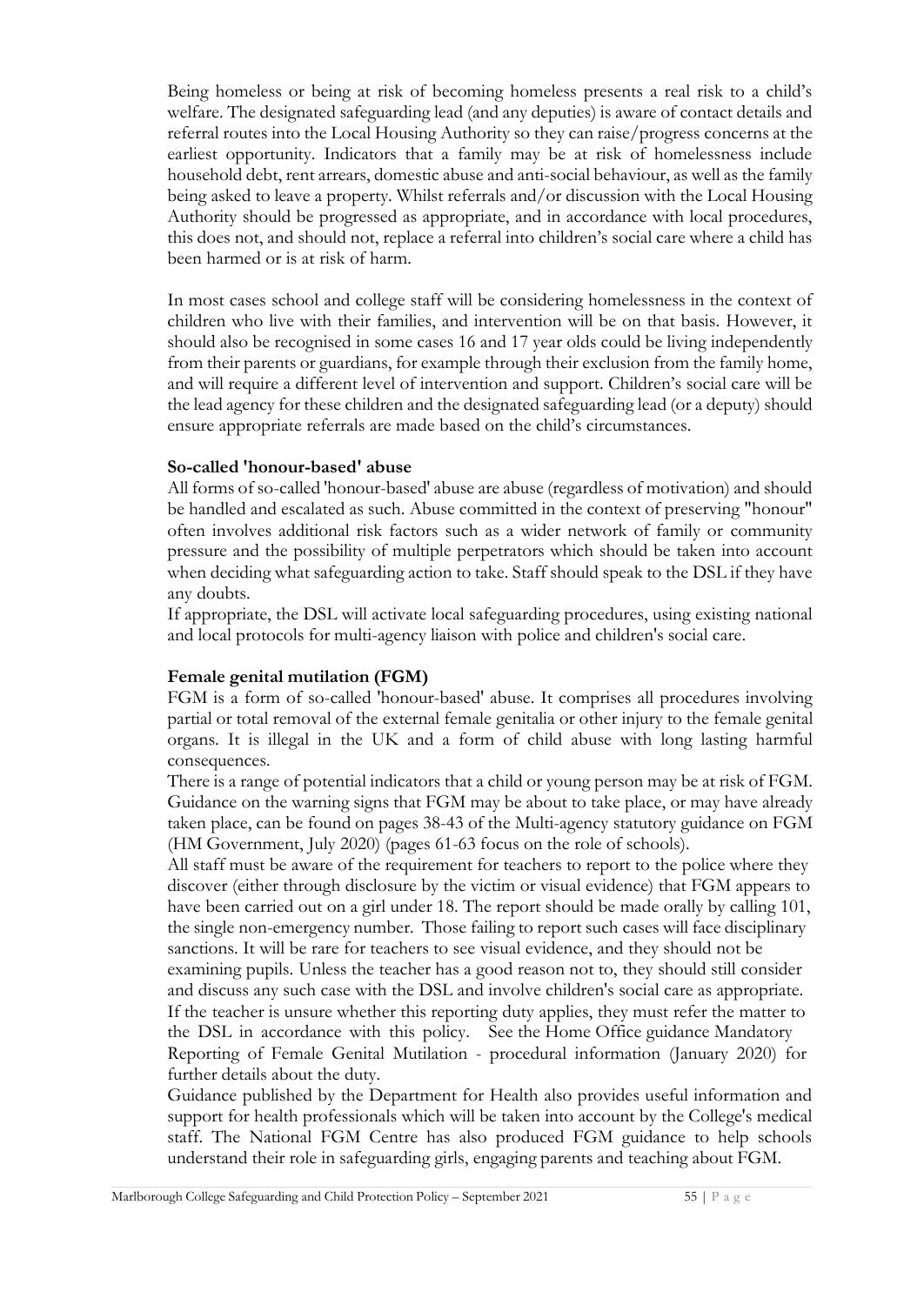#### **Forced marriage**

Forced marriage is also a form of so-called 'honour-based' abuse. Forcing a person into marriage is a crime in England and Wales. A forced marriage is one entered into without the full and free consent of one or both parties and where violence, threats or any other form or coercion is used to cause a person to enter into a marriage. Threats can be physical or emotional and psychological. A lack of full and free consent can be where a person does not consent or where they cannot consent (if they have learning disabilities, for example). Nevertheless, some communities use religion and culture as a way to coerce a person into marriage.

Guidance on the warning signs that forced marriage may be about to take place, or may have already taken place, can be found on pages 13-14 of the Multi-agency practice guidelines: Handling cases of Forced Marriage (HM Government, June 2014).

Staff should speak to the DSL if they have any concerns. Pages 32-36 of the Multi-agency practice guidelines: Handling cases of Forced Marriage (HM Government, June 2014) focus on the role of schools in detecting and reporting forced marriage and the Forced Marriage Unit can be contacted on 020 7008 0151 or  $\text{fmu}(a)$  fco.gov.uk for advice and information.

#### **Preventing radicalisation**

Children are vulnerable to extremist ideology and radicalisation. Similar to protecting children from other forms of harms and abuse, protecting children from this risk should be a part of a schools' or colleges' safeguarding approach.

• Extremism is the vocal or active opposition to our fundamental values, including democracy, the rule of law, individual liberty and the mutual respect and tolerance of different faiths and beliefs. This also includes calling for the death of members of the armed forces.

• Radicalisation refers to the process by which a person comes to support terrorism and extremist ideologies associated with terrorist groups.

• Terrorism is an action that endangers or causes serious violence to a person/people; causes serious damage to property; or seriously interferes or disrupts an electronic system. The use or threat must be designed to influence the government or to intimidate the public and is made for the purpose of advancing a political, religious or ideological cause.

There is no single way of identifying whether a child is likely to be susceptible to an extremist ideology. Background factors combined with specific influences such as family and friends may contribute to a child's vulnerability. Similarly, radicalisation can occur through many different methods (such as social media or the internet) and settings (such as within the home).

However, it is possible to protect vulnerable people from extremist ideology and intervene to prevent those at risk of radicalisation being radicalised. As with other safeguarding risks, staff should be alert to changes in children's behaviour, which could indicate that they may be in need of help or protection. Staff should use their judgement in identifying children who might be at risk of radicalisation and act proportionately which may include the designated safeguarding lead (or deputy) making a Prevent referral.

The designated safeguarding lead (and any deputies) are aware of local procedures for making a Prevent referral.

#### **The Prevent duty**

All schools and colleges are subject to a duty under section 26 of the Counter-Terrorism and Security Act 2015 (the CTSA 2015), in the exercise of their functions, to have "due regard to the need to prevent people from being drawn into terrorism". 134 This duty is known as the Prevent duty.

The Prevent duty should be seen as part of schools' and colleges' wider safeguarding<br>Marlborough College Safeguarding and Child Protection Policy – September 2021<br> $56$  | P a g e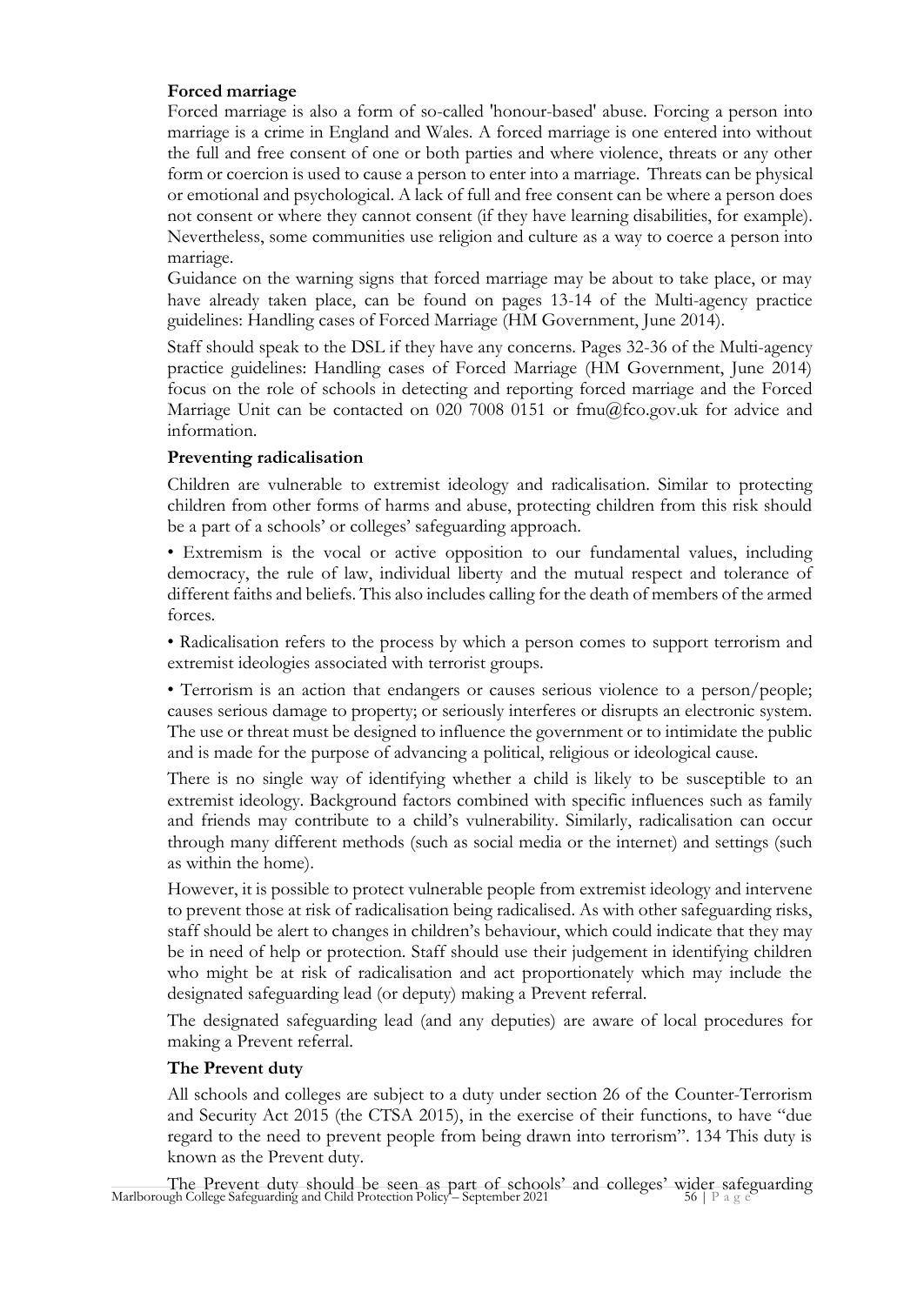obligations. Designated safeguarding leads and other senior leaders in schools should familiarise themselves with the revised Prevent duty guidance: for England and Wales, especially paragraphs 57-76, which are specifically concerned with schools (and also covers childcare). Designated safeguarding leads and other senior leaders in colleges should familiar themselves with the Prevent duty guidance: for further education institutions in England and Wales. The guidance is set out in terms of four general themes: risk assessment, working in partnership, staff training, and IT policies.

#### **Channel**

Channel is a voluntary, confidential support programme which focuses on providing support at an early stage to people who are identified as being vulnerable to being drawn into terrorism. Prevent referrals may be passed to a multi-agency Channel panel, which will discuss the individual referred to determine whether they are vulnerable to being drawn into terrorism and consider the appropriate support required. A representative from the school or college may be asked to attend the Channel panel to help with this assessment. An individual's engagement with the programme is entirely voluntary at all stages.

The designated safeguarding lead should consider if it would be appropriate to share any information with the new school or college in advance of a child leaving. For example, information that would allow the new school or college to continue supporting victims of abuse or those who are currently receiving support through the 'Channel' programme, and have that support in place for when the child arrives.

#### **Additional support**

The Department has published further advice for schools on the Prevent duty. The advice is intended to complement the Prevent guidance and signposts to other sources of advice and support.

According to the Prevent duty guidance 'having due regard' means that the authorities should place an appropriate amount of weight on the need to prevent people being drawn into terrorism when they consider all the other factors relevant to how they carry out their usual functions.

#### **Peer on peer/child on child abuse**

Children can abuse other children (often referred to as peer on peer abuse) and it can take many forms. It can happen both inside and outside of school/college and online. It is important that all staff recognise the indicators and signs of peer on peer abuse and know how to identify it and respond to reports. This can include (but is not limited to): bullying (including cyberbullying, prejudice-based and discriminatory bullying); abuse within intimate partner relationships; physical abuse such as hitting, kicking, shaking, biting, hair pulling, or otherwise causing physical harm; sexual violence and sexual harassment; consensual and non-consensual sharing of nude and seminude images and/or videos; causing someone to engage in sexual activity without consent, such as forcing someone to strip, touch themselves sexually, or to engage in sexual activity with a third party; upskirting and initiation/hazing type violence and rituals. Addressing inappropriate behaviour (even if it appears to be relatively innocuous) can be an important intervention that helps prevent problematic, abusive and/or violent behaviour in the future.

#### **The College's policy and procedures for dealing with peer on peer abuse can be found in in the peer on peer abuse policy on Firefly.**

#### **Online safety**

All staff should be aware that technology is a significant component in many safeguarding and wellbeing issues. Children are at risk of abuse online as well as face to face. In many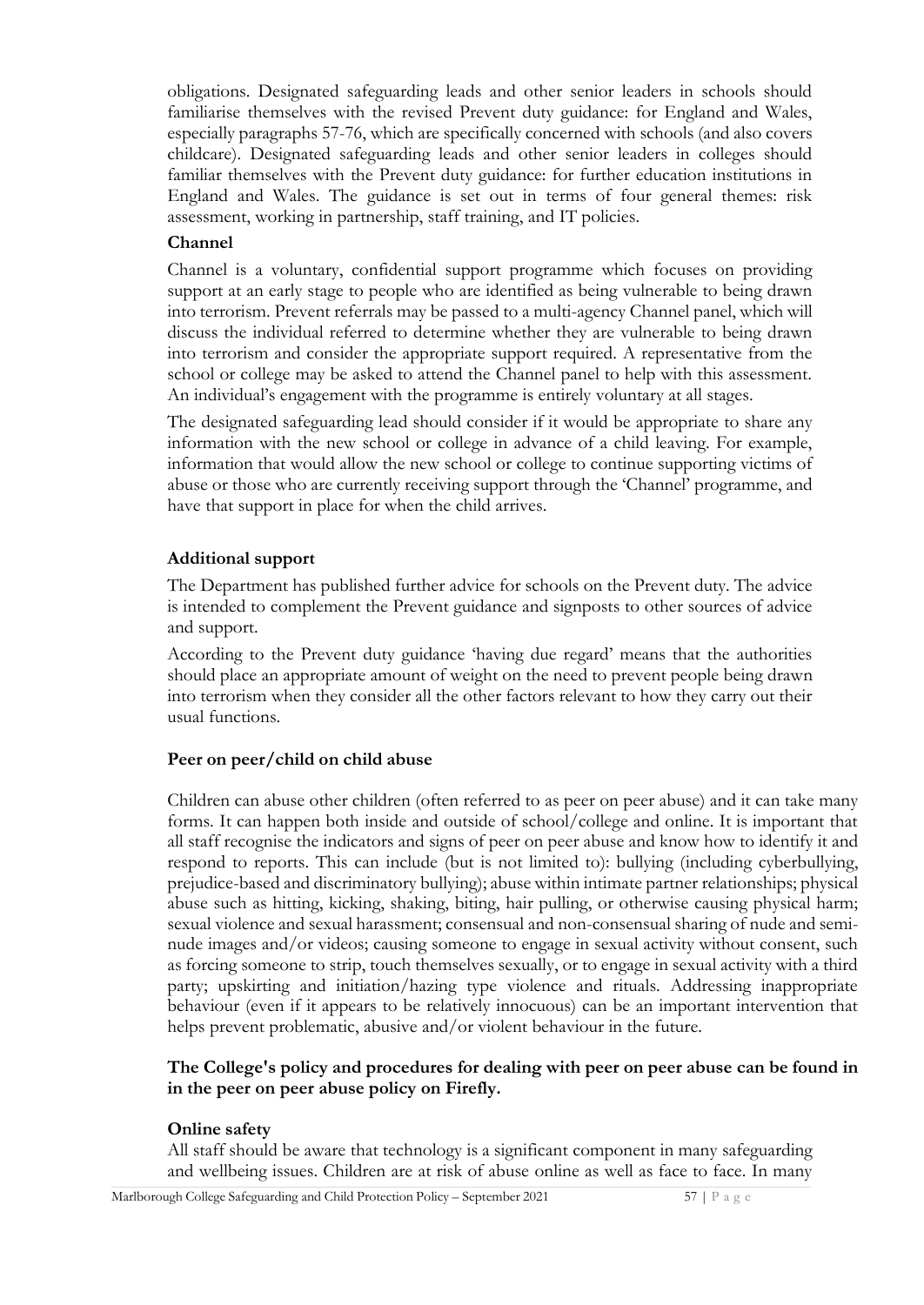cases abuse will take place concurrently via online channels and in daily life.

It is essential that children are safeguarded from potentially harmful and inappropriate online material. An effective, whole school approach to online safety empowers a school to protect and educate pupils, and staff in their use of technology and establishes mechanisms to identify, intervene in, and escalate any concerns where appropriate.

The breadth of issues classified within online safety is considerable, but can be categorised into four areas of risk:

- content: being exposed to illegal, inappropriate or harmful content, for example: pornography, fake news, racism, misogyny, self-harm, suicide, anti-Semitism, radicalisation and extremism.
- contact: being subjected to harmful online interaction with other users; for example: peer to peer pressure, commercial advertising and adults posing as children or young adults with the intention to groom or exploit them for sexual, criminal, financial or other purposes.
- conduct: personal online behaviour that increases the likelihood of, or causes, harm; for example, making, sending and receiving explicit images (e.g. consensual and non-consensual sharing of nudes and semi-nudes and / or pornography, sharing other explicit images and online bullying; and
- commerce: risks such as online gambling, inappropriate advertising, phishing and or financial scams. If pupils, students or staff are at risk, it should be reported to the Anti-Phishing Working Group.

#### **Sharing nudes and semi-nude images and videos**

•

Consensual and non-consensual sharing of nudes and semi-nude images and / or videos can be signs that children are at risk.

"Sharing nudes and semi-nudes" means the taking and sending or posting of nude or seminude images, videos or live streams by young people under the age of 18 online. This could be via social media, gaming platforms, chat apps or forums. It can also involve sharing between devices offline e.g. via Apple's AirDrop. This is also known as sexting or youth produced sexual imagery.

The College treats all incidences of sharing nudes and semi-nude images as safeguarding matters to be actioned in accordance with this policy.

Members of staff must not intentionally view any nude or semi-nude images which are reported to them, or copy, print or share the images under any circumstances. In referring any incident of sharing images, members of staff should describe the content of the images as reported to them.

The DSL may in exceptional circumstances view images with the prior approval of the Master and only where:

- it is the only way to make a decision whether to involve other agencies, as there is insufficient information available as to its contents;
- it is necessary to report the image to a website, app or suitable reporting agency to have it taken down, or to support the pupil or parent in making a report; or
- a pupil has reported the image directly to a member of staff in circumstances where viewing the image is unavoidable or images have been found on the College's devices or network.

Where viewing an image is unavoidable:

- viewing should take place on College premises wherever possible;
- the image should be viewed by a person of the same sex as the person alleged to be shown in the image (where this is known);
- a senior member of staff should be present to monitor and support the person viewing the image. This member of staff should not view the image;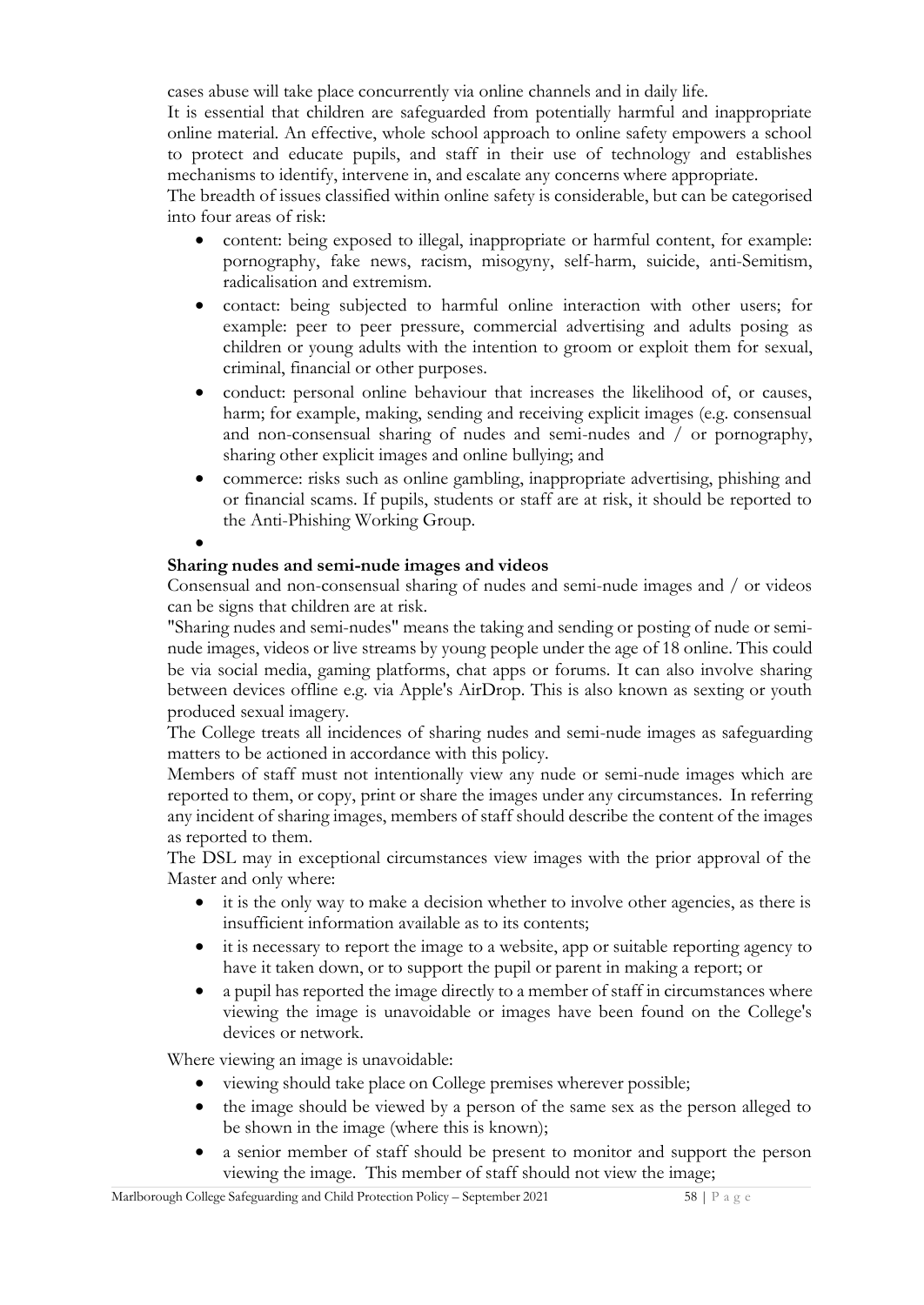- full details of the viewing must be recorded in the College's safeguarding records, including who was present, the date and time, the nature of the image and the reasons for viewing it;
- any member of staff who views an indecent image should be given appropriate support.

If any devices need to be confiscated (whether in order to view the image(s) or to pass evidence to the appropriate authority), they should be turned off and locked away securely until they are required.

If an electronic device that is prohibited by College rules has been seized and the member of staff has reasonable grounds to suspect that it contains evidence in relation to an offence, or that it contains a pornographic image of a child or an extreme pornographic image, the device will be given to the police.

If external agencies do not need to be involved, the College must consider the deletion of any images. Pupils should be asked to delete images themselves and to confirm that this is done. Members of staff should not search devices to delete images.

If images have been shared online and cannot now be deleted by the person who shared them, the College should consider reporting the images to the relevant web host or service provider (if an option is provided), or contacting the Internet Watch Foundation or ChildLine (if the website does not provide this option).

Where a pupil receives unwanted images, the College should advise the pupil and his/her parents of options that may be available to block the sender or to change the pupil's mobile phone number or email address.

The UK Council for Internet Safety's advice note Sharing nudes and semi-nudes: advice for education settings working with children and young people (DCMS and UKCIS, December 2020) contains details of support agencies and provides further information for schools on how to responding to incidents of sexting.

The Home Office has published Indecent images of children: guidance for young people (November 2019) to help young people understand the law on indecent images of children and how to navigate the internet confidently and safely within legal boundaries.

#### **Sexual violence and sexual harassment between children in schools and colleges**

Sexual violence and sexual harassment can occur between two children of any age and sex from primary to secondary stage and into colleges. It can also occur online. It can also occur through a group of children sexually assaulting or sexually harassing a single child or group of children.

Children who are victims of sexual violence and sexual harassment will likely find the experience stressful and distressing. This will, in all likelihood, adversely affect their educational attainment and will be exacerbated if the alleged perpetrator(s) attends the same school or college. Sexual violence and sexual harassment exist on a continuum and may overlap, they can occur online and face to face (both physically and verbally) and are never acceptable.

It is essential that all victims are reassured that they are being taken seriously and that they will be supported and kept safe. A victim should never be given the impression that they are creating a problem by reporting sexual violence or sexual harassment. Nor should a victim ever be made to feel ashamed for making a report.

Staff should be aware that some groups are potentially more at risk. Evidence shows girls, children with special educational needs and disabilities (SEND) and LGBT children are at greater risk.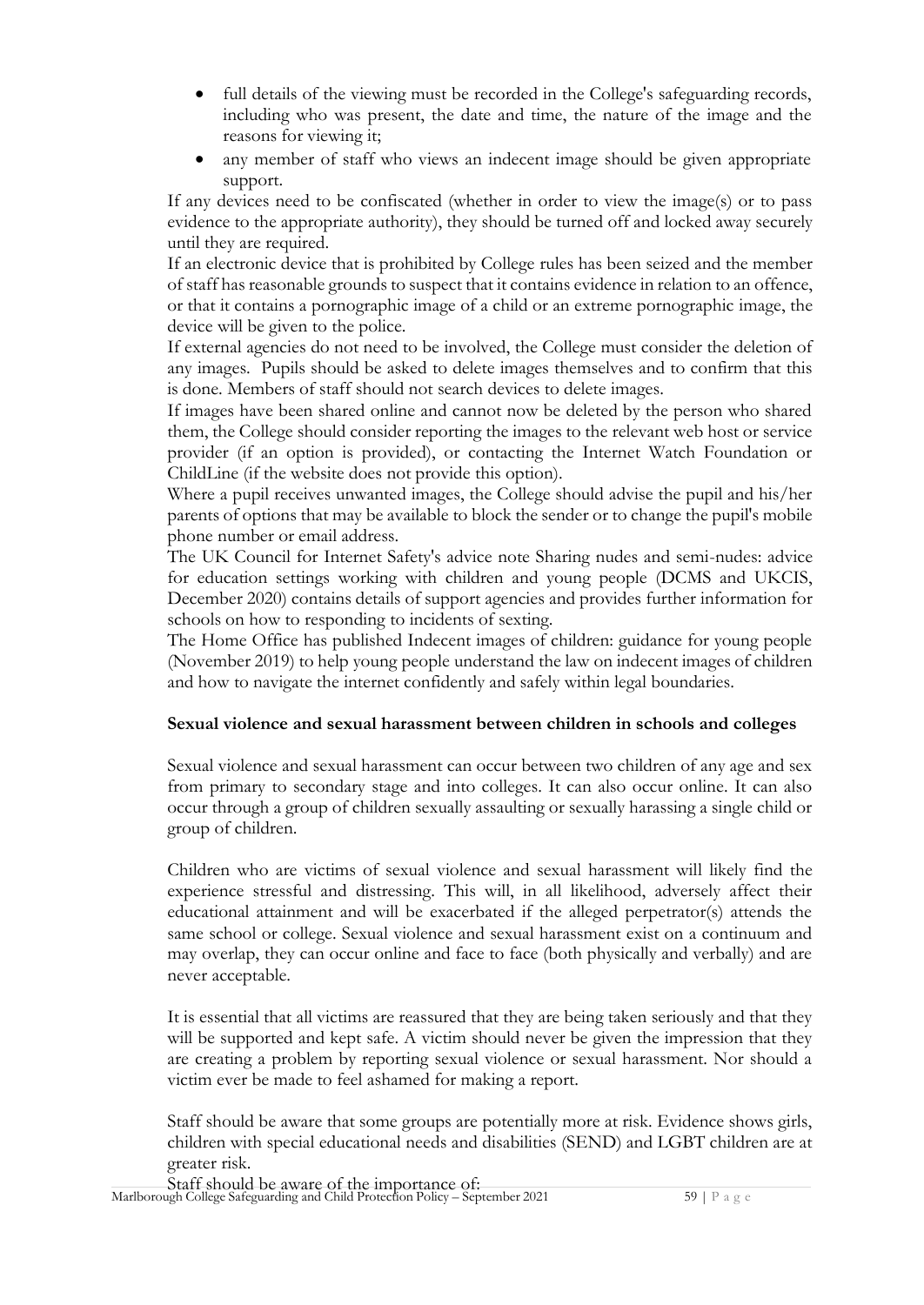- challenging inappropriate behaviours;
- making clear that sexual violence and sexual harassment is not acceptable, will never be tolerated and is not an inevitable part of growing up;

• not tolerating or dismissing sexual violence or sexual harassment as "banter", "part of growing up", "just having a laugh" or "boys being boys"; and,

• challenging physical behaviours (potentially criminal in nature), such as grabbing bottoms, breasts and genitalia, pulling down trousers, flicking bras and lifting up skirts. Dismissing or tolerating such behaviours risks normalising them.

#### **What is sexual violence and sexual harassment?**

Sexual violence

It is important that school and college staff are aware of sexual violence and the fact children can, and sometimes do, abuse their peers in this way and that it can happen

both inside and outside of school/college. When referring to sexual violence we are referring to sexual violence offences under the Sexual Offences Act 2003 as described below:

Rape: A person (A) commits an offence of rape if: he intentionally penetrates the vagina, anus or mouth of another person (B) with his penis, B does not consent to the penetration and A does not reasonably believe that B consents.

Assault by Penetration: A person (A) commits an offence if: s/he intentionally penetrates the vagina or anus of another person (B) with a part of her/his body or anything else, the penetration is sexual, B does not consent to the penetration and A does not reasonably believe that B consents.

Sexual Assault: A person (A) commits an offence of sexual assault if: s/he intentionally touches another person (B), the touching is sexual, B does not consent to the touching and A does not reasonably believe that B consents. (Schools should be aware that sexual assault covers a very wide range of behaviour so a single act of kissing someone without consent, or touching someone's bottom/breasts/genitalia without consent, can still constitute sexual assault.)

Causing someone to engage in sexual activity without consent: A person (A) commits an offence if: s/he intentionally causes another person (B) to engage in an activity, the activity is sexual, B does not consent to engaging in the activity, and A does not reasonably believe that B consents. (This could include forcing someone to strip, touch themselves sexually, or to engage in sexual activity with a third party.)

#### What is consent?

Consent is about having the freedom and capacity to choose. Consent to sexual activity may be given to one sort of sexual activity but not another, e.g.to vaginal but not anal sex or penetration with conditions, such as wearing a condom. Consent can be withdrawn at any time during sexual activity and each time activity occurs. Someone consents to vaginal, anal or oral penetration only if s/he agrees by choice to that penetration and has the freedom and capacity to make that choice.

- a child under the age of 13 can never consent to any sexual activity;
- the age of consent is 16;
- sexual intercourse without consent is rape.

#### **Sexual harassment**

When referring to sexual harassment we mean 'unwanted conduct of a sexual nature' that can occur online and offline and both inside and outside of school/college. When we reference sexual harassment, we do so in the context of child on child sexual harassment. Sexual harassment is likely to: violate a child's dignity, and/or make them feel intimidated, degraded or humiliated and/or create a hostile, offensive or sexualised

Marlborough College Safeguarding and Child Protection Policy – September 2021 60 | P a g e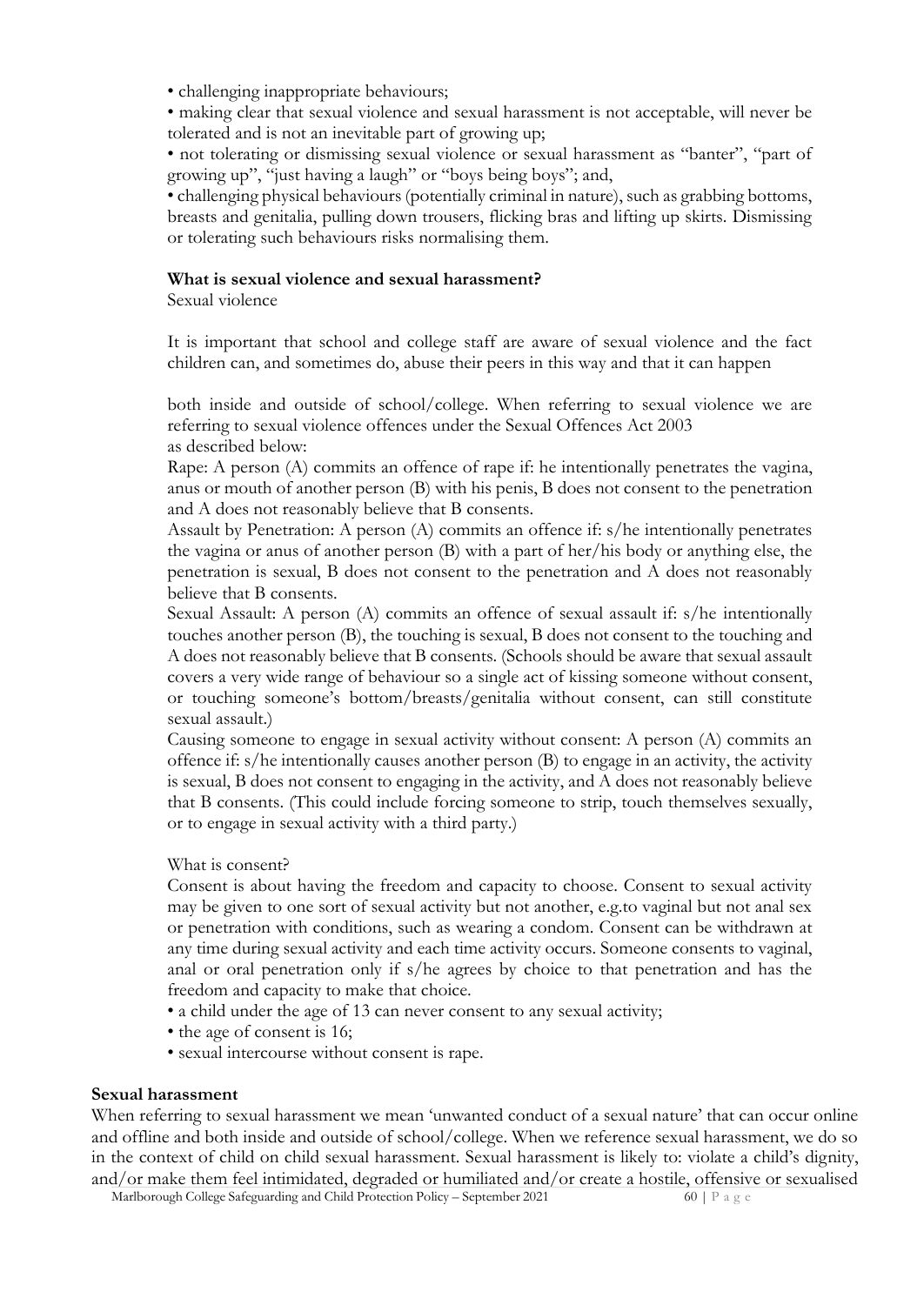environment.

Whilst not intended to be an exhaustive list, sexual harassment can include:

• sexual comments, such as: telling sexual stories, making lewd comments, making sexual remarks about clothes and appearance and calling someone sexualised names;

• sexual "jokes" or taunting;

• physical behaviour, such as: deliberately brushing against someone, interfering with someone's clothes (schools and colleges should be considering when any of this crosses a line into sexual violence - it is important to talk to and consider the experience of the victim) and displaying pictures, photos or drawings of a sexual nature; and

• online sexual harassment. This may be standalone, or part of a wider pattern of sexual harassment and/or sexual violence.

It may include:

- consensual and non-consensual sharing of nude and semi-nude images and/or videos.
- o sharing of unwanted explicit content;
- o upskirting (is a criminal offence141);
- o sexualised online bullying;
- o unwanted sexual comments and messages, including, on social media;
- o sexual exploitation; coercion and threats.

#### **Upskirting**

The Voyeurism (Offences) Act 2019, which is commonly known as the Upskirting Act, came into force on 12 April 2019. 'Upskirting' is where someone takes a picture under a persons clothing (not necessarily a skirt) without their permission and or knowledge, with the intention of viewing their genitals or buttocks (with or without underwear) to obtain sexual gratification, or cause the victim humiliation, distress or alarm. It is a criminal offence. Anyone of any sex, can be a victim.

#### **The response to a report of sexual violence or sexual harassment**

The initial response to a report from a child is incredibly important. How the school or college responds to a report can encourage or undermine the confidence of future victims of sexual violence and sexual harassment to report or come forward. Schools and colleges not recognising, acknowledging or understanding the scale of harassment and abuse and/or downplaying of some behaviours can actually lead to a culture of unacceptable behaviour. It is essential that all victims are reassured that they are being taken seriously and that they will be supported and kept safe. A victim should never be given the impression that they are creating a problem by reporting sexual violence or sexual harassment. Nor should a victim ever be made to feel ashamed for making a report.

If staff have a concern about a child or a child makes a report to them, they should follow the referral process as set out from paragraph 55 in Part one of this guidance. As is always the case, if staff are in any doubt as to what to do they should speak to the designated safeguarding lead (or a deputy).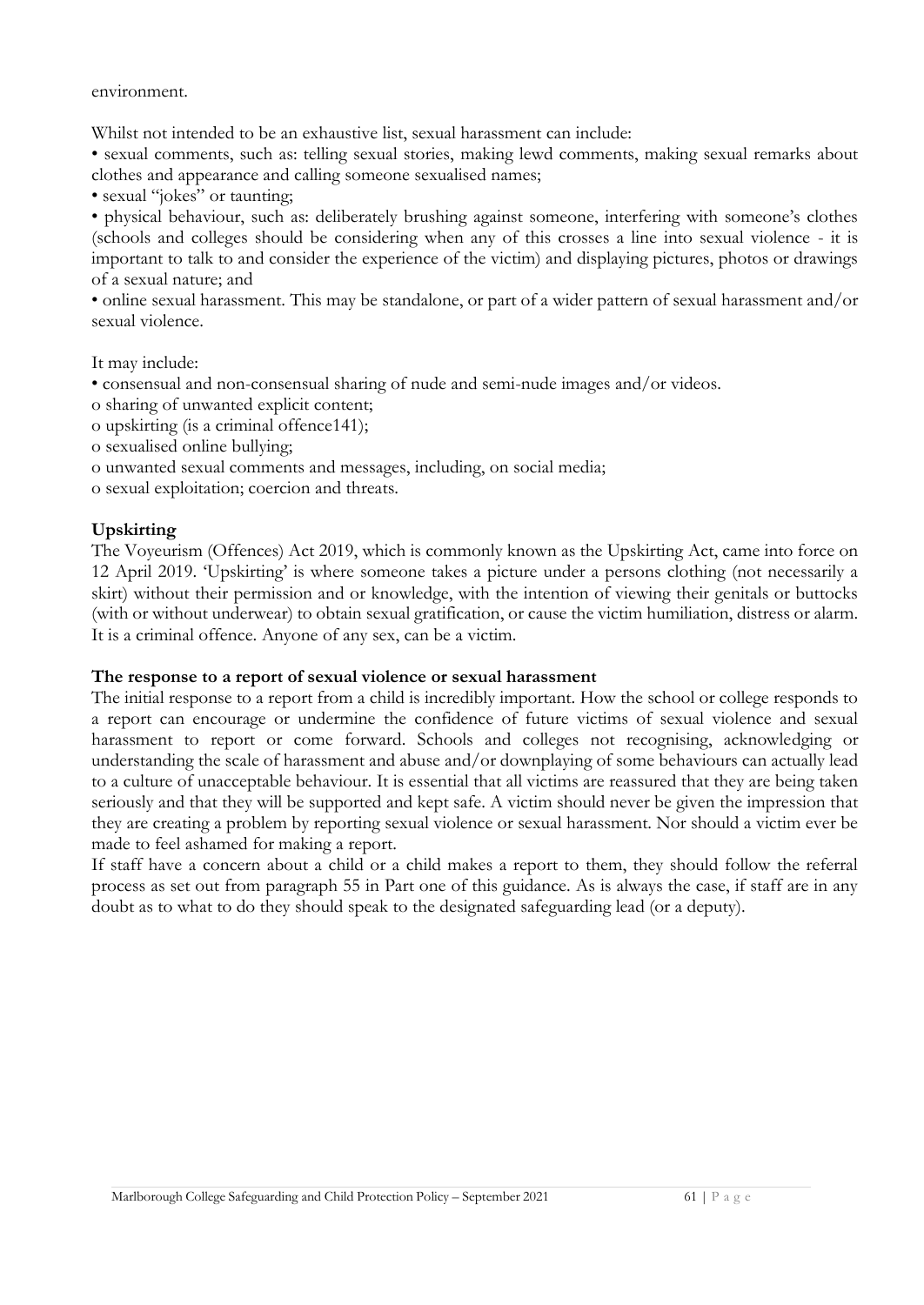#### **Special educational needs and disabilities (SEND) or physical health issues**

The College welcomes pupils with special educational needs and disabilities and will do all that is reasonable to ensure that the College's curriculum, ethos, culture, policies, procedures and premises are made accessible to everyone.

Additional barriers can exist when detecting the abuse or neglect of pupils with a special educational need or disability or certain health conditions that can create additional safeguarding challenges for those involved in safeguarding and promoting the welfare of this group of children. The College is mindful in particular that:

- assumptions that indicators of possible abuse such as behaviour, mood and injury relate to the pupil's condition without further exploration;
- pupils with a special education need or disability or certain health conditions may be more prone to peer group and isolation and can be disproportionately impacted by bullying (including prejudice-based and discriminatory bullying) without outwardly showing any signs; and
- there may be communication barriers which are difficult to overcome to identify whether action under this policy is required.

The College will consider providing extra pastoral support and attention for these pupils, along with ensuring any appropriate support for communication is in place.

#### **Private Fostering**

Private fostering is when a child under the age of 16 (under 18 if disabled) is cared for by someone who is not their parent or a 'close relative'. This is a private arrangement made between a parent and a carer, for 28 days or more. Close relatives are defined as stepparents, grandparents, brothers, sisters, uncles or aunts (whether of full blood, half blood or marriage/affinity).

There is a duty on the part of parents and prospective carers entering into private fostering arrangements to notify their local authority. This is in order to safeguard and protect the child's welfare as well as ensuring the child, carer and parent are receiving appropriate support and help.

Local authorities have a legal duty to safeguard the well being of privately fostered children. Once notified Children's Social Care will visit the child and carer and undertake an assessment of the placement and offer support as appropriate.

Looked after children and previously looked after children

The Proprietor ensures that staff have the skills, knowledge and understanding to keep looked after children safe and the information they need in relation to a child's looked after legal status, for example:

- whether they are looked after under voluntary arrangements with consent of parents or on an interim or full care order;
- contact arrangements with birth parents or those with parental responsibility;

information about a child's care arrangements and the levels of authority delegated to the carer by the authority looking after him/her.

The DSL maintains these details, including contact details of the child's social worker.

#### **Care leavers**

The DSL maintains details of the local authority personal advisor appointed to guide and support care leavers and liaises with them as necessary regarding any issues of concern.

#### **Young Carers**

A young carer is a person under 18 who regularly provides emotional and/or practical support and assistance for a family member who is disabled, physically or mentally unwell or who misuses substances.